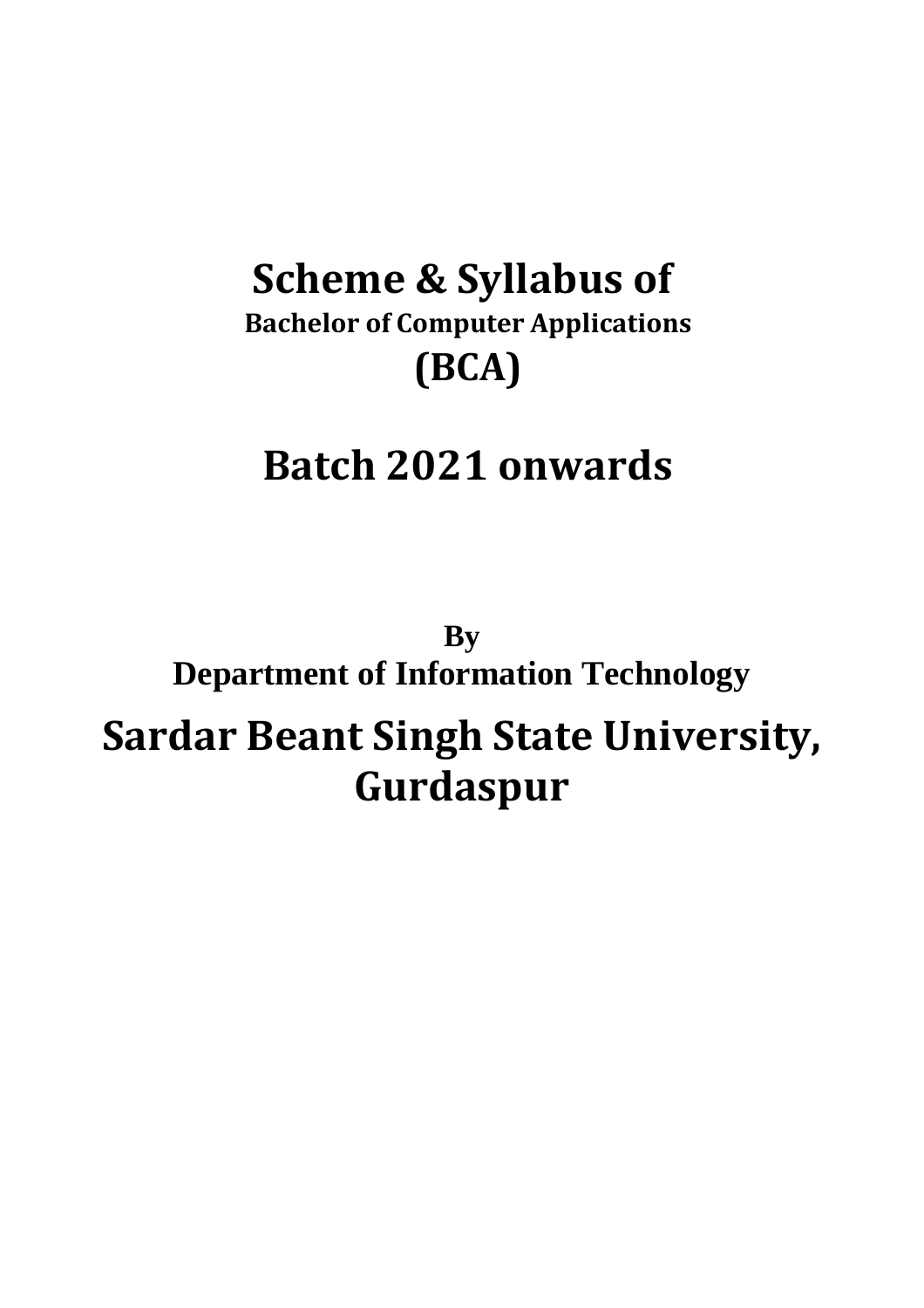# **Bachelors of Computer Applications (BCA):**

It is a Under Graduate (UG) Programme of 3 years duration (6 semesters)

**Eligibility:** All those candidates who have passed the 10+2 or its equivalent examination in any stream conducted by a recognized Board / University / Council.

**Or**

Those candidates who have passed their Matriculation examination **AND** have also passed three year Diploma in any Trade from Punjab State Board of Technical Education & Industrial Training, Chandigarh or such Examination from any other recognized State Board of Technical Education, or Sant Longowal Institute of Engineering & Technology, Longowal.

**BCA (Lateral Entry):** It is a Under Graduate (UG) Programme of 2 years duration (4 semesters)

**Eligibility:** All those candidates who have passed Matriculation examination **AND** have also passed 3 Year Diploma in any Trade from Punjab State Board of Technical Education & Industrial Training, Chandigarh or such Examination from any other recognized State Board of Technical Education, or Sant Longowal Institute of Engineering & Technology, Longowal.

**Or**

10+2 with 1 year Diploma in Computer Application / IT (or equivalent) from a recognized University with Mathematics as course at 10+2 or DIT / DCA level.

(Gureshpal Singh)  $(Anil)$   $P \text{ a } g \text{ e } | \textbf{1}$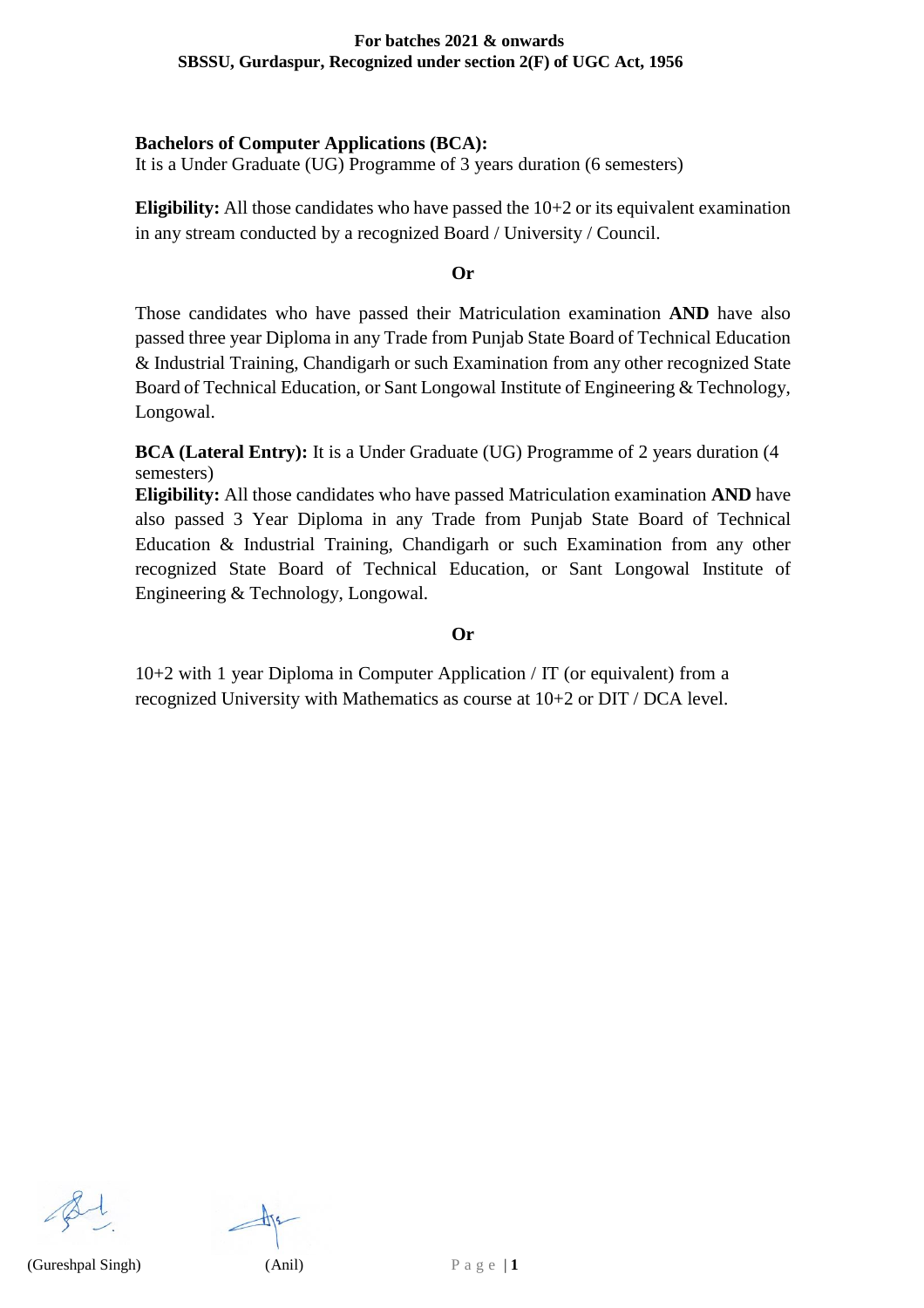# **PROGRAM OUTCOMES (POs)**

# **Program: BCA**

- 1. **Basic knowledge:** An ability to apply knowledge of basic mathematics, science and domain knowledge to solve the computational problems.
- 2. **Discipline knowledge**: An ability to apply discipline –specific knowledge to solve core and/or applied computational problems.
- 3. **Experiments and practice:** An ability to plan and perform experiments and practices and to use the results to solve computational problems.
- 4. **Tools Usage**: Apply appropriate technologies and tools with an understanding of limitations.
- 5. **Profession and society**: Demonstrate knowledge to assess societal, health, safety, legal and cultural issues and the consequent responsibilities relevant to professional practice.
- 6. **Environment and sustainability**: Understand the impact of the computational solutions in societal and environmental contexts, and demonstrate the knowledge and need for sustainable development.
- 7. **Ethics**: Apply ethical principles and commit to professional ethics and responsibilities and norms of the professional practice.
- 8. **Individual and team work:** Function effectively as an individual, and as a member or leader in diverse/multidisciplinary teams.
- 9. **Communication:** An ability to communicate effectively.
- 10. **Life-long learning:** Recognize the need for, and have the preparation and ability to engage in independent and life-long learning in the context of technological changes.

(Gureshpal Singh)  $(Anil)$   $P \text{ a } g \text{ e } | \textbf{2}$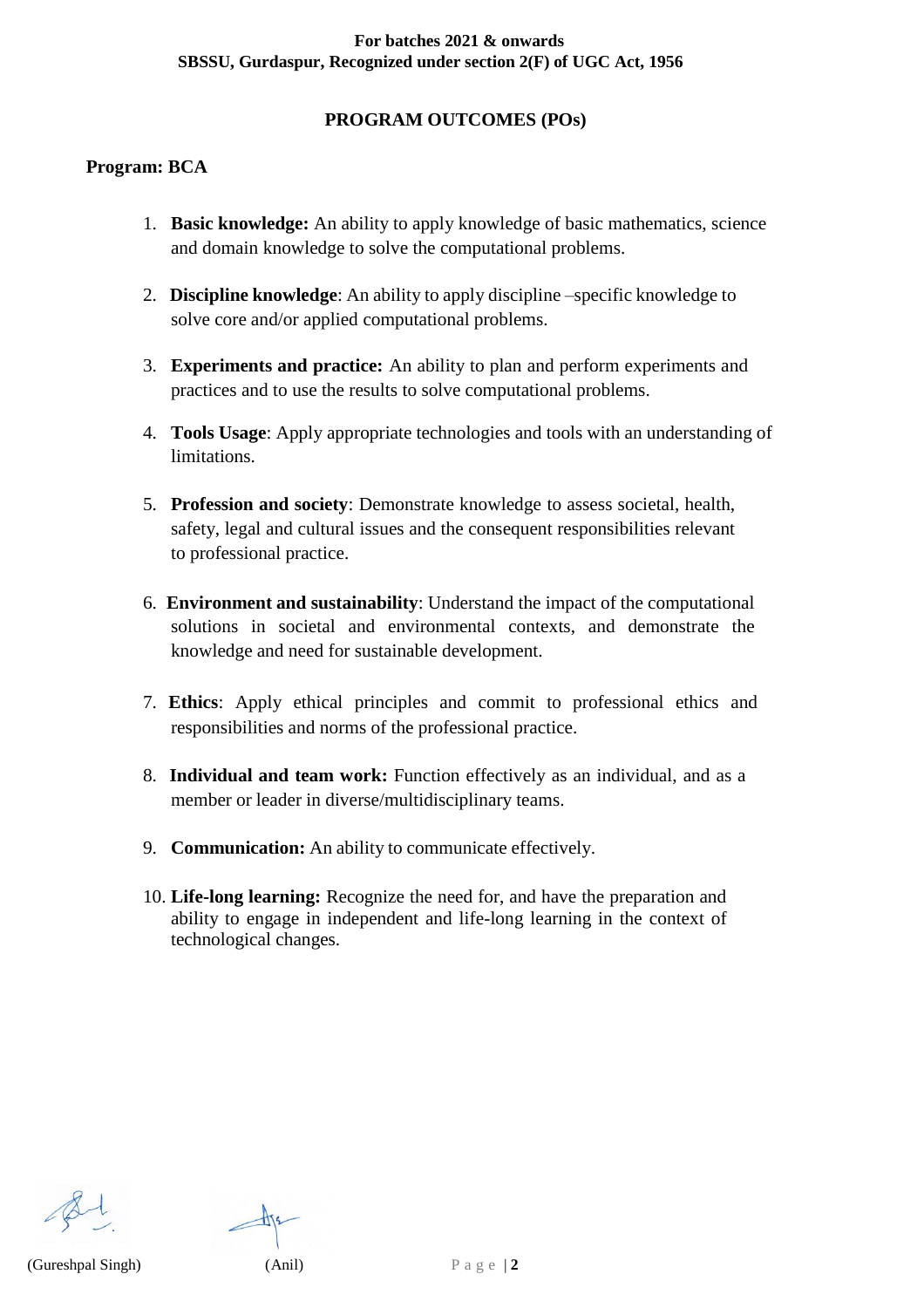# **First Semester**

| <b>Course Code</b> | <b>Course Title</b>                                 | Load                     | <b>Allocation</b> |                | <b>Marks Distribution</b> |          | <b>Total</b><br><b>Marks</b> | <b>Credits</b>              |
|--------------------|-----------------------------------------------------|--------------------------|-------------------|----------------|---------------------------|----------|------------------------------|-----------------------------|
|                    |                                                     | L                        | T                 | P              | Internal                  | External |                              |                             |
| <b>BCAM-21101</b>  | Mathematics                                         | 4                        | $\theta$          | $\Omega$       | 40                        | 60       | 100                          | 4                           |
| <b>BCCS-21102</b>  | Computer<br>Fundamental                             | $\overline{\mathcal{A}}$ | $\Omega$          | $\Omega$       | 40                        | 60       | 100                          | 4                           |
| <b>BCCS-21103</b>  | Problem Solving<br>using $C$                        | $\overline{4}$           | $\Omega$          | $\Omega$       | 40                        | 60       | 100                          | $\overline{4}$              |
| <b>BCCS-21104</b>  | Problem Solving using C<br>Laboratory               | $\Omega$                 | $\Omega$          | $\overline{4}$ | 60                        | 40       | 100                          | $\mathcal{D}_{\mathcal{L}}$ |
| <b>BCCS-21105</b>  | Computer<br><b>Fundamentals</b><br>Laboratory       | $\Omega$                 | $\Omega$          | $\overline{4}$ | 60                        | 40       | 100                          | $\mathfrak{D}$              |
| <b>BCHU-21106</b>  | English                                             | 3                        | $\Omega$          | $\Omega$       | 40                        | 60       | 100                          | 3                           |
| <b>BCHU-21107</b>  | English<br>Practical/Laboratory                     | $\Omega$                 | $\Omega$          | $\mathfrak{D}$ | 60                        | 40       | 100                          |                             |
| <b>BCCS-21108</b>  | Human Values, De-<br>addiction and Traffic<br>Rules | 3                        | $\Omega$          | $\Omega$       | 40                        | 60       | 100                          | $\mathbf{3}$                |
|                    | <b>TOTAL</b>                                        | 18                       | $\mathbf{0}$      | 10             | 380                       | 420      | 800                          | 23                          |

 $\mathscr{B}$ 

 $\frac{1}{2}$ 

(Gureshpal Singh) (Anil) P a g e | **3**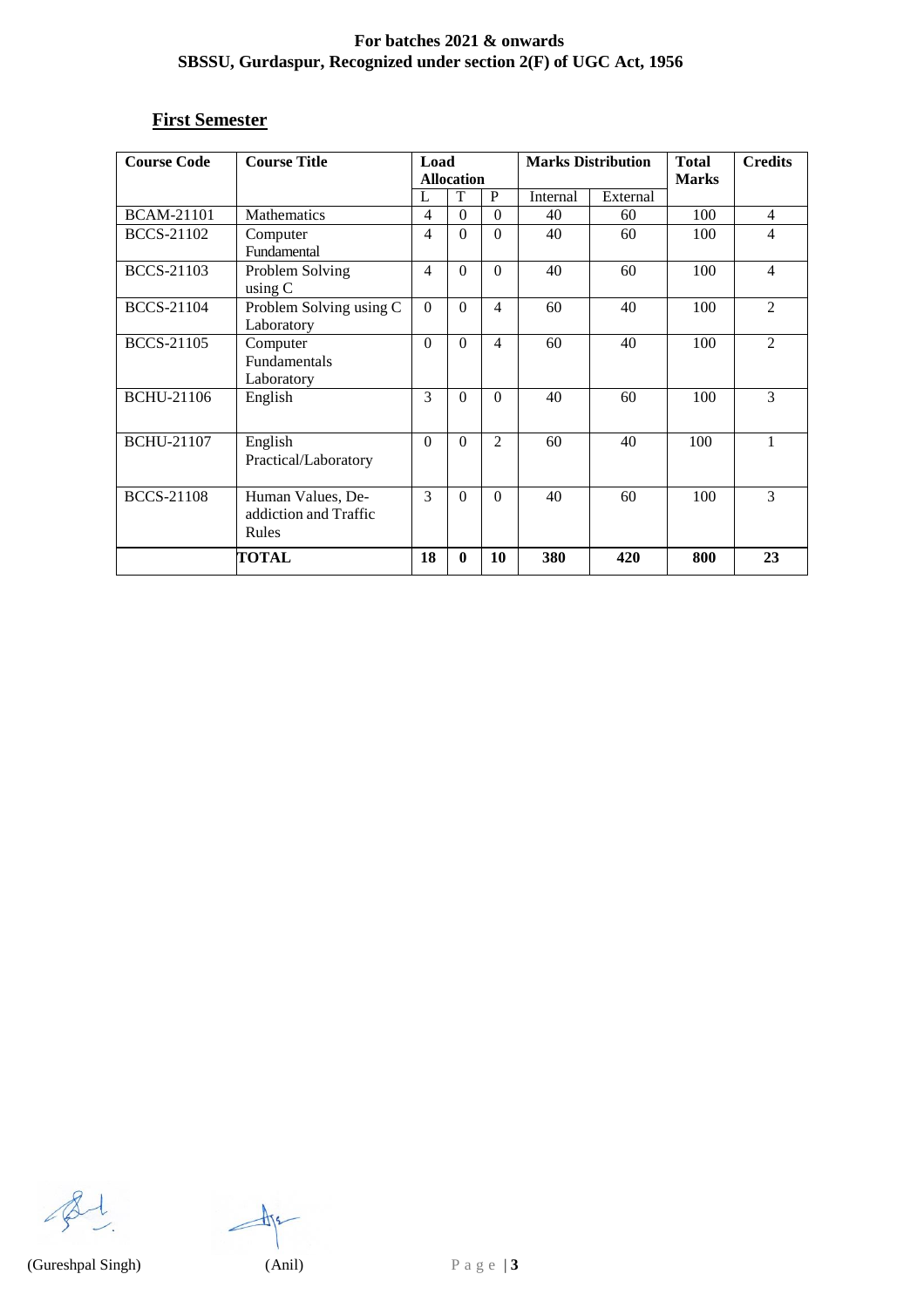# **Second Semester**

| <b>Course Code</b> | <b>Course Title</b>                                         |                | <b>Load Allocation</b> |                | <b>Marks</b><br><b>Distribution</b> |          | <b>Total</b><br><b>Marks</b> | <b>Credits</b> |
|--------------------|-------------------------------------------------------------|----------------|------------------------|----------------|-------------------------------------|----------|------------------------------|----------------|
|                    |                                                             | L              | T                      | P              | Internal                            | External |                              |                |
| <b>BCCS-21201</b>  | <b>Fundamentals of Statistics</b>                           | 4              | $\Omega$               | $\Omega$       | 40                                  | 60       | 100                          | 4              |
| <b>BCCS-21202</b>  | <b>Computer System Architecture</b>                         | $\overline{4}$ | $\Omega$               | $\Omega$       | 40                                  | 60       | 100                          | 4              |
| <b>BCCS-21203</b>  | <b>Object Oriented Programming</b><br>$usingC++$            | $\overline{4}$ | $\Omega$               | $\Omega$       | 40                                  | 60       | 100                          | 4              |
| <b>BCCS-21204</b>  | <b>Object Oriented Programming</b><br>$usingC++ Laboratory$ | $\Omega$       | $\Omega$               | $\overline{4}$ | 60                                  | 40       | 100                          | $\overline{2}$ |
| <b>BCCS-21205</b>  | <b>Fundamentals of Statistics</b><br>Laboratory             | $\Omega$       | $\Omega$               | $\overline{4}$ | 60                                  | 40       | 100                          | $\mathfrak{D}$ |
| <b>BCCS-21206</b>  | Computer System<br>Architecture Laboratory                  | $\theta$       | $\Omega$               | $\overline{4}$ | 60                                  | 40       | 100                          | $\mathfrak{D}$ |
| <b>BCCS-21207</b>  | Environmental                                               | $\overline{c}$ | $\Omega$               | $\Omega$       | 40                                  | 60       | 100                          | $\mathfrak{D}$ |
|                    | <b>Studies</b>                                              |                |                        |                |                                     |          |                              |                |
|                    |                                                             | 14             | $\mathbf{0}$           | 12             | 340                                 | 360      | 700                          | 20             |

 $\mathscr{B}$ 

 $\frac{1}{2}$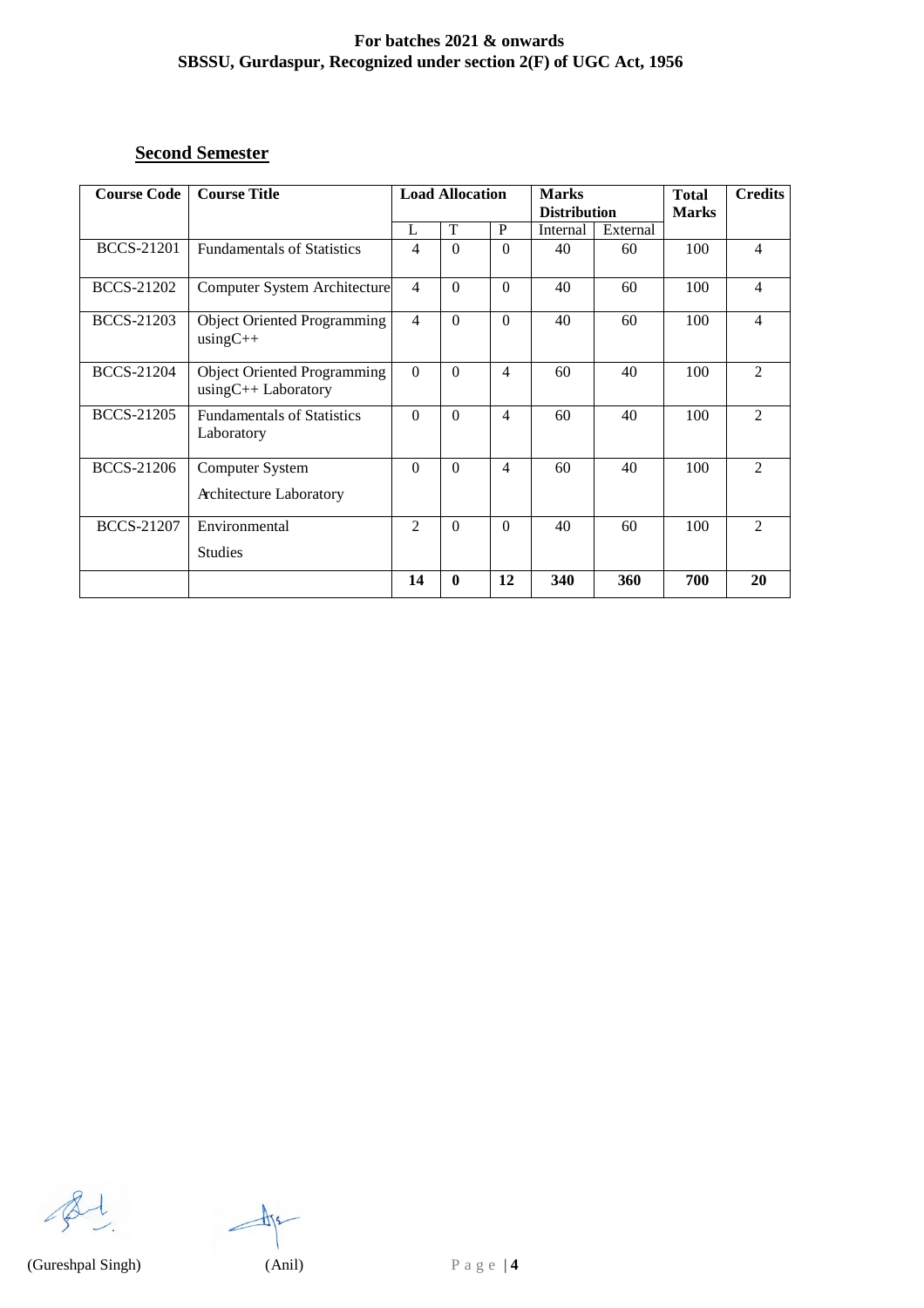# **Third Semester**

| <b>Course Code</b> | <b>Course Title</b>      | Load           |                        | <b>Marks Distribution</b> |          | <b>Total</b> | <b>Credits</b> |                |
|--------------------|--------------------------|----------------|------------------------|---------------------------|----------|--------------|----------------|----------------|
|                    |                          |                | <b>Allocation</b><br>T | $\mathbf{P}$              |          |              | <b>Marks</b>   |                |
|                    |                          | L              |                        |                           | Internal | External     |                |                |
| <b>BCCS-21301</b>  | <b>Computer Networks</b> | $\overline{4}$ | $\Omega$               | $\theta$                  | 40       | 60           | 100            | $\overline{4}$ |
| <b>BCCS-21302</b>  | <b>Operating Systems</b> | $\overline{4}$ | $\Omega$               | $\overline{0}$            | 40       | 60           | 100            | $\overline{4}$ |
|                    |                          |                |                        |                           |          |              |                |                |
| <b>BCCS-21303</b>  | Data Structures          | $\overline{4}$ | $\Omega$               | $\Omega$                  | 40       | 60           | 100            | $\overline{4}$ |
| <b>BCCS-21304</b>  | <b>Operating Systems</b> | $\Omega$       | $\Omega$               | $\overline{4}$            | 60       | 40           | 100            | 2              |
|                    | Laboratory               |                |                        |                           |          |              |                |                |
| <b>BCCS-21305</b>  | <b>Computer Networks</b> | $\Omega$       | $\Omega$               | $\overline{4}$            | 60       | 40           | 100            | 2              |
|                    | Laboratory               |                |                        |                           |          |              |                |                |
| <b>BCCS-21306</b>  | Data Structures          | $\Omega$       | $\Omega$               | $\overline{4}$            | 60       | 40           | 100            | $\overline{2}$ |
|                    | Laboratory               |                |                        |                           |          |              |                |                |
| <b>BCCS-21307</b>  | PC Assembly &            | 3              | $\Omega$               | $\Omega$                  | 40       | 60           | 100            | 3              |
|                    | Troubleshooting          |                |                        |                           |          |              |                |                |
| <b>BCCS-21308</b>  | PC Assembly &            | $\Omega$       | $\Omega$               | $\overline{2}$            | 60       | 40           | 100            |                |
|                    | Troubleshooting          |                |                        |                           |          |              |                |                |
|                    | Laboratory               |                |                        |                           |          |              |                |                |
|                    |                          | 15             | $\bf{0}$               | 14                        | 400      | 400          | 800            | 22             |

 $\mathcal{B}$ 

 $\frac{1}{2}$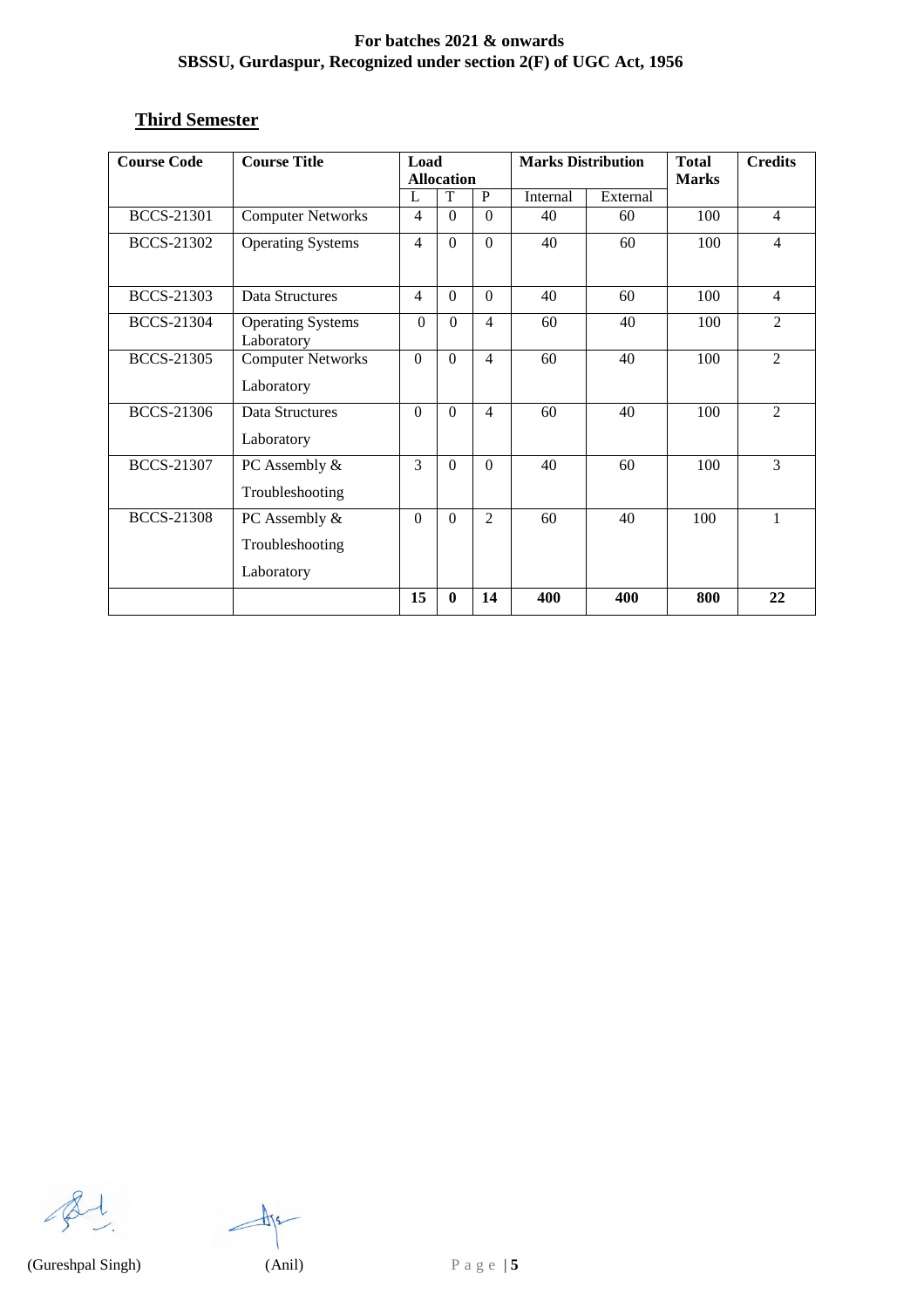# **Fourth Semester**

| <b>Course Code</b> | <b>Course Title</b>                                 | Load<br><b>Allocation</b> |          | <b>Marks Distribution</b> |          | <b>Total</b><br><b>Marks</b> | <b>Credits</b> |                        |
|--------------------|-----------------------------------------------------|---------------------------|----------|---------------------------|----------|------------------------------|----------------|------------------------|
|                    |                                                     | L                         | T        | P                         | Internal | External                     |                |                        |
| <b>BCCS-21401</b>  | Software Engineering                                | 4                         | $\theta$ | $\Omega$                  | 40       | 60                           | 100            | $\overline{4}$         |
| <b>BCCS-21402</b>  | Database Management<br><b>Systems</b>               | 4                         | $\Omega$ | $\Omega$                  | 40       | 60                           | 100            | 4                      |
| <b>BCCS-21403</b>  | Programming in<br>Python                            | 4                         | $\Omega$ | $\Omega$                  | 40       | 60                           | 100            | $\overline{4}$         |
| <b>BCCS-21404</b>  | Database<br><b>Management Systems</b><br>Laboratory | $\Omega$                  | $\Omega$ | $\overline{4}$            | 60       | 40                           | 100            | 2                      |
| <b>BCCS-21405</b>  | Programming in<br>Python Laboratory                 | $\Omega$                  | $\Omega$ | 4                         | 60       | 40                           | 100            | $\mathcal{D}_{\alpha}$ |
| BCCS-21406         | Web Designing                                       | 3                         | $\Omega$ | $\Omega$                  | 40       | 60                           | 100            | 3                      |
| <b>BCCS-21407</b>  | Web Designing<br>Laboratory                         | $\theta$                  | $\Omega$ | $\overline{4}$            | 60       | 40                           | 50             | $\mathfrak{D}$         |
|                    |                                                     | 15                        | 00       | 12                        | 340      | 360                          | 700            | 21                     |

 $\mathcal{B}$ 

 $\frac{1}{\sqrt{2}}$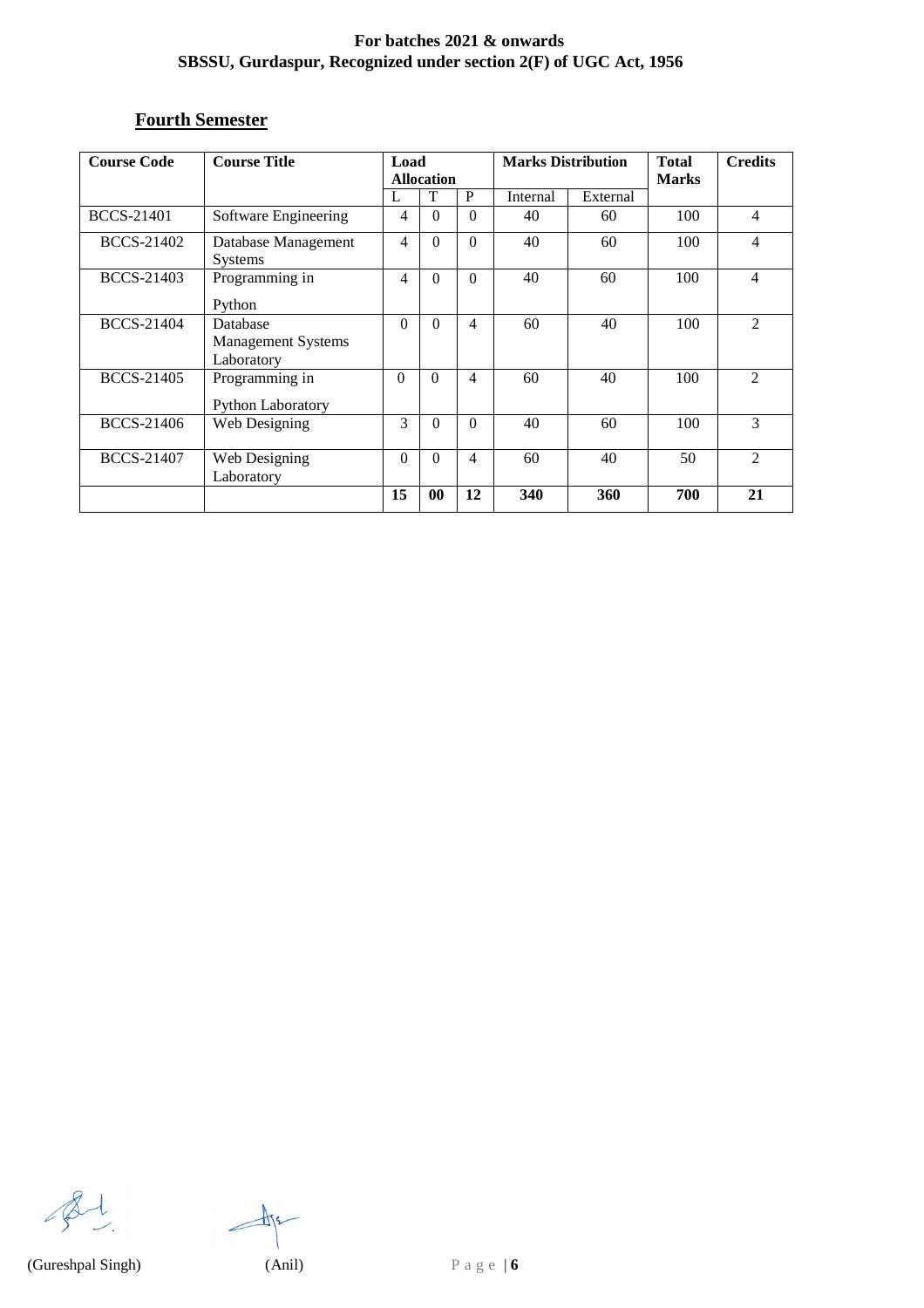# **Fifth Semester**

| <b>Course Code</b> | <b>Course Title</b>                 | Load<br><b>Allocation</b> |          | <b>Marks Distribution</b> |          | <b>Total</b><br><b>Marks</b> | <b>Credits</b> |                             |
|--------------------|-------------------------------------|---------------------------|----------|---------------------------|----------|------------------------------|----------------|-----------------------------|
|                    |                                     | L                         | T        | P                         | Internal | External                     |                |                             |
| <b>BCCS-21501</b>  | Programming in Java                 | 4                         | $\Omega$ | $\theta$                  | 40       | 60                           | 100            | 4                           |
| <b>BCCS-21502</b>  | <b>Computer Graphics</b>            | 4                         | $\Omega$ | $\theta$                  | 40       | 60                           | 100            | 4                           |
| BCCS-21XXX         | Elective-I                          | $\overline{4}$            | $\Omega$ | $\Omega$                  | 40       | 60                           | 100            | 4                           |
| <b>BCCS-21504</b>  | Software Project Management         | $\overline{4}$            | $\Omega$ | $\theta$                  | 40       | 60                           | 100            | 4                           |
| <b>BCCS-21505</b>  | <b>Computer Graphics Laboratory</b> | $\overline{0}$            | $\Omega$ | 4                         | 60       | 40                           | 100            | $\mathcal{D}_{\mathcal{L}}$ |
| <b>BCCS-21506</b>  | Programming in Java<br>Laboratory   | $\Omega$                  | $\Omega$ | 4                         | 60       | 40                           | 100            | $\mathfrak{D}$              |
| <b>BCCS-21507</b>  | Minor Project                       | $\theta$                  | $\Omega$ | 4                         | 60       | 40                           | 100            | $\mathfrak{D}$              |
|                    |                                     | 16                        | 00       | 12                        | 340      | 360                          | 700            | 22                          |

| <b>Elective -I</b> |                                   |  |  |  |  |
|--------------------|-----------------------------------|--|--|--|--|
| <b>Course Code</b> | <b>Course Title</b>               |  |  |  |  |
| <b>BCCS-21701</b>  | Data Warehouse and Mining         |  |  |  |  |
| <b>BCCS-21702</b>  | Cryptography and Network Security |  |  |  |  |
| <b>BCCS-21703</b>  | Artificial Intelligence           |  |  |  |  |
| <b>BCCS-21704</b>  | Distributed Systems               |  |  |  |  |

 $\mathcal{B}$ 

 $\frac{1}{\sqrt{2}}$ 

(Gureshpal Singh) (Anil) P a g e | **7**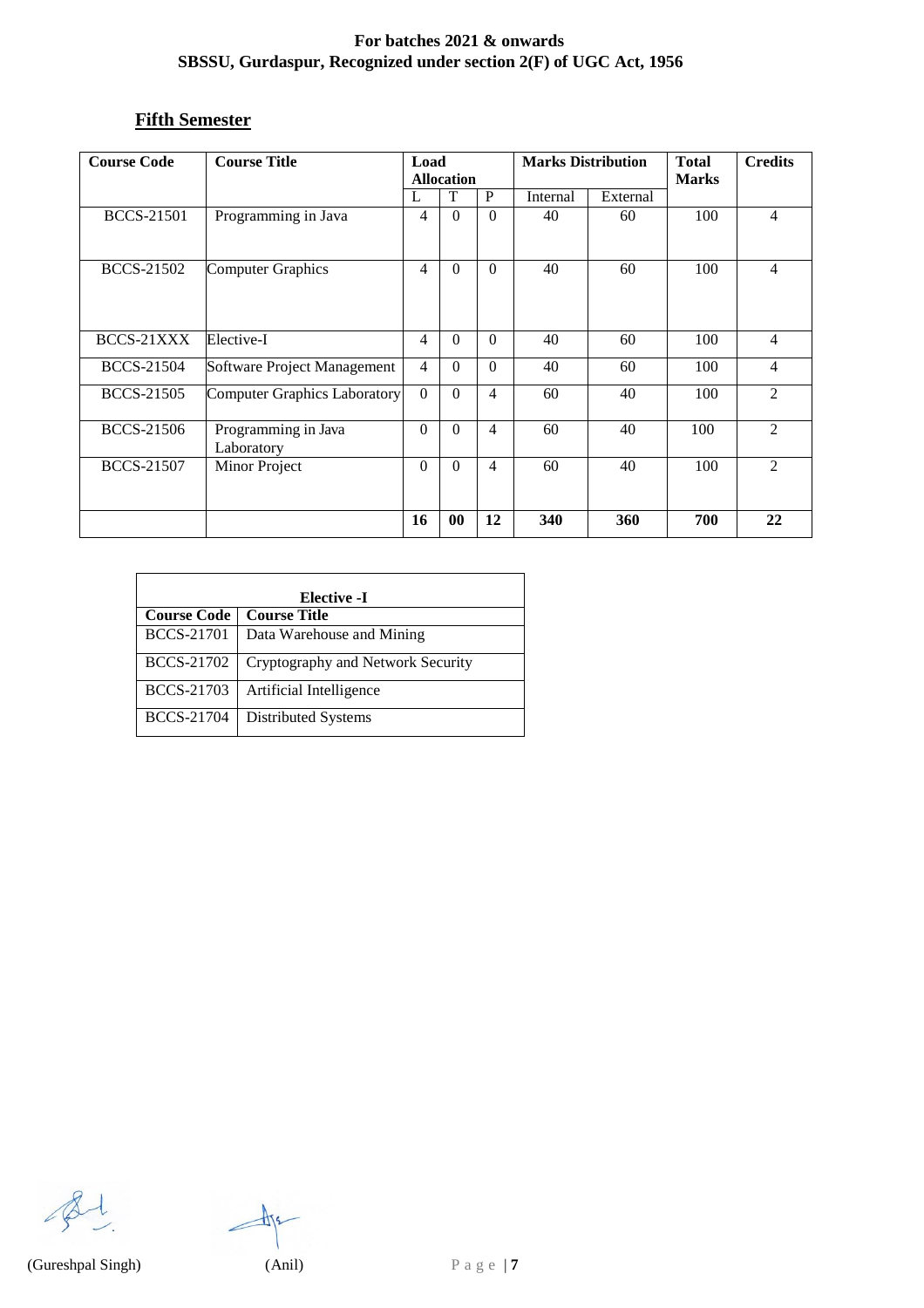# **Sixth Semester**

| <b>CourseCode</b> | <b>Course Title</b>                      | Load<br><b>Allocation</b> |          | <b>Marks Distribution</b> |          | <b>Total</b><br><b>Marks</b> | <b>Credits</b> |                |
|-------------------|------------------------------------------|---------------------------|----------|---------------------------|----------|------------------------------|----------------|----------------|
|                   |                                          | L                         | T        | P                         | Internal | External                     |                |                |
| BCCS-21601        | <b>Android Programming</b>               | 4                         | $\Omega$ | $\Omega$                  | 40       | 60                           | 100            | 4              |
| <b>BCCS-21602</b> | <b>Android Programming</b><br>Laboratory | $\theta$                  | $\Omega$ | 4                         | 60       | 40                           | 100            | $\mathcal{L}$  |
| <b>BCCS-21603</b> | Cyber Laws & IPR                         | 4                         | $\Omega$ | $\Omega$                  | 40       | 60                           | 100            | $\overline{4}$ |
| BCCS-21604        | E-Commerce                               | 4                         | $\Omega$ | $\Omega$                  | 40       | 60                           | 100            | $\overline{4}$ |
| BCCS-21XXX        | Elective-II                              | 4                         | $\Omega$ | $\Omega$                  | 60       | 40                           | 100            | $\overline{4}$ |
| <b>BCCS-21605</b> | Major Project                            | $\theta$                  | $\Omega$ | 12                        | 120      | 80                           | 200            | 6              |
|                   | Seminar                                  |                           |          |                           |          |                              | 100            |                |
|                   |                                          | 16                        | 00       | 16                        | 420      | 380                          | 800            | 24             |

| Elective -II       |                     |  |  |  |
|--------------------|---------------------|--|--|--|
| <b>Course Code</b> | <b>Course Title</b> |  |  |  |
| <b>BCCS-21705</b>  | Machine Learning    |  |  |  |
| <b>BCCS-21706</b>  | Internet of Things  |  |  |  |
| <b>BCCS-21707</b>  | Digital Marketing   |  |  |  |
| <b>BCCS-21708</b>  | Cloud Computing     |  |  |  |

 $\mathscr{B}$ 

 $\frac{1}{\sqrt{2}}$ 

(Gureshpal Singh) (Anil) P a g e | **8**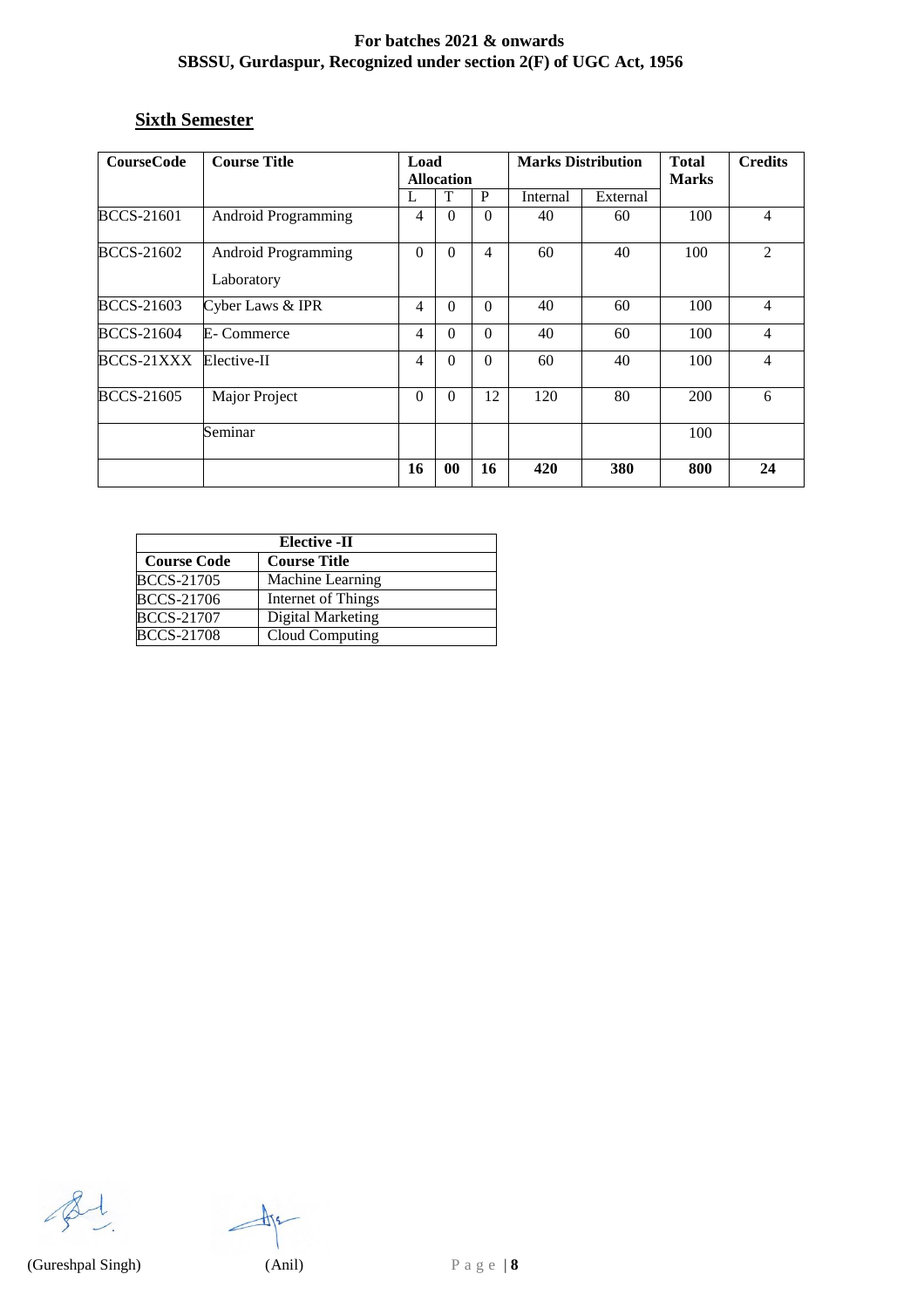# **1st Semester**

 $\pm 18$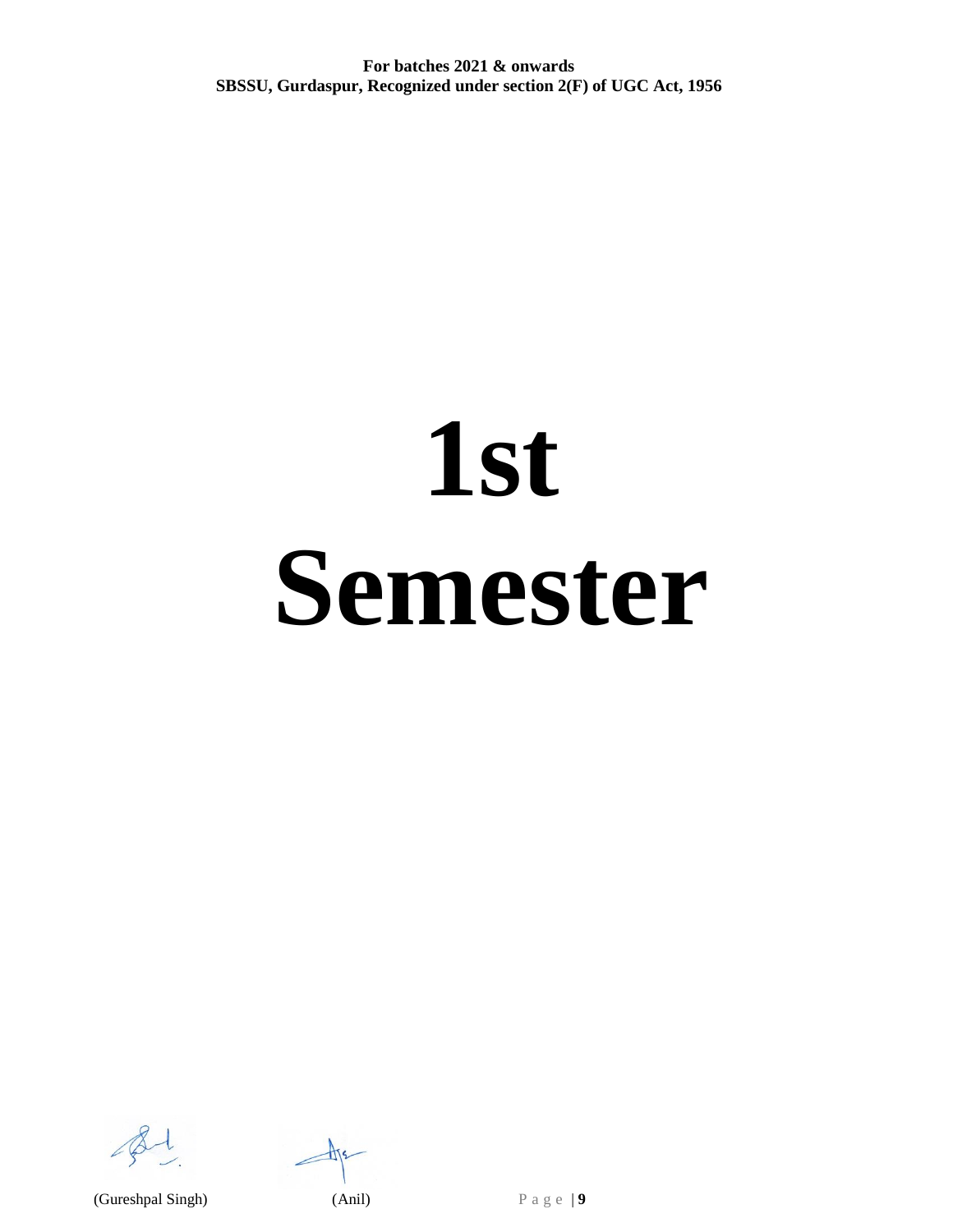#### **BCAM-21101 Mathematics**

# **Internal Marks: 40** L T **P External Marks: 60 4 0 0 Total Marks: 100**

**Course Objectives:** To provide knowledge of combinatorial problems, algebraic structures and graph theory required for building mathematical foundation of computer science.

**1. Sets:** Set Introduction, Objectives, Representation of Sets (Roster Method, Set Builder Method), Types of Sets (Null Set, Singleton Set, Finite Set, Infinite Set,Equal Set, Equivalent Set, Disjoint Set, Subset, Proper Subset, Power Set, Universal Set) and Operation with Sets (Union of Set, Intersection of Set, Difference of Set, Symmetric Difference of Set) Universal Sets, Complement of a Set.

**2. Logic Operations:** Logic Statement, Connectives, Basic Logic Operations (Conjunction, Disjunction, Negation) Logical Equivalence/Equivalent Statements, Tautologies and Contradictions.

3. **Matrix:** Matrices Introduction, Types of Matrix (Row Matrix, Column Matrix, Rectangular Matrix, Square Matrix, Diagonal Matrix, Scalar Matrix, UnitMatrix, Null Matrix, Comparable Matrix, Equal Matrix), Scalar Multiplication,Negative of Matrix, Addition of Matrix, Difference of two Matrix,

Multiplication of Matrices, Transpose of a Matrix.

**4. Statics:** Progressions Introduction, Arithmetic Progression, Sum of Finite number ofquantities in A.P, Arithmetic Means, Geometric Progression, Geometric Mean

**Course Outcomes:** After the completion of this subject, students will learn to:

- 1. Represent data using various mathematical notions.
- 2. Explain different terms used in basic mathematics.

3. Describe various operations and formulas used to solve mathematical problems.

#### **Text Books:**

- 1. Discrete Mathematics and Its Applications by Kenneth H. Rosen, Mc Graw Hill, 6thEdition.
- 2. College Mathematics, Schaum's Series, TMH.

# **Reference Books:**

- 1. Elementary Mathematics, Dr. RD Sharma
- 2. Comprehensive Mathematics, Parmanand Gupta Ele

ments of Mathematics, ML Bhargava

(Gureshpal Singh) (Anil) P a g e | **10**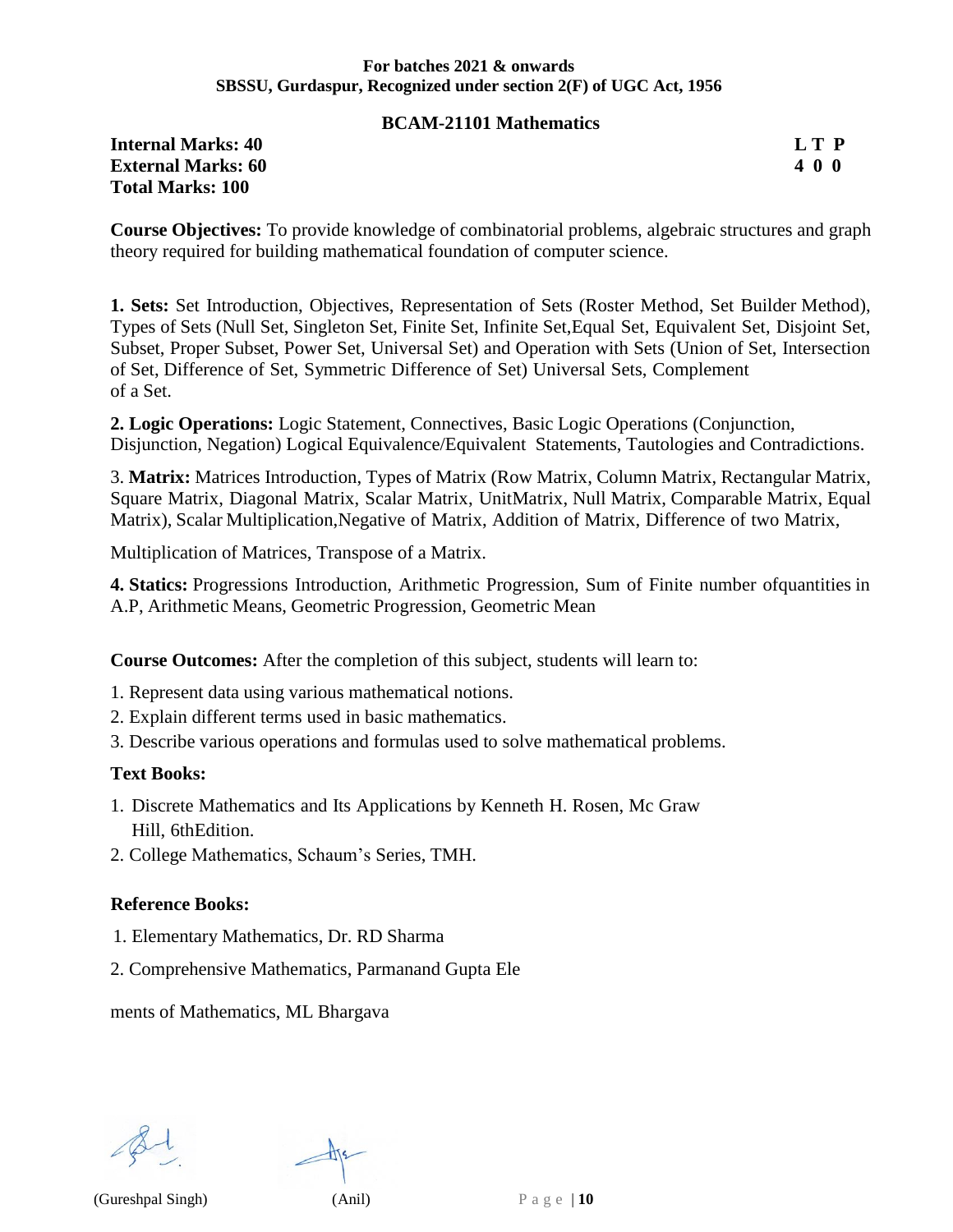#### **BCCS-21102 Computer Fundamentals**

**Internal Marks: 40 L T P External Marks: 60 4 0 0 Total Marks: 100**

**Course Objective:** The subject aims to provide the student with an understanding of basic concepts of computer science and engineering and introduction to the fundamentals of hardware, software and programming. An understanding to various emerging Technologies such as IoT, Cloud computing and Big Data.

**1. Introduction to Computer:** Definition, Computer Hardware & Computer Software Components: Hardware – Introduction, Input devices, Output devices, Central Processing Unit, Memory- Primary and Secondary. Software - Introduction, Types – System and Application. (4)

**2. Programming Paradigms and Development Tools**: – Problem Analysis, Program Constructs Sequential, Decision, Loop), Algorithms, Flowcharts, Pseudocode. Decision table, Modular Programming, Top– down and Bottom–up Approaches, functional, Procedural object–oriented, and logic programming, Programming Languages – Syntax & Semantics. (8)

**3. Operating system:** Definition, Functions, Types, Classification, Elements of command based and GUI based operating system. Computer Network: Overview, Types (LAN, WAN and MAN), Data communication, topologies. (8)

**4. Internet:** Overview, Architecture, Functioning, Basic services like WWW, FTP, Telnet, Gopher etc., Search engines, E-mail, Web Browsers. (4)

**5. Internet of Things (IoT):** Definition, Sensors, their types and features, Smart Cities, Industrial Internet of Things. (4)

**6. Emerging Technologies:** Applications and use cases Cloud Computing: Nature and benefits, AWS, Google, Microsoft & IBM Services, Virtual Reality, Grid computing, Green computing, Big data analytics, Quantum Computing and Brain Computer Interface. (8)

# **Course Outcomes:**

After completing this course student will be able to:

- **1.** Demonstrate the knowledge of the basic structure, components, features and generations of computers.
- **2.** Describe the concept of computer languages, language translators and construct algorithms
- **3.** Compare and contrast features, functioning & types of operating system and computer networks.
- **4.** Demonstrate architecture, functioning & services of the Internet. Illustrate the emerging trends and technologies in the field of Information Technology.

# **Suggested Books:**

1. Computers Today: Suresh K. Basandra, Galgotia, Updated Edition,2012.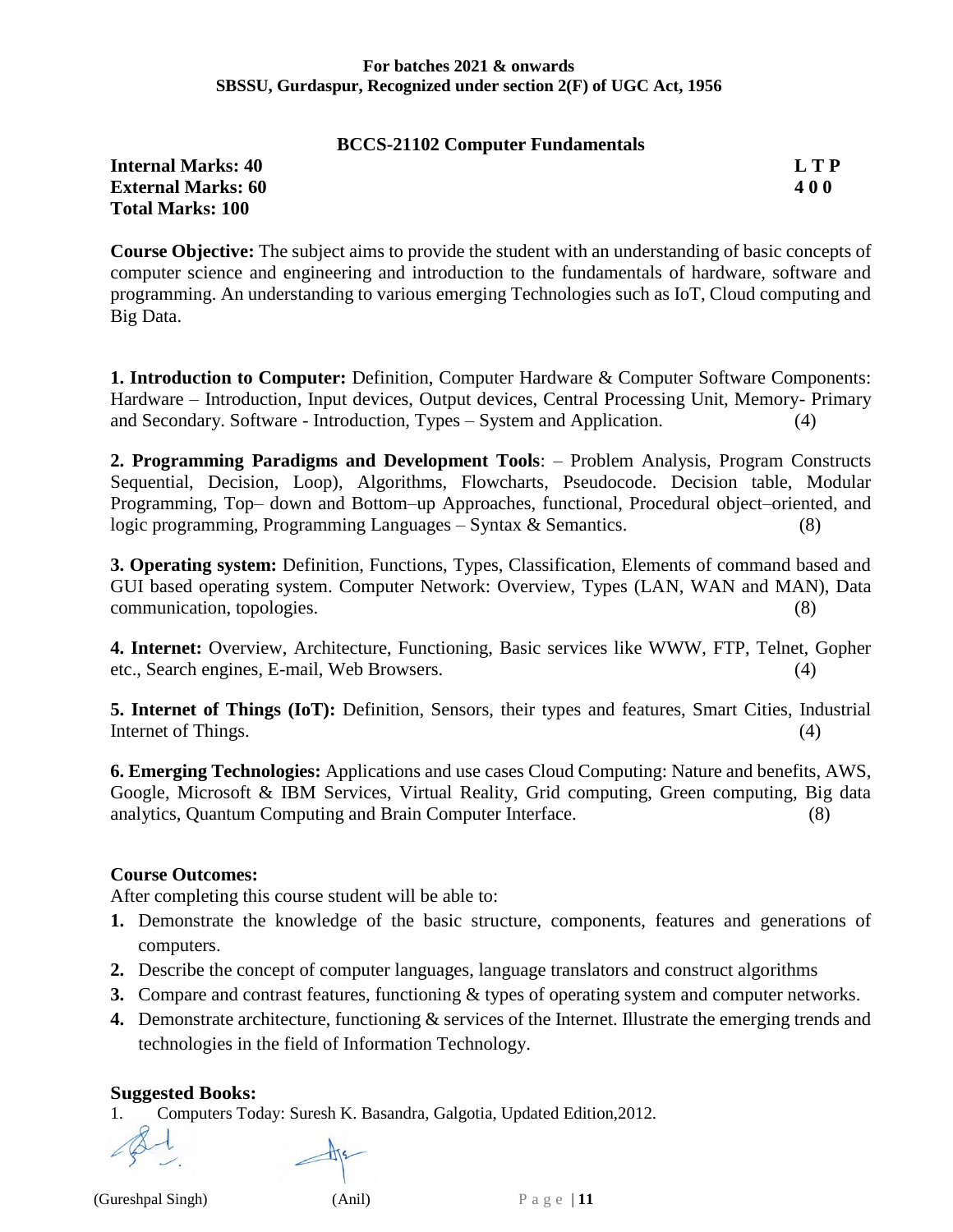2. Gurvinder Singh & Rachhpal Singh: A Test Book on Windows Based Computer Courses,

Kalyani Publishers, 10<sup>th</sup> Edition 2008.

- 3. Norton, Peter: Introduction to Computers, McGraw Hill
- 4. Martin, James: Telecommunications and the Computer, PHI
- 5. Distributed and Cloud Computing, 1<sup>st</sup> edition, Morgan Kaufmann, 2011 by Hwang &

Dongarra & Fox

#### **BCCS-21103 Problem solving using C**

| <b>Internal Marks: 40</b> | LTP |
|---------------------------|-----|
| <b>External Marks: 60</b> | 400 |
| <b>Total Marks: 100</b>   |     |

#### **Course Objective:**

- **1.** To learn the fundamental programming concepts and methodologies which are essential to building good C programs.
- **2.** To practice the fundamental programming methodologies in the C programming language via laboratory experiences.
- **3.** To code, document, test, and implement a well-structured, robust computer program using the C programming language.
- **4.** To write reusable modules (collections of functions).

#### **1. Introduction to Program Development**: Problem Analysis, Designing a solution**.**

**Overview of C:** Brief history of C, introduction to different versions of C. General Structure of a C program, stages in the development of a C program**.** 

Data Types, Operators & Expressions: Constants and variables, data types, declaring variables, storage classes, different types of expressions and their evaluation, conditional expression, assignment statement, enumerated data type, redefining/creating data types, type casting.

**Console Input/Output:** Standard input/output devices, unformatted input/output functions (character I/O functions and string I/O functions), formatted input/output functions (scanf( ) function and printf (  $\int$  function). (6)

**2. Control Statements:** Decision making using if, if – else, elseif and switch statements, Looping using for, while and do – while statements, transferring program control using break and continue statements

**Arrays & Strings:** Introduction to arrays, declaring arrays, initializing arrays, processing of arrays, introduction to strings. Structures & Unions: Introduction to structures, declaring structures, initializing structures, accessing elements of structures, array of structures, nested structures, passing structures as arguments to a function, introduction to unions**.** (10)

**3. Functions:** Defining a function, local variables, return statement, invoking a function, specifying and passing arguments (including arrays, strings) to a function, function prototyping and use of header files, building own library, recursion.

**Pointers:** Why pointers? Declaring pointers, accessing values via pointers, pointer arithmetic, pointers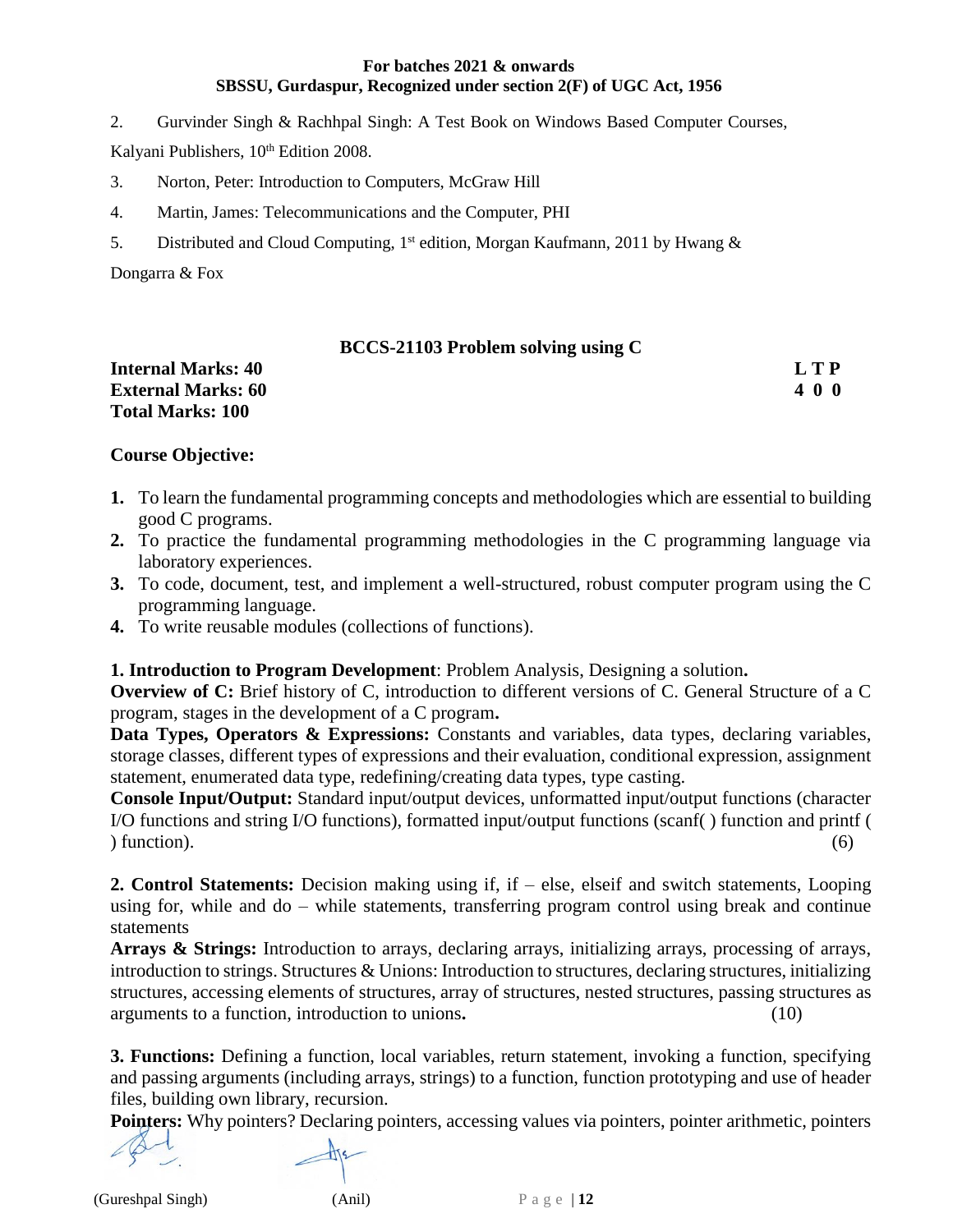to arrays, Array of pointers, pointers to strings, pointers to structures, self–referential structures. **Program Structure:** Program structure revisited, managing multi–file programs using traditional approach of separate compilations and project facility of Turbo C compiler, storage classes revisited. File I/O: Introduction to files, different ways of file processing (standard I/O & system I/O), description of various library functions for file handling, updating files. (10)

**4. Introduction to Object Oriented Paradigm** – Object Oriented programming and C++, Structured Programming methodology, its shortcomings, advantages of OOPS (Object Oriented Programming Style). OOP concepts: Abstraction, Encapsulation, Data Hiding, Inheritance, Polymorphism. Overview of  $C_{++}$  – Data types, Input/output statements, Flow of control – looping statements, branching statements, Pointers & references, namespaces. (10)

**5. Class design:** constructors, destructors, operator overloading, reuse through inheritance, virtual functions, exception handling. I/O with stream classes, memory management

**The Standard Template Library (STL):** containers, algorithms, iterators, adaptors, function objects

(4)

# **Course Outcomes:**

After completing this course student will be able to:

- 1. Describe the advantages of a high level language like C, the programming process, and the compilation process**.**
- 2. To describe and use software tools in the programming process**.**
- 3. To apply good programming principles to the design and implementation of C programs**.**
- 4. To design, implement, debug and test programs using the fundamental elements of C
- 5. To demonstrate an understanding of primitive data types, values, operators and expressions in C

# **Suggested Books:**

- 1. E.Balagurusamy "Programming in C". Tata McGraw Hill
- 2. Y. Kanetkar "Let Us C". BPB publication
- 3. Ashok N. Kamthane "Programming with ANSI and TURBO C". Pearson Education
- 4. Lafore R, Object Oriented Programming, Third Edition, Galgotia Publications
- 5. Byron S. Gottfried, Programming in C, Second Edition, McGraw Hills.
- 6. R.S. Salaria,Problem Solving and Programming in C, Second Edition

# **BCCS-21104 Problem solving using C**

| <b>Internal Marks: 60</b> | <b>LTP</b>  |
|---------------------------|-------------|
| <b>External Marks: 40</b> | $0 \t0 \t4$ |
| <b>Total Marks: 100</b>   |             |

1. Write C program to input and output the text message.

- 2. Write C Program to perform all arithmetic operations.
- 3. Write C Program to utilize the math function.
- 4. Write C Program to perform the mathematical expressions.
- 5. Write C Program for Local and Global Variables.
- 6. Write C Program for internal static and external static variables.
- 7. Write C Program to find the roots of a Quadratic equation.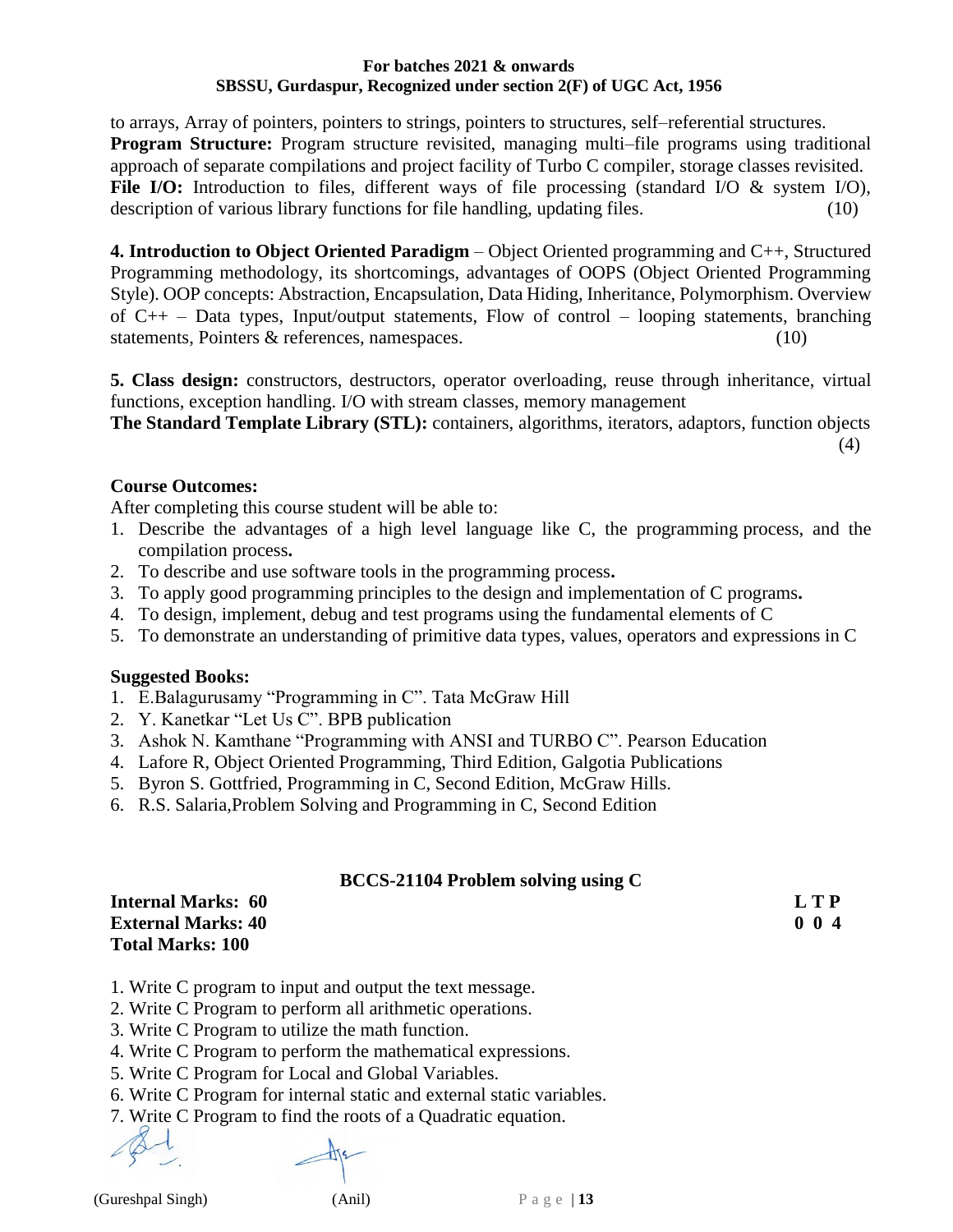8. Write C Programs for all the Operators. (Arithmetical, Logical, Relational, Bitwise).

9. Write C Programs for Increment and Decrement Operators.

10. Write C Programs to implement the Ternary Operator.

11. Write C Programs for special Operators.

12. Write C Programs for all the Control Structures. (Sequential Control Structures,

Conditional Control Structures, Iterative Control Structures).

13. Write C Programs to display the different types of patterns using nested for loop.

14. Write C Program for Statements. (switch, break, goto, continue etc.,).

15. Write C Program to print biggest number from n numbers.

16. Write a C Program to find the given integer number is even or odd number.

17. Write a C Program to calculate the factorial of a given number.

18. Write a C Program to swap the two numbers using temp variable and without using temp variable.

19. Reading and Printing a single dimensional array of elements.

20. Ascending and descending of an array.

21. Sum of all odd numbers and sum of all even numbers in a single dimensional array.

22. Mathematical operations on single dimensional arrays.

23. Reading and Printing a multi dimensional array of elements.

24. Mathematical operations on multi dimensional array of elements.

25. Passing an array element to a function.

26. Reading and Printing a string.

27. C Programs on String functions.

28. Write a C program to calculate string length by writing the user-define function.

29. Function declaration and initialization.

30. C Program to differentiate the parameters and arguments in functions.

31. Programs for different types of inbuilt functions.32. Call by value and Call by reference programs in functions.

33. Write a program to swap the given 2 number using passing by reference.

34. Write C Programs to perform all valid arithmetic operations using pointers.

35. C programs on Structures and accessing of members of the structures.

36. Write a C program to print a book information (Book name, Book no, author name) by writing a structure.

37. Write a C program by passing structure elements to a function and display employee information (emp no, emp name, emp salary, and emp address).

38. C Programs on Reading a file from the secondary storage device.

39. C Program on writing and appending a file on the secondary storage device.

40. C Program on Opening and closing a file.

# **Text Books:**

1. C programming and Data Structures, P. Padmanabham, Third Edition, BS Publications.

2. Let Us C by Yashwanth Kanethar.

3. "Programming in ANSI C" by E. Balaguruswamy.

4. Programming in C, 2nd Edition, Oxford by Pradip Dey, Mannas Ghosh.

(Gureshpal Singh) (Anil) P a g e | **14**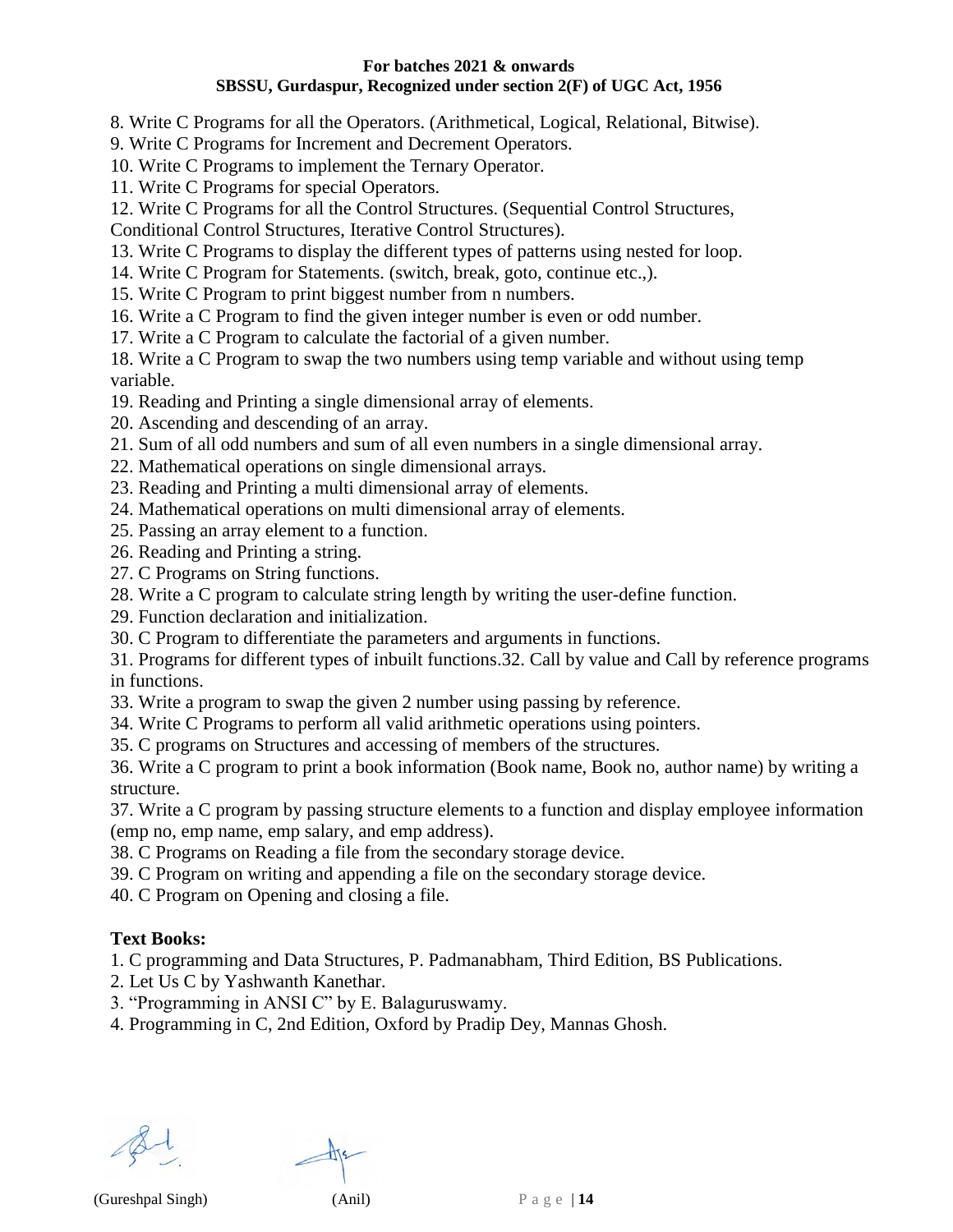#### **BCCS-21105 Computer Fundamentals Laboratory**

**Internal Marks: 60 L T P External Marks: 40 0 0 4 Total Marks: 100**

#### **Word Orientation:**

The instructor needs to give an overview of word processor.

Details of the four tasks and features that would be covered Using word – Accessing, overview of toolbars, saving files, Using help and resources, rulers, format painter.

- 1. Using word to create Resume Features to be covered: Formatting Fonts in word, Drop Cap in word, Applying Text effects, Using Character Spacing, Borders and Colors, Inserting Header and Footer, Using Date and Time option in Word.
- 2. Creating an Assignment Features to be covered: Formatting Styles, Inserting table, Bullets and Numbering, Changing Text Direction, Cell alignment, Footnote, Hyperlink, Symbols, Spell Check, Track Changes.
- 3. Creating a Newsletter Features to be covered :- Table of Content, Newspaper columns, Images from files and clipart, Drawing toolbar and Word Art, Formatting Images, Textboxes and Paragraphs
- 4. Creating a Feedback form Features to be covered: Forms, Text Fields, Inserting objects, Mail Merge in Word.

#### **Excel Orientation:**

The instructor needs to tell the importance of Excel as a Spreadsheet tool, give the detailsof the four tasks and features that would be covered Excel – Accessing, overview of toolbars, saving excel files

- 1. Creating a Scheduler Features to be covered :- Gridlines, Format Cells, Summation, auto fill, Formatting Text
- 2. Calculations Features to be covered :- Cell Referencing, Formulae in excel average, std.deviation, Charts, Renaming and Inserting worksheets, Hyper linking, Count function, LOOKUP/VLOOKUP
- 3. Performance Analysis Features to be covered :- Split cells, freeze panes, group and outline, Sorting,Boolean and logical operators, Conditional formatting
- 4. Game (like Cricket, badminton) Score Card Features to be covered :- Pivot Tables, Interactive Buttons, Importing Data, DataProtection, Data Validation

#### **Presentation Orientation**

(Gureshpal Singh) (Anil) P a g e | **15**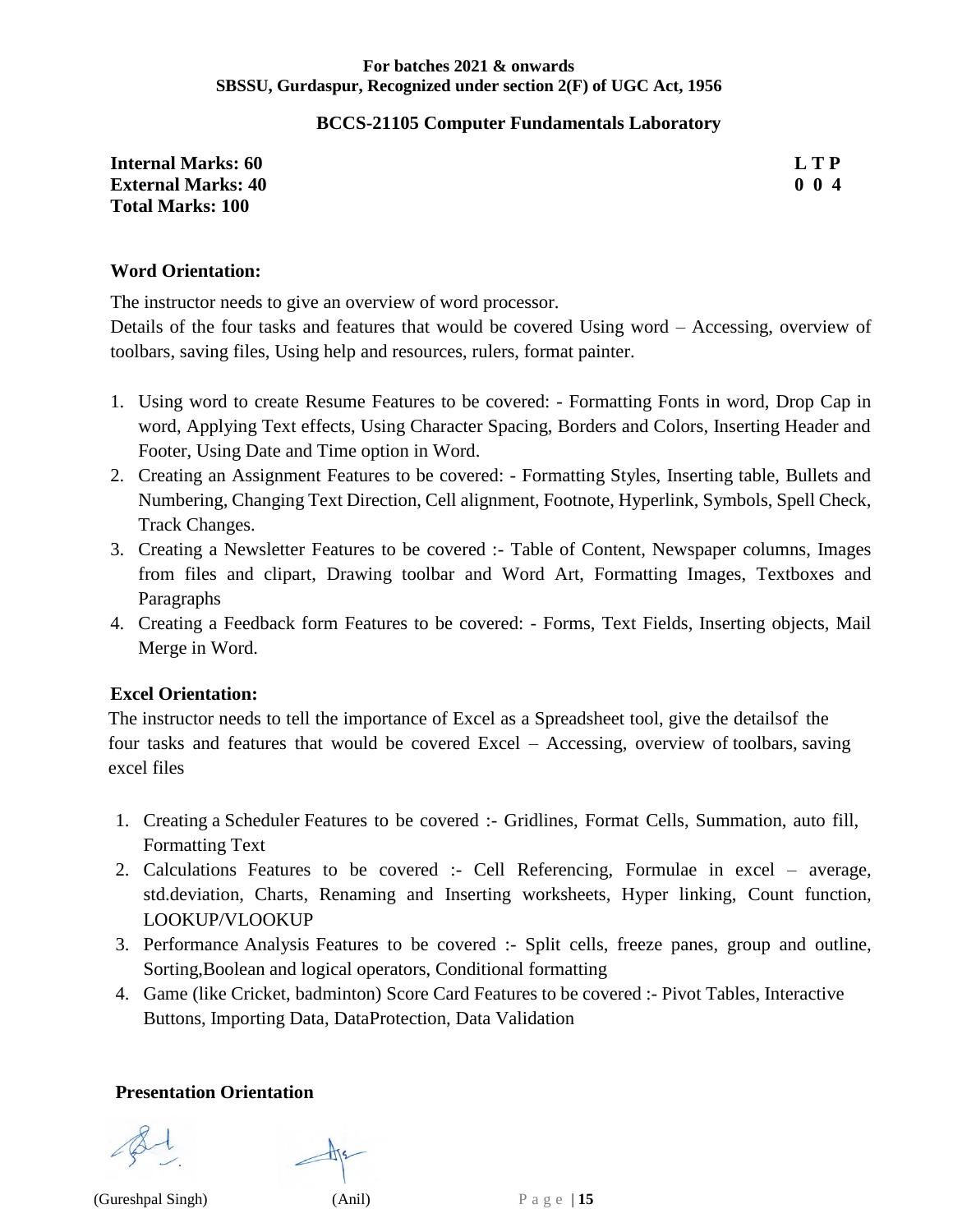- 1. Students will be working on basic power point utilities and tools which help themcreate basic power point presentation. Topic covered includes :- PPT Orientation, Slide Layouts, Inserting Text, Word Art, Formatting Text, Bullets and Numbering, Auto Shapes, Lines and Arrows
- 2. This session helps students in making their presentations interactive.Topics covered includes : Hyperlinks, Inserting –Images, Clip Art, Audio, Video,Objects, Tables and Charts
- 3. Concentrating on the in and out of Microsoft power point. Helps them learn bestpractices in designing and preparing power point presentation. Topics covered includes: - Master Layouts (slide, template, and notes), Types ofviews (basic, presentation, slide slotter, notes etc), Inserting – Background, textures, Design Templates, Hidden slides. Auto content wizard, Slide Transition, Custom Animation, Auto Rehearsing
- 4. Power point test would be conducted. Students will be given model power point presentation which needs to be replicated

# **Internet and its Applications**

The instructor needs to tell the how to configure Web Browser and to use search enginesby defining search criteria using Search Engines

- 1. To learn to setup an e-mail account and send and receive e-mails
- 2. To learn to subscribe/post on a blog and to use torrents for accelerated downloads
- 3. Hands on experience in online banking and Making an online payment for any domestic bill

# **BCHU-21106 English**

| <b>Internal Marks: 40</b> | L T P |
|---------------------------|-------|
| <b>External Marks: 60</b> | 3 0 0 |
| <b>Total Marks: 100</b>   |       |

# **Course Objectives**

The main goal of this course is to help you improve your spoken English skills to enable you to communicate more effectively in English. Paraphrasing and elaboration skills; coherent organization of information at sentence and discourse levels; interactive skills to enhance comprehension**.**

# **1. Introduction**

- **•** Theory of Communication
- Types and modes of Communication

# **2**. **Language of Communication**

- Verbal and Non-verbal
- (Spoken and Written)
- Personal, Social and Business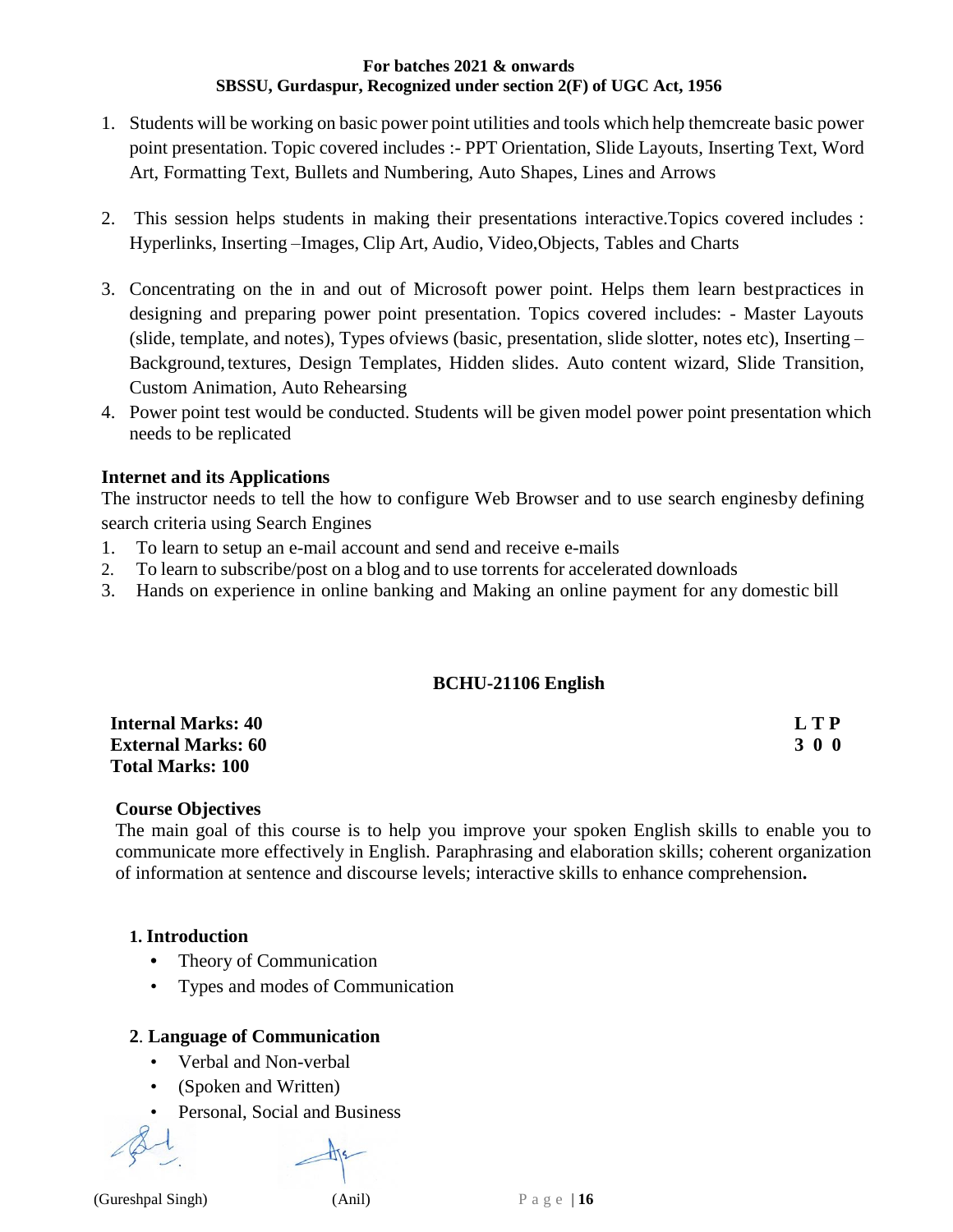- Barriers and Strategies
- Intra-personal, Inter-personal and Group communication

# **3. Reading and Understanding**

- **•** Close Reading
- Comprehension
- Summary Paraphrasing
- Analysis and Interpretation
- Translation (from Hindi/Punjabi to English and vice-versa)
- Literary/Knowledge Texts

#### **4. Writing Skills**

- **•** Documenting
- **•** Letter Writing
- Report Writing
- Making notes.

#### **Course Outcomes:**

- 1. The objective of this course is to introduce students to the theory, fundamentals and tools of communication.
- To help the students become the independent users of English language.
- To develop in them vital communication skills which are integral to theirpersonal, social and professional interactions.
- The syllabus shall address the issues relating to the Language of communication.
- Students will become proficient in professional communication such as interviews, group discussions, office environments, important reading skills as well as writing skills such as report writing, note taking etc.

#### **Suggested Books:**

- 1. Fluency in English Part II, Oxford University Press, 2006.
- 2. Business English, Pearson, 2008.
- 3. Language, Literature and Creativity, Orient Blackswan, 2013.
- 4. Language through Literature (forthcoming) ed. Dr. Gauri Mishra, Dr Ranjana Kaul, Dr Brati Biswas
- 5. On Writing Well. William Zinsser. Harper Resource Book. 2001
- 6. Study Writing. Liz Hamp-Lyons and Ben Heasly. Cambridge University Press. 2006.

(Gureshpal Singh) (Anil) P a g e | **17**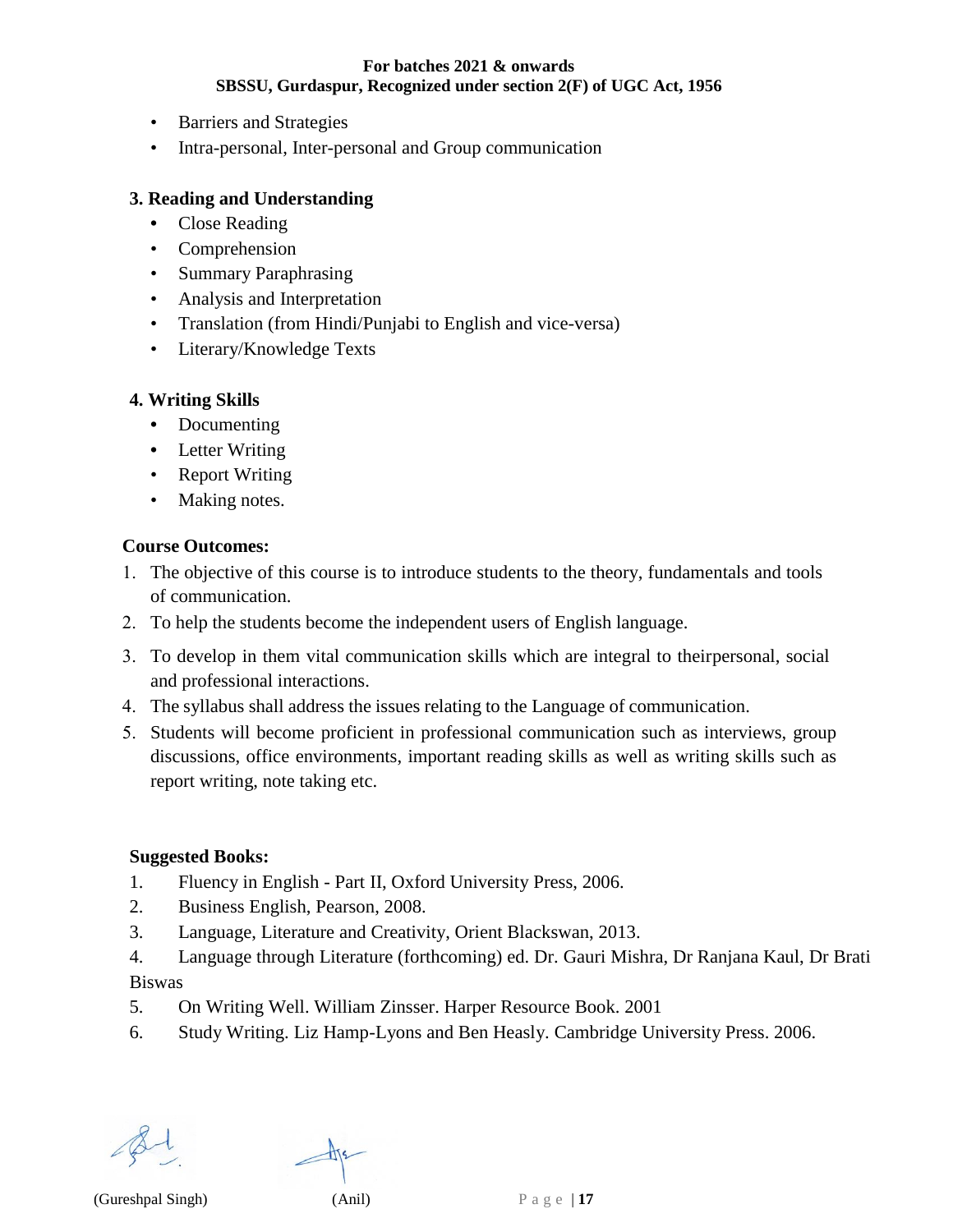# **BCHU-21107 English Practical/Laboratory**

#### **Internal Marks: 60 L T P External Marks: 40 0 0 2 Total Marks: 100**

#### **Course Outcomes:**

- The objective of this course is to introduce students to the theory, fundamentals and tools of communication.
- To help the students become the independent users of English language.
- To develop in them vital communication skills which are integral to personal, social and professional interactions.
- The syllabus shall address the issues relating to the Language of communication.
- Students will become proficient in professional communication such as interviews, group discussions and business office environments, important reading skills as well as writing skills such as report writing, note taking etc.
- The recommended readings given at the end are only suggestive; the students and teachers have the freedom to consult other materials on various units/topics given below.Similarly, the questions in the examination will be aimed towards assessing the skills learnt by the students rather than the textual content of the recommended books.

# **Interactive practice sessions in Language Lab on Oral Communication**

- Listening Comprehension
- Self Introduction, Group Discussion and Role Play
- Common Everyday Situations: Conversations and Dialogues
- Communication at Workplace
- Interviews
- Formal Presentations
- Monologue
- Effective Communication/Mis-Communication
- Public Speaking





(Gureshpal Singh) (Anil) P a g e | **18**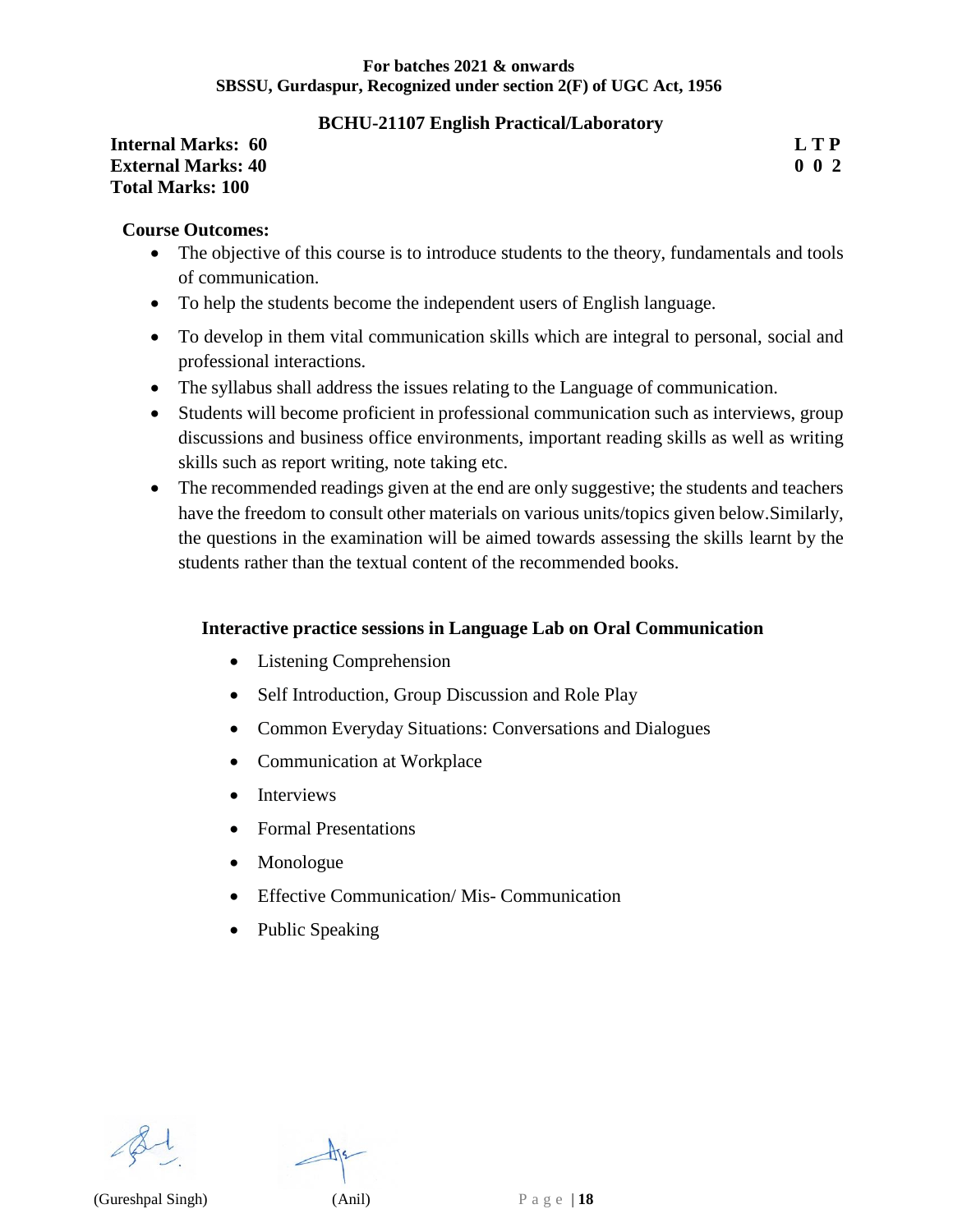# **BCCS-21108 Human Values, De-addiction and Traffic Rules**

| <b>Internal Marks: 40</b> | $\mathbf{L} \mathbf{TP}$ |
|---------------------------|--------------------------|
| <b>External Marks: 60</b> | 300                      |
| Total Marks: 100          |                          |

#### **Course Objective**:

It helps students understand practically the importance of trust, mutually satisfying human behavior and enriching interaction with nature. Ability to develop appropriate technologies and management patterns to create harmony in professional and personal life..

#### **1. Introduction - Need, Basic Guidelines, Content and Process forValue Education** (6)

1. Understanding the need, basic guidelines, content and process for Value Education

2. Self-Exploration–what is it? - Its content and process; 'Natural Acceptance' and Experiential Validation- as the mechanism for self- exploration

3. Continuous Happiness and Prosperity- A look at basic Human Aspirations

4. Right understanding, Relationship and Physical Facilities- the basic requirements for fulfillment of aspirations of every human being with their correct priority

5. Understanding Happiness and Prosperity correctly- A critical appraisal of the current scenario

6. Method to fulfill the above human aspirations: understanding and living in harmony at various levels

# **2. Understanding Harmony in the Human Being - Harmony in Myself!**

- 1. Understanding human being as a co-existence of the sentient 'I' andthe material 'Body'
- *2.* Understanding the needs of Self ('I') and 'Body' *Sukh* and *Suvidha*
- 3. Understanding the Body as an instrument of 'I' (I being the doer, seerand enjoyer)
- 4. Understanding the characteristics and activities of 'I' and harmony in'I'
- 5. Understanding the harmony of I with the Body: *Sanyam* and *Swasthya*;correct appraisal of Physical needs, meaning of Prosperity in detail
- 6. Programs to ensure *Sanyam* and *Swasthya*  Practice Exercises and Case Studies will be taken up in PracticeSessions (10)

# **3. Understanding Harmony in the Family and Society- Harmony in Human- Human Relationship**

- 1. Understanding harmony in the Family- the basic unit of humaninteraction
- *2.* Understanding values in human-human relationship; meaning of *Nyaya* and program for its fulfillment to ensure *Ubhay-tripti*; Trust (*Vishwas)* and Respect (*Samman)* as the foundational values ofrelationship
- 3. Understanding the meaning of *Vishwas*; Difference between intentionand competence

(Gureshpal Singh) (Anil) P a g e | **19**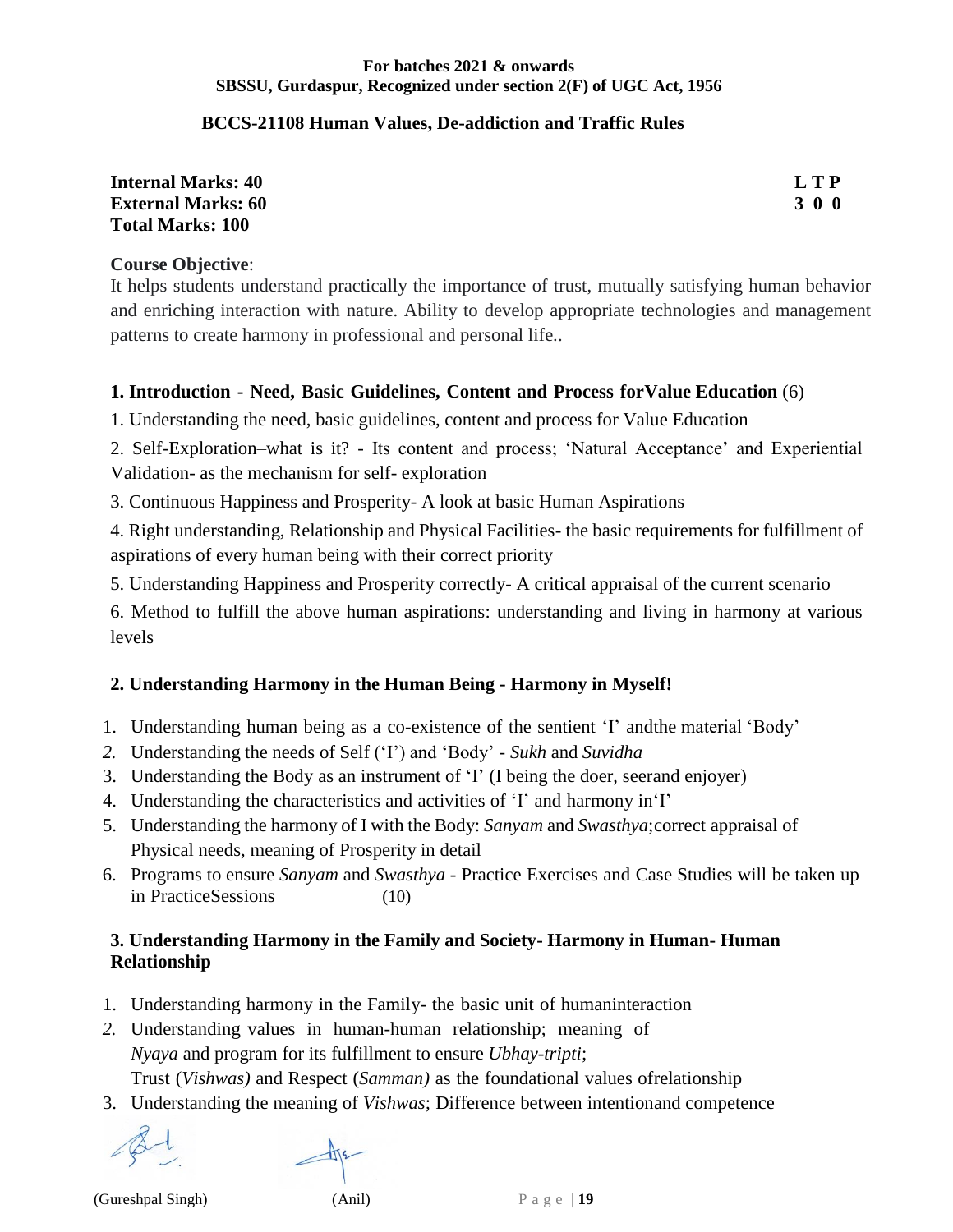- 4. Understanding the meaning of *Samman*, Difference between respect
- *5.* Understanding the harmony in the society (society being an extension of family): *Samadhan, Samridhi, Abhay, Sah-astitva* as comprehensiveHuman Goals
- 6. Visualizing a universal harmonious order in society- Undivided Society (*Akhand Samaj),* Universal Order (*Sarvabhaum Vyawastha)*- from family to world family!- Practice Exercises and Case Studies will be taken up in Practice Sessions.

# **4. Understanding Harmony in the Nature and Existence - Whole existence as Co-existence**

- 1. Understanding the harmony in the Nature
- 2. Interconnectedness and mutual fulfillment among the four orders ofnature- recyclability and self-regulation in nature
- 3. Understanding Existence as Co-existence (*Sah-astitva*) of mutuallyinteracting units in allpervasive space
- 4. Holistic perception of harmony at all levels of existence Practice Exercises and Case Studies will be taken up in PracticeSessions.

# **5. Implications of the above Holistic Understanding of Harmony on Professional Ethics**

- 1. Natural acceptance of human values
- 2. Definitiveness of Ethical Human Conduct
- 3. Basis for Humanistic Education, Humanistic Constitution andHumanistic Universal Order
- 4. Competence in professional ethics:

a) Ability to utilize the professional competence foraugmenting universal human order,

b) Ability to identify the scope and characteristics of people-friendly and eco-friendly production systems,

c) Ability to identify and develop appropriate technologies andmanagement patterns for above production systems.

- 5. Case studies of typical holistic technologies, management models andproduction systems
- 6. Strategy for transition from the present state to Universal HumanOrder:

a) At the level of individual: as socially and ecologicallyresponsible engineers, technologists and managers

b) At the level of society: as mutually enriching institutions and organizations

# **Suggested Books**

- 1. R R Gaur, R Sangal, G P Bagaria, 2009, A Foundation Course in Value Education
- 2. E.F. Schumacher, 1973, Small is Beautiful: a study of economics as if peoplemattered, Blond & Briggs, Britain.
- 3. A Nagraj, 1998, Jeevan Vidya ek Parichay, Divya Path Sansthan, Amarkantak.
- 4. Sussan George, 1976, How the Other Half Dies, Penguin Press.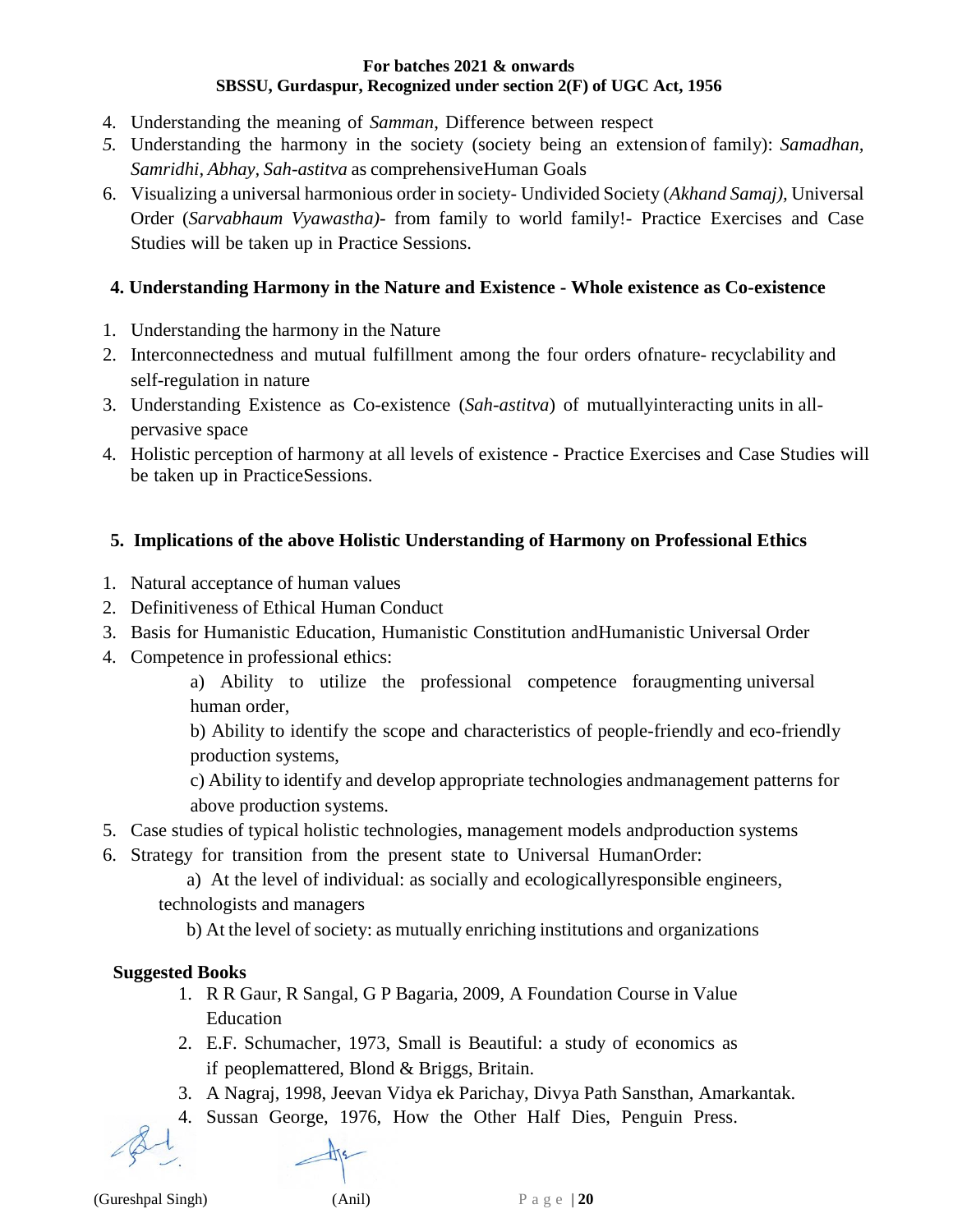Reprinted 1986,1991.

- 5. PL Dhar, RR Gaur, 1990, Science and Humanism, Common wealth Publishers.
- 6. A.N. Tripathy, 2003, Human Values, New Age International Publishers.
- 7. Subhas Palekar, 2000, How to practice Natural Farming, Pracheen (Vaidik)Krishi Tantra Shodh, Amravati.
- 8. Donella H. [Meadows,](http://en.wikipedia.org/wiki/Donella_Meadows) Dennis L. [Meadows,](http://en.wikipedia.org/wiki/Donella_Meadows)Jorgen [Randers,](http://en.wikipedia.org/wiki/J%C3%B8rgen_Randers) [William](http://en.wikipedia.org/wiki/J%C3%B8rgen_Randers) W. [BehrensIII,](http://en.wikipedia.org/w/index.php?title=William_W._Behrens_III&action=edit&redlink=1) 1972, Limits to Growth – Club of Rome's report, Universe Books.
- 9. E G Seebauer & Robert L. Berry, 2000, Fundamentals of Ethics for Scientists &Engineers, Oxford University Press

(Gureshpal Singh) (Anil) P a g e | **21**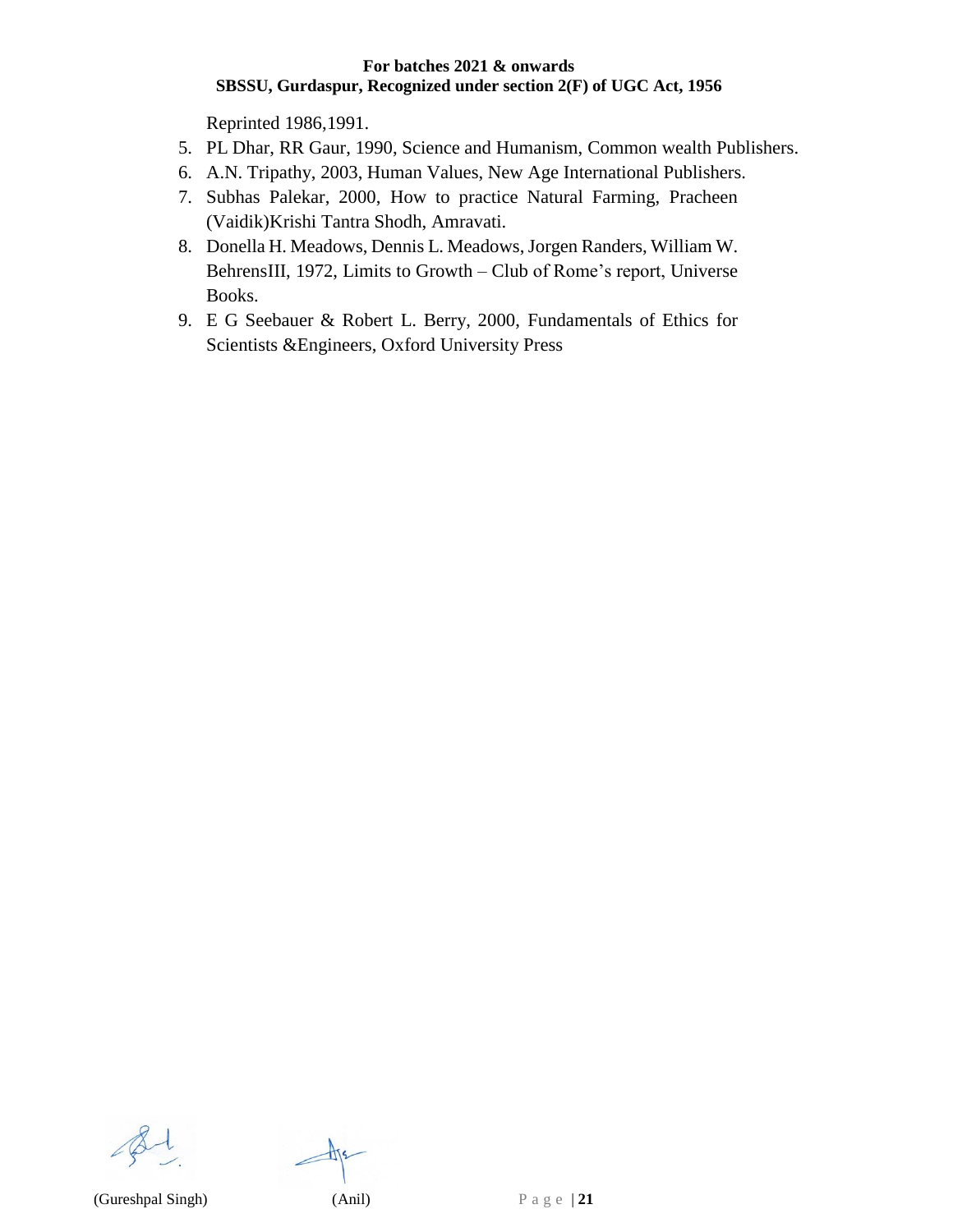*2 nd Semester*

 $\pm 18$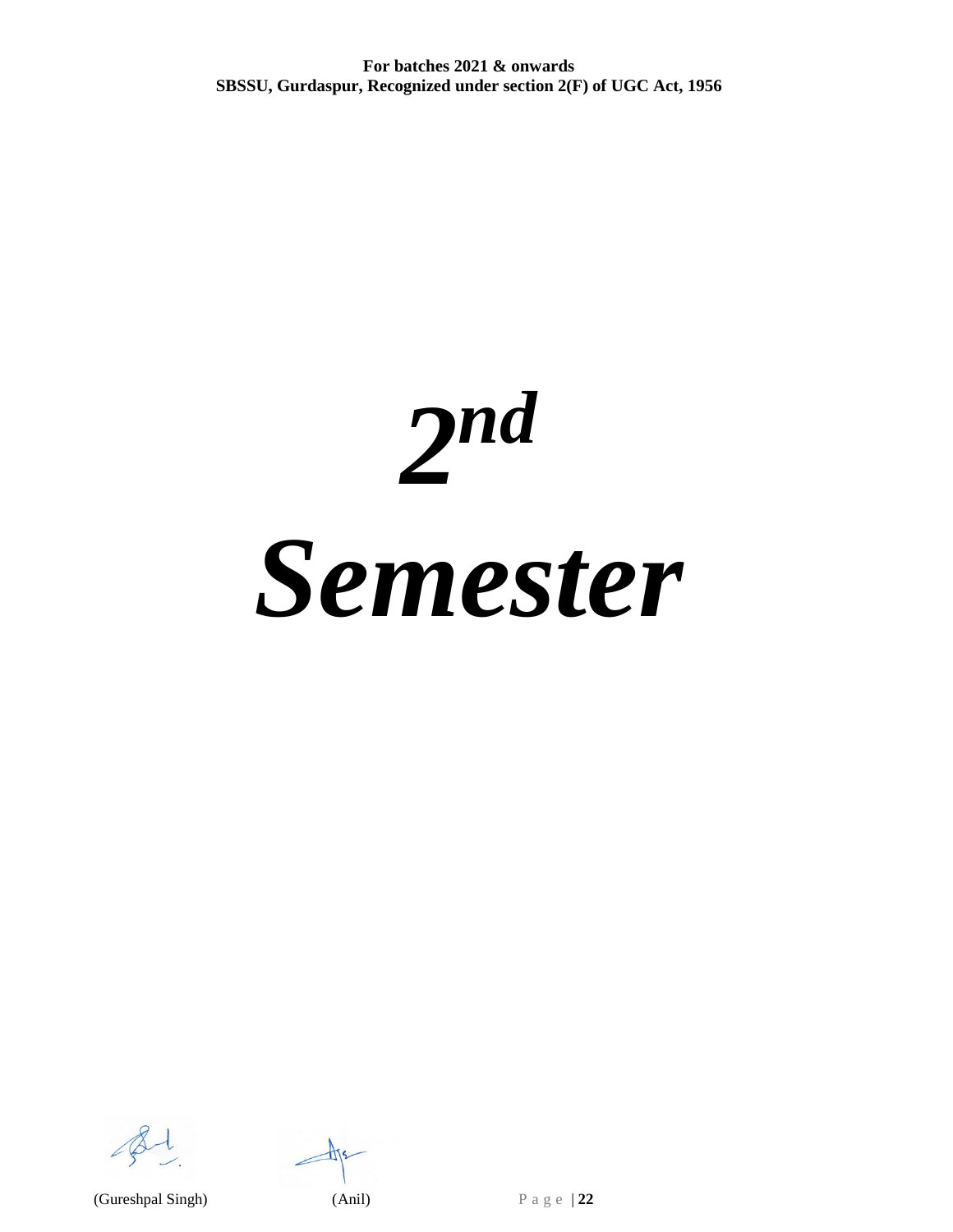#### **BCCS -21201 Fundamentals of Statistics**

| <b>Internal Marks: 40</b> | L T P      |
|---------------------------|------------|
| <b>External Marks: 60</b> | <b>400</b> |
| <b>Total Marks: 100</b>   |            |

**Course Objective:** This course is designed to understand the basic and advanced concepts of data structures and to highlight the importance of data structures in developing and implementing efficient algorithms. Another objective of the course is to develop ability in students to design algorithms for real life problems.

#### **1. Statistics and Probability:**

 Introduction to Statistics, Origin of Statistics, Features of Statistics, Scope of Statistics, Functions of Statics, Uses and importance of Statistics, Limitation of Statistics, Distrust of Statistics , Collection of Data: Introduction to Collection of Data, Primaryand Secondary Data, Methods of Collecting Primary Data, Methods of Secondary Data, Statistical Errors, Rounding off Data (Approximation). (8)

#### 2. **Classification of Data Frequency Distribution:**

Introduction Classification of Data, Objectives of Classification, Methods of Classification, Ways to Classify Numerical Data or Raw Data. Tabular, Diagrammatic and Graphic Presentation of Data: Introduction to Tabular Presentation of Data, Objectives of Tabulation, Components of a Statistical Table, General Rules forthe Construction of a Table, Types of Tables, Introduction to Diagrammatic Presentation of Data, Advantage and Disadvantage of Diagrammatic Presentation, Types of Diagrams, Introduction to Graphic Presentation of Data, Advantage and Disadvantage of Graphic Presentation, Types of Graphs. (12)

#### **3. Sorting, Hashing & String Matching**

Measures of Central tendency: Introduction to Central Tendency,Purpose and Functions of Average, Characteristics of a Good Average, Types of Averages, Meaning of Arithmetic Mean,Calculation of Arithmetic Mean, Merit and Demerits ofArithmetic Mean, Meaning of Median, Calculation of Median, Merit and Demerits of Median, Meaning of Mode, Calculation ofMode, Merit and Demerits of Mode, Harmonic Mean- Properties- Merit and Demerits.

#### **4. Measures of Dispersion**

Meaning of Dispersion, Objectives of Dispersion, Properties of a good Measure of Dispersion, Methods of Measuring Dispersion, Range Introduction, Calculation ofRange , Merit and Demerits of Range, Mean Deviation, Calculation of Mean Deviation , Merit and Demerits of Mean Deviation, Standard Deviation Meaning, Calculation of StandardDeviation , Merit and Demerits of Standard Deviation, Coefficient of Variation, Calculation of Coefficient Variance, Merit and Demerits of Coefficient of Variation. Binary heaps, heap operations, implementation and applications. Binomial Heaps, Fibonacci Heaps and the set of the set of the set of the set of the set of the set of the set of the set of the set of the set of the set of the set of the set of the set of the set of the set of the set of the set of the set of the

#### **Course Outcomes:**

After completing this course student will be able to:

- 1. Understand the science of studying  $&$  analyzing numbers.
- 2. Identify and use various visualization tools for representing data.
- 3. Describe various statistical formulas.

(Gureshpal Singh)  $(Anil)$   $P \circ g \circ |23$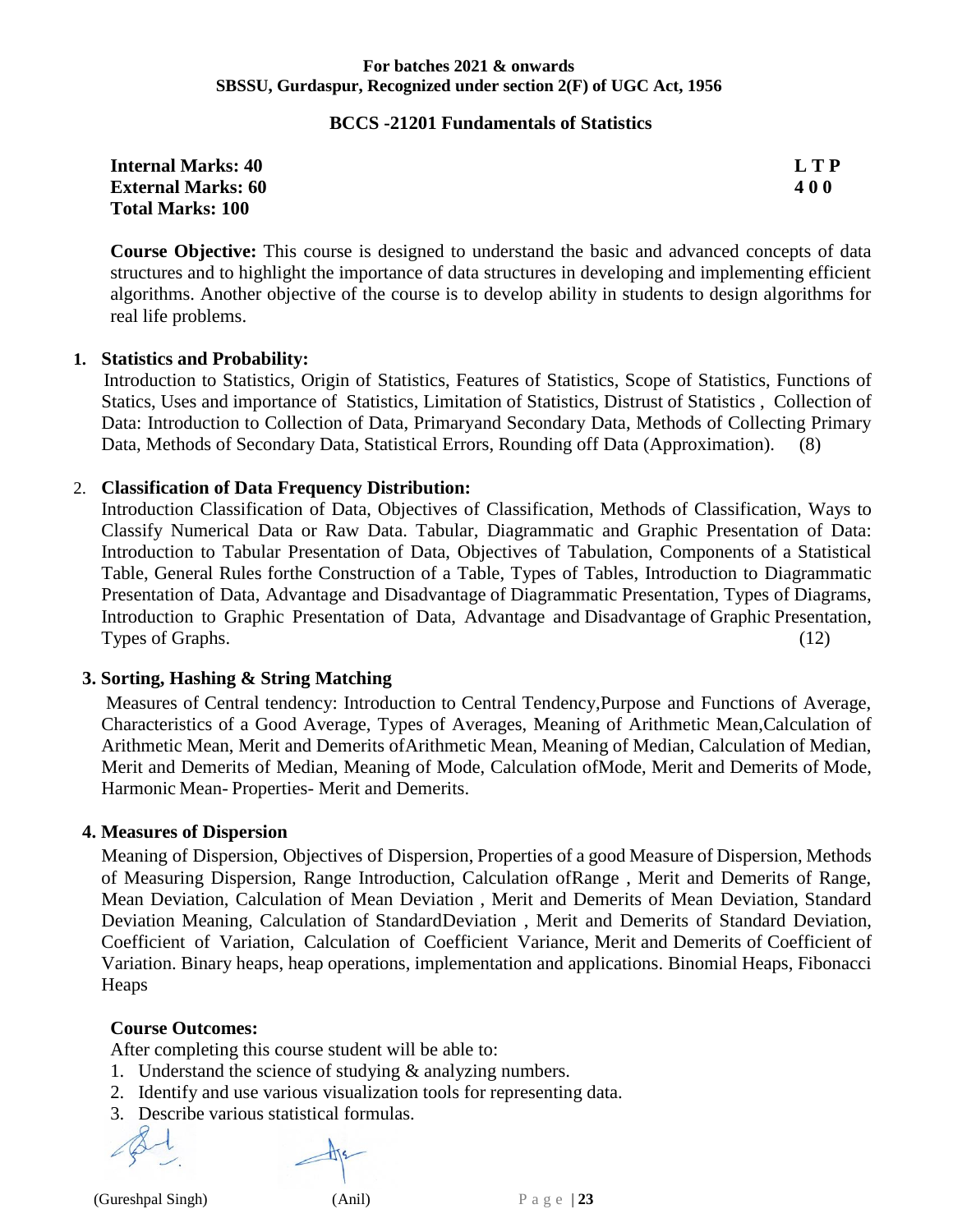4. Compute various statistical measures.

#### **Suggested Books:**

- 1. Statistics and Data Analysis, A.Abebe, J. Daniels, J.W.Mckean, December 2000.
- 2. Statistics, Tmt. S. EzhilarasiThiru, 2005, Government of Tamilnadu.
- 3. Introduction to Statistics, David M. Lane.
- 4. Weiss, N.A., Introductory Statistics. Addison Wesley, 1999.
- 5. Clarke, G.M. & Cooke, D., A Basic course in Statistics. Arnold, 1998.

# **BCCS -21202 Computer system architecture**

| <b>Internal Marks: 40</b> | L T P |
|---------------------------|-------|
| <b>External Marks: 60</b> | 400   |
| <b>Total Marks: 100</b>   |       |

**Course Objective:** This course is intended to teach the basics involved in data representation and digital logic circuits used in the computer system. This includes the general concepts in digital logic design, including logic elements, and their use in combinational and sequential logic circuit design. This course will also expose students to the basic architecture of processing, memory and i/o organization in a computer system.

# 1. **Logic Gates:**

AND, OR, NOT, NAND, NOR, XOR, XNOR, NAND & NOR as Universal Gates, Logic Gates Applications.

# 2. **Boolean Algebra:**

Introduction, Theorems, Simplification of BooleanExpression using Boolean Algebra, SOP & POS Forms, Realization of Boolean Expression using Gates, K-Maps, Simplification of BooleanExpression using K-Maps.

# 3. **Combinational Logic Circuits:**

Half Adder & Half Subtractor, Full Adder &Full Subtractor, Parallel Binary Adder, Binary Adder/Subtractor. Multiplexers & Demultiplexers, Implementation of Boolean equations using Multiplexer and Demultiplexer, Encoders & Decoders.

- 4. **Sequential Logic Circuits:** Latch, Flip Flops- R-S Flip-Flop, J-K Flip-Flop, Race Around Condition, Removing Race Around Condition, Master-Slave J-K Flip-Flop, D Flip-Flop, T Flip-Flop, Applications of Flip-Flops.
- 5. **Introduction to Computer Organization:** Introduction to Computer and CPU (Computer Organization, Computer Design and Computer Architecture), Stored Program Concept- Von Neumann Architecture, HarvardArchitecture, RISC and CISC Architecture.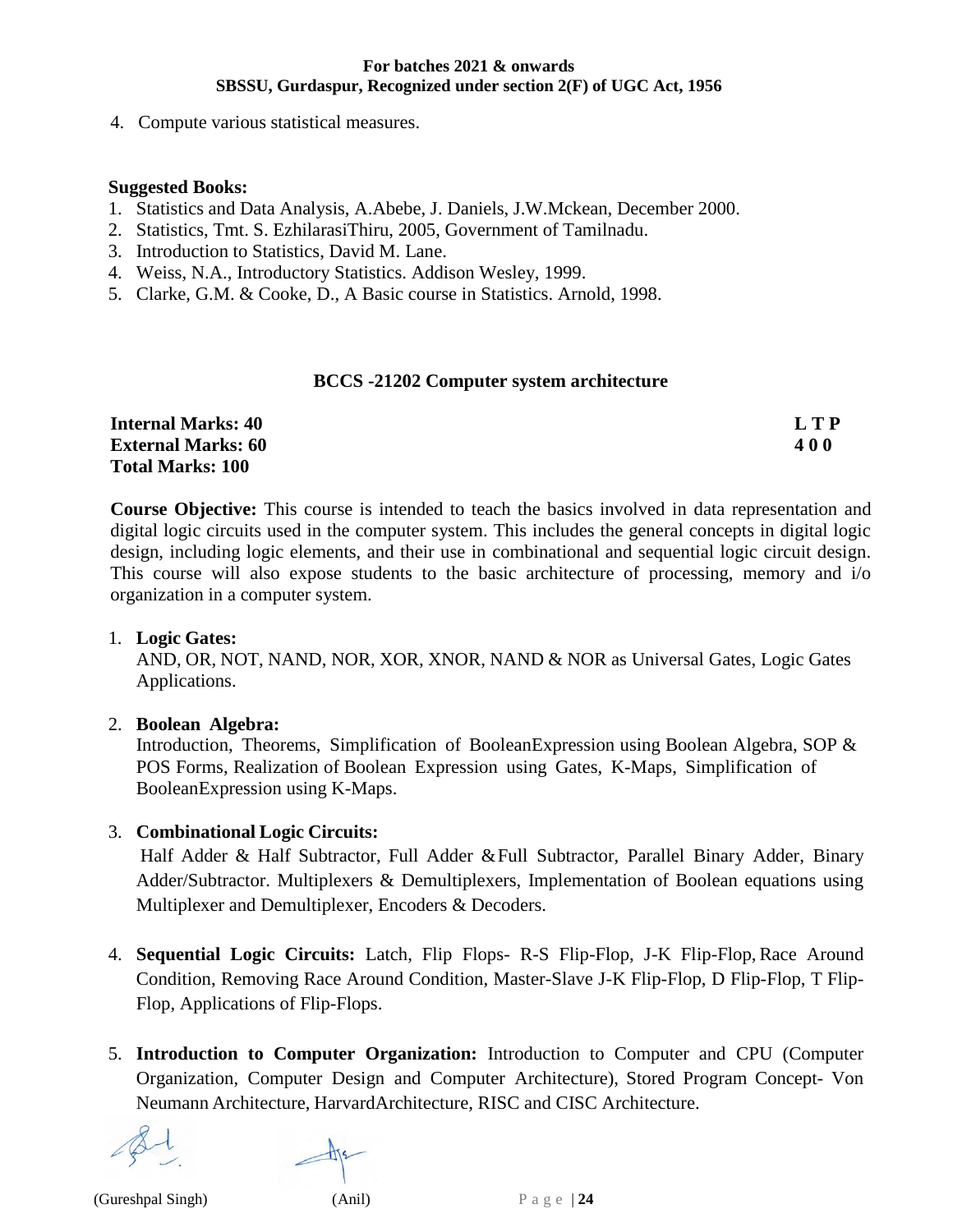- 6. **Register Transfer and Micro operations** Introduction to Registers, Instruction Format, Types of Instructions- Memory Reference Instructions, Register Reference Instructions and Input-Output Instructions.
- 7. **Common Bus System**: Introduction to Common Bus System, Types of Buses(Data Bus, Control Bus, Address Bus), 16-bit Common Bus System—Data.

#### **Course Outcome:**

1.Point of view and interfacing of various peripheral devices used with the system. Know about the basic functioning of various parts of computer system from hardware

**2.**Learn number system and various types of micro-operations of processor.

**3.**Learn the communication of various components through common bus.

**4.**Learn how to design Combinational & Sequential circuits

#### **Suggested Books:**

- 1. Computer System Architecture, M.M. Mano, Third Edition, PHI.
- 2. Digital Computer Electronics, Malvino, Second Edition, Mc-Graw Hill.
- 3. Modern Digital Electronics, R. P. Jain, Fourth Edition, TMH.

# **BCCS – 21203 Object Oriented Programming using C++**

| <b>Internal Marks: 40</b> | <b>LTP</b> |
|---------------------------|------------|
| <b>External Marks: 60</b> | 40 O       |
| <b>Total Marks: 100</b>   |            |

#### **Course Objectives:**

To understand how c++ improves C with object oriented features. To learn how to write inline features for efficiency and performance. To learn the syntax and semantics of the c++ classes for code reuse. To understand the concept of data abstraction and encapsulation

# **1. Principles of object oriented programming**

Introduction to OOP and its basic features, Basic components of a C++, Program and program structure, Compiling and Executing C++ Program. Difference between Procedure Oriented Language(C) and Object Oriented Language (12)

# **2. Classes & Objects and Concept of Constructors**

Defining classes, Defining member functions, Declaration of objects to class, Access to member variables from objects, Different forms of member functions, Access specifiers (Private, public, protected), Array of objects.Introduction to constructors, Parameterized constructors, Copy Constructor, Multiple constructors in class, Dynamic initialization of objects, Destructors. (10)

# **3. Inheritance and Operator overloading**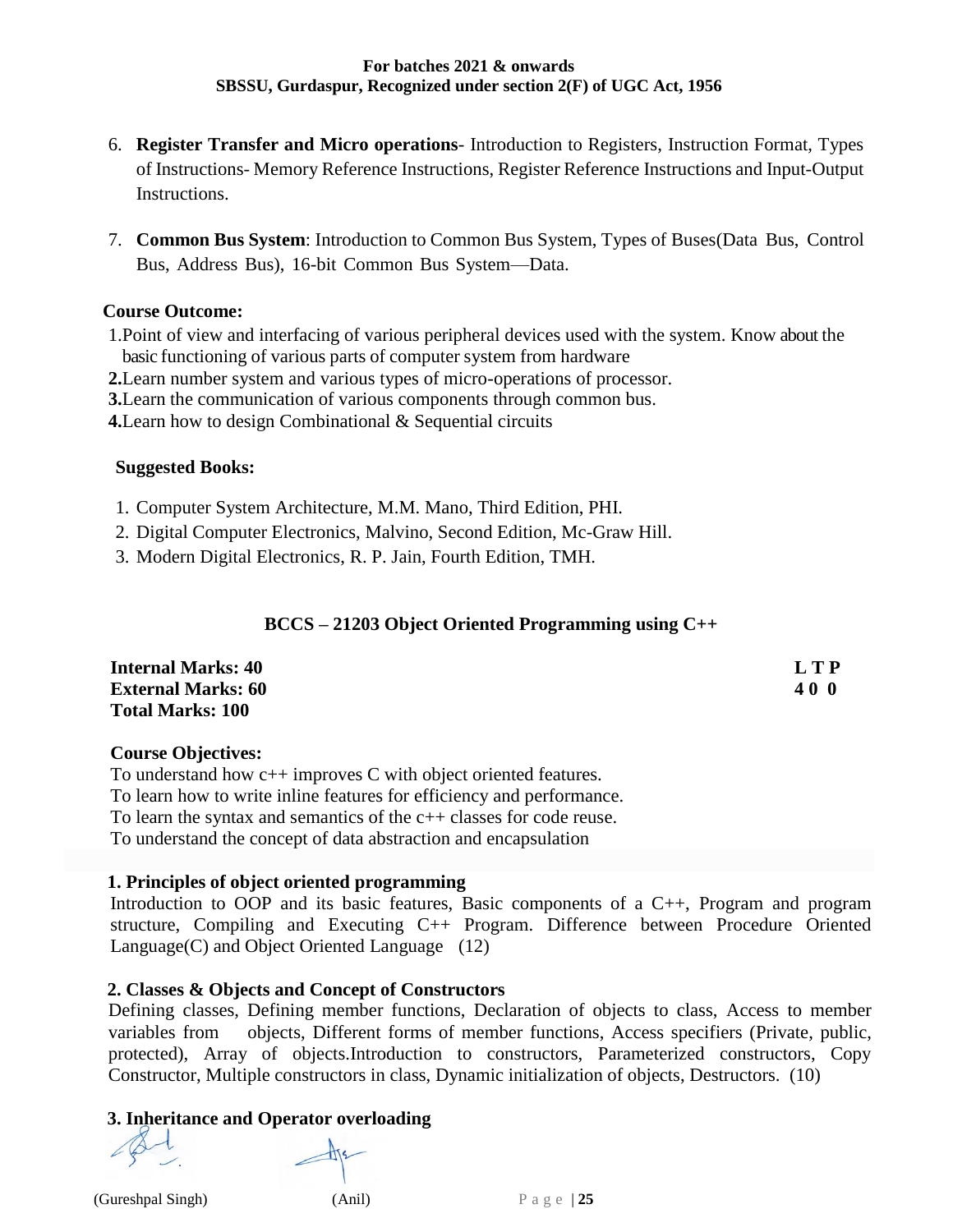Introduction to Inheritance, Types of inheritance: - Single inheritance, Multipleinheritance, Multilevel inheritance, Hierarchical inheritance, Hybrid inheritance, Defining operator overloading, Overloading of Unary and Binary operators, Rules for overloading operators (12)

# **4. Polymorphism and File Handling**

 Early Binding, Late Binding, Virtual Functions, pure virtual functions, AbstractClasses. Opening and Closing File, Reading and Writing a file. (10)

# **Suggested books:**

- 1. Object Oriented Programming with C++, E. Balagurusami, Fourth Edition, TataMc-Graw Hill.
- 2. Object Oriented Programming in Turbo C++, Robert Lafore, Fourth Edition Galgotia Publications
- 3. The C++ Programming Language, Bjarna Stroustrup, Third Edition, Addison-Wesley Publishing
- 4. Object Oriented Programming Using C++, Salaria, R. S, Fourth Edition, KhannaBook Publishing.

# **Course Objectives:**

- To learn programming from real world examples.
- Solutions to various problems with the help of  $C_{++}$  language.
- To create computer based solutions to various real-world problems using  $C++$
- To learn various concepts of object oriented approach towards problem solving

# **BCCS 21204 Object Oriented Programming using C++ Laboratory**

| <b>Internal Marks: 60</b> | L T P |
|---------------------------|-------|
| <b>External Marks: 40</b> | 004   |
| <b>Total Marks: 100</b>   |       |

# **Course Objectives**

To understand how C++ improves C with object-oriented features.

To learn how to write inline functions for efficiency and performance.

To learn the syntax and semantics of the C++ programming language.

To learn how to design C++ classes for code reuse.

To learn how to implement copy constructors and class member functions.

To understand the concept of data abstraction and encapsulation.

To learn how to overload functions and operators in C++.

To learn how containment and inheritance promote code reuse in C++.

To learn how inheritance and virtual functions implement dynamic binding with polymorphism.

To learn how to design and implement generic classes with C++ templates.

To learn how to use exception handling in C++ programs.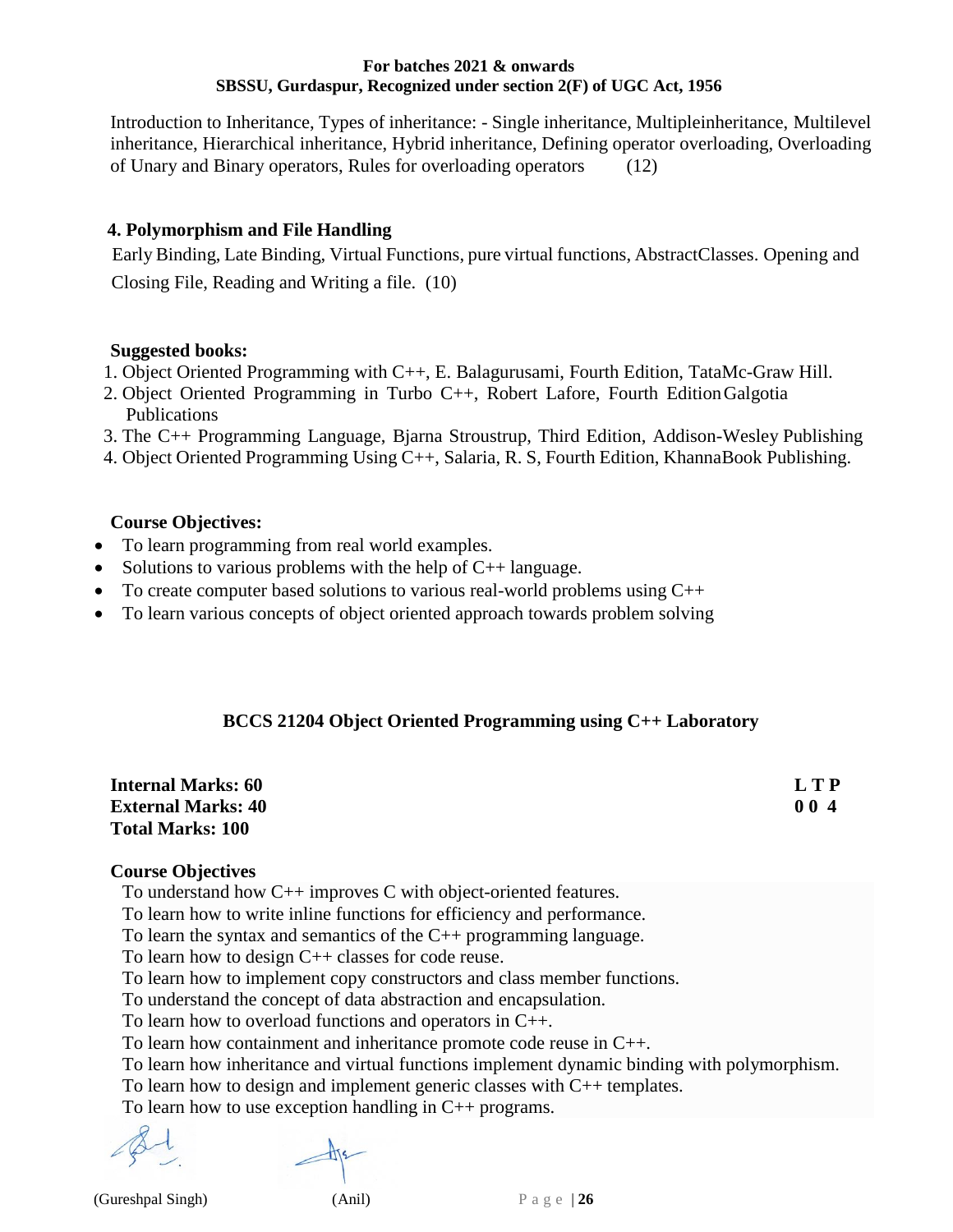# **C++Assignments:**

- 1. Write a program to enter mark of 6 different subjects and find out the total mark.
- 2. Write a function using reference variables as arguments to swap the values of pair of integers.
- 3. Write a function to find largest of three numbers.
- 4. Write a program to find the factorial of a number.
- **5.** Write the above program for handling n number of account holders using array of objects.
- **6.** Write a C++ program to compute area of right angle triangle, equilateral triangle,

Isosceles triangle using function overloading concept.

- 7. Write a program for overloading of Unary ++ operator.
- 8. Write a program for overloading of Binary + operator.
- 9. Write a program of Virtual Functions.
- 10. Write a program of Abstract Classes.
- 11.Write a program to read and write from file.

#### **Reference Books:**

1. Object Oriented Programming with C++, E. Balagurusami, Fourth Edition, TataMc-Graw Hill.

2. Object Oriented Programming in Turbo C++, Robert Lafore, Fourth EditionGalgotia Publications.

 3. The C++ Programming Language, Bjarna Stroustrup, Third Edition, Addison-Wesley Publishing Company.

4. Object Oriented Programming Using C++, Salaria, R. S, Fourth Edition, KhannaBook Publishing.

# **Course Outcome**

- Represent data using various Frequency table and Graphs.
- Apply various operations/ formulas using any software/package to solve statistical problems.

# **BCCS 21205 Fundamentals of Statistics Laboratory**

| <b>Internal Marks: 60</b> | L T P       |
|---------------------------|-------------|
| <b>External Marks: 40</b> | $0 \t0 \t4$ |
| <b>Total Marks: 100</b>   |             |

**Prerequisite:** Students must have the knowledge of Spreadsheet.

**Co requisite:** The students will develop analytical behavior & will have better understanding of analyzing data and testing hypotheses.

**Additional material required in ESE:** Minimum two exercises of each concept will be recorded in the file and the file will be submitted in End Semester Examinations.

**Instructions:** Sample exercises are given below and Instructor can increase or decrease the experiments as per the requirement.

- 1. Display the Maximum and Minimum market data.
- 2. Display year wise strength of the students of a college in Tabular form & Graphical form.
- 3. Calculate the average marks of the students of your College.
- 4. Print measure of Central Tendency using grouped and ungrouped data.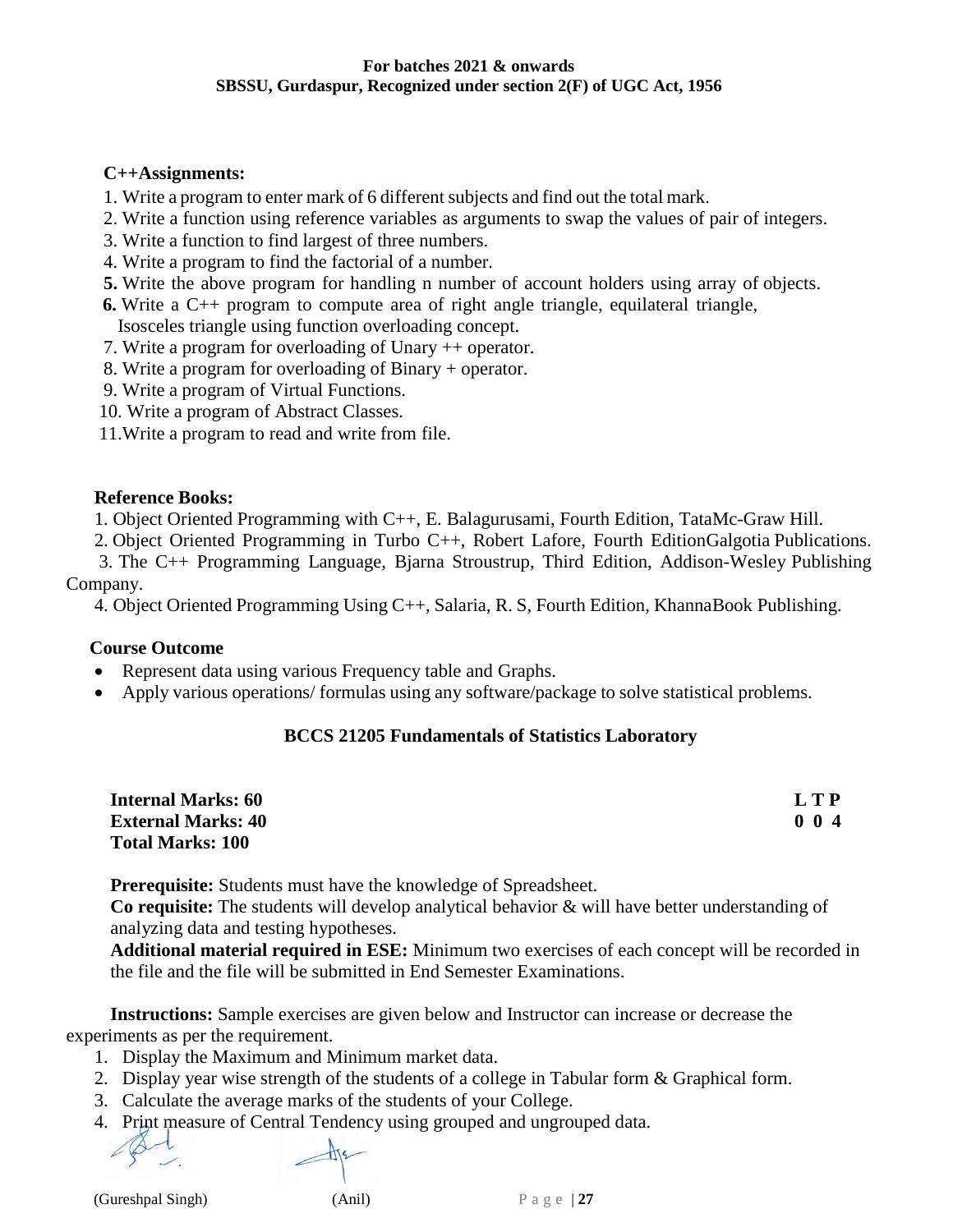- 5. Construct & print frequency distribution using data with the following Techniques: (a) Histogram (b) Frequency Polygon (c) Frequency Curve(d) Ogive curves.
- 6. Find out & display the Median and Mode from the following series by using suitable method: Class 156-158 158-160 160-162 162-164 164-166 Frequency 4 8 28 51 89
- 7. Calculate an appropriate measure of dispersion using grouped and ungrouped data.
- 8. Make an array and calculate range of the data.
- 9. Represent the placement record of the students of your college.
- 10. Calculate & display Letter Grade using spreadsheet.
- 11. Represent the following data by suitable graphs, determine therefrom the number of children having IQ (i) Below 105 (ii) Above 124.

IQ 75-84 85-94 95-104 105-114 115-124 125-134 No. of Children 8 20 45 54 28 16

#### **Reference Books:**

- 1. Statistics for Economics, TR Jain, VK Ohri.
- 2. Statistics and Data Analysis, A.Abebe, J. Daniels, J.W.Mckean, December 2000.

#### **E-Books/ Online learning material**

- 1. https://www.meritnation.com/cbse-class-11- commerce/economics/class\_13\_tr\_jain.
- 2. http://college.cengage.com/mathematics/brase/understandable\_statistics/97 80618949922\_ch03.pdf
- 3. http://www.rockcreekschools.org/pages/uploaded\_files/Excel%201%20Lab%2 0Exercises.pdf

 **Course Outcome:** After studying this course, students will be able to:

- 1. Represent data using various Frequency table and Graphs.
- 2. Apply various operations/ formulas using any software/package to solve statistical problems.

# **BCCS- 21206 Computer System Architecture Laboratory**

| <b>Internal Marks: 60</b> | <b>LTP</b> |
|---------------------------|------------|
| <b>External Marks: 40</b> | 004        |
| <b>Total Marks: 100</b>   |            |

#### **Course objectives**

Understanding the behavior of Logic Gates, Adders, Decoders, Multiplexers and Flip-Flops.

Understanding the behavior of ALU, RAM, STACK and PROCESSOR from working modules and

the modules designed by the student as part of the experiment.

# **EXPERIMENTS**

- 1. To verify the Truth Table of Basic Logic Gates
- 2. To verify the Truth Table of Combinational Logic Gates
- 3. To verify the Truth Table of Universal Logic Gates
- 4. To verify the Truth Table of Half Adder Combinational Circuit
- 5. To verify the Truth Table of Full Adder Combinational Circuit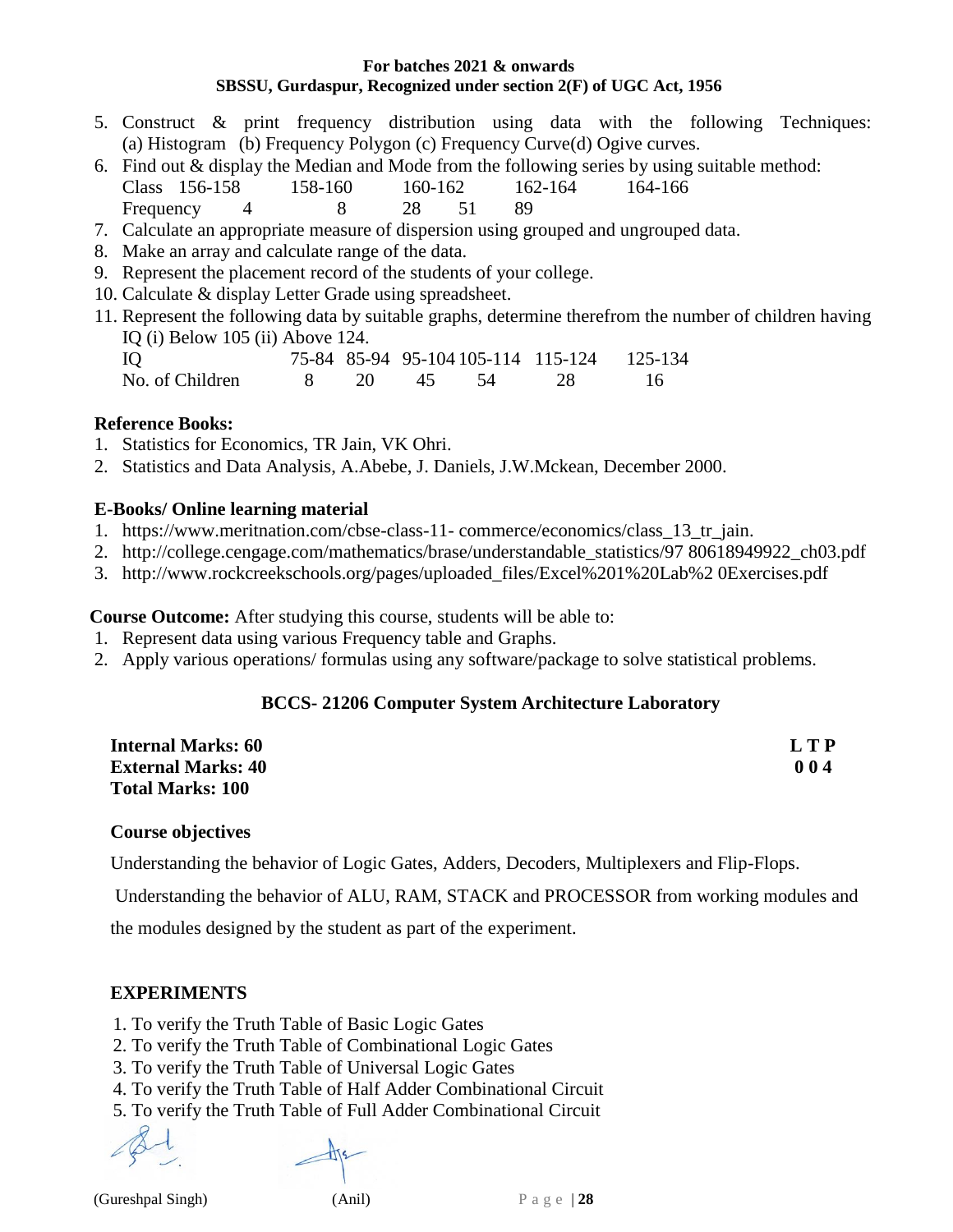6. To verify the Truth Table of Half Subtractor Combinational Circuit

7. To verify the Truth Table of Full Subtractor Combinational Circuit

8. To verify the Truth Table of Decoder Combinational Circuit

- 9. To verify the Truth Table of Encoder Combinational Circuit
- 10. To verify the Truth Table of Multiplexer Combinational Circuit
- 11. To verify the Truth Table of De Multiplexer Combinational Circuit
- 12. To verify the Truth Table of S-R Flip-Flop
- 13. To verify the Truth Table of J-K Flip-Flop
- 14. To verify the Truth Table of Master Slave J-K Flip-Flop
- 15. To verify the Truth Table of D Flip-Flop
- 16. To verify the Truth Table of T Flip-Flop
- 17. To verify the working of Asynchronous Up Counter
- 18. To verify the working of Asynchronous Down Counter
- 19. To verify the working of Asynchronous MOD-N Counter

Course outcome

- Explain the basics of organizational and architectural issues of a digital computer and Classify and compute the performance of machines, Machine Instructions.
- Describe various data transfer techniques in digital computer and the I/O interfaces.
- Analyze the performance of various classes of Memories, build large memories using small memories for better performance and analyze arithmetic for ALU implementation
- Describe the basics of hardwired and micro-programmed control of the CPU, pipelined architectures , Hazards and Superscalar Operations

#### **Reference Books:**

- 1. Computer Organization and Architecture, Stallings, Eighth Edition, PHI.
- 2. Modern Digital Electronics, R. P. Jain, Fourth Edition, TMH.
- 3. Digital Logic & Computer Design, D. Morris Mano, Second Edition, PHI.
- 4. Digital and Electronic Circuits, T. C. Bartee, McGraw Hill.

# **BCCS - 21207 Environmental Studies**

| <b>Internal Marks: 40</b> | <b>LTP</b> |
|---------------------------|------------|
| <b>External Marks: 60</b> | <b>200</b> |
| <b>Total Marks: 100</b>   |            |

#### **Course objective:**

To consider how the natural and built environments shape and are shaped by multiple socio-cultural and political factors.

To think across and beyond existing disciplinary boundaries, mindful of the diverse forms of knowledge and experience that arise from human interactions with the world around them.

To live responsibly and appreciate the environmental and cultural histories of the places they inhabit. To cultivate compassion, curiosity, collaboration, and hope.

To nurture knowledge, respect, and love for the natural and human communities of central Maine, the place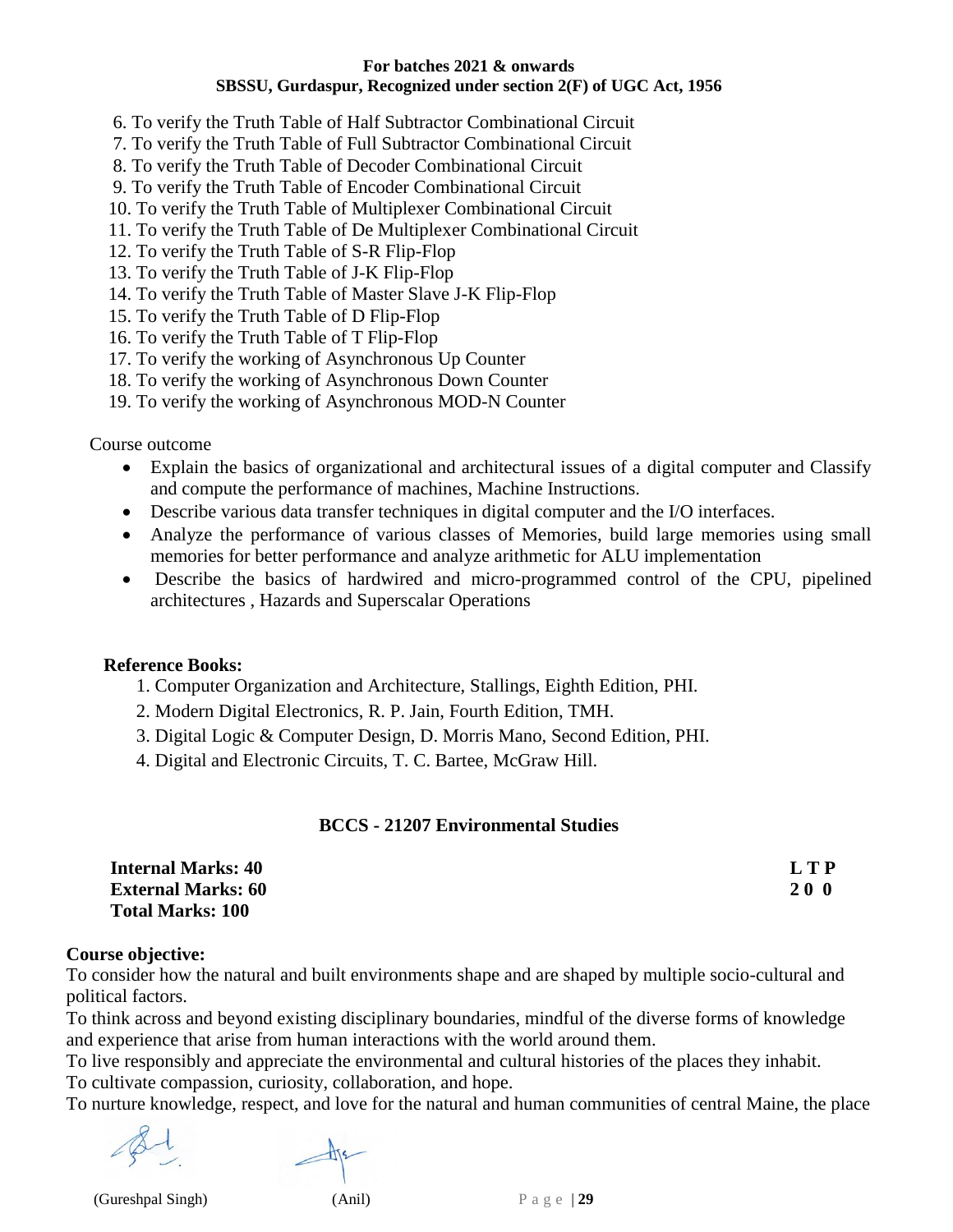where they spend four formative years of their lives.

To develop skills of analysis and communication, bearing in mind disciplinary traditions and diverse publics.

# **1. Introduction to Environmental Studies**

Multidisciplinary nature of Environmental Studies: Scope & ImportanceNeed for Public Awareness

# **2. Ecosystems Concept of an Ecosystem**

Structure & functions of an ecosystem (Producers, Consumers& Decomposers) Energy Flow in an ecosystem : Food Chain, Food web and Ecological PyramidsCharacteristic features, structure & functions of following Ecosystems: Forest EcosystemAquatic Ecosystem (Ponds, Lakes, River & Ocean)

# **3. Natural Resources Renewable & Non-renewable resources Forest Resources**

Their uses, functions & values (Biodiversity conservation, role in climate change, medicines) & threats (Overexploitation, Deforestation, Timberextraction, Agriculture Pressure), Forest Conservation Act Water Resources: Their uses (Agriculture, Domestic & Industrial), functions & values,Overexploitation and Pollution of Ground & Surface water resources (Case study of Punjab), Water Conservation, Rainwater Harvesting, Land Resources: Land as a resource; Land degradation, soil erosion and desertification

# **4. Energy Resources**

Renewable & non-renewable energy resources, use of alternate energy resources (Solar, Wind, Biomass, Thermal), Urban problems related to Energy

# **5. Biodiversity & its conservation**

Types of Biodiversity: Species, Genetic & Ecosystem India as a mega biodiversity nation, Biodiversity hot spots and biogeographic regions ofIndia Examples of Endangered & Endemic species of India, Red data book

# **6. Environmental Pollution & Social Issues**

Types, Causes, Effects & Control of Air, Water, Soil & Noise PollutionNuclear hazards and accidents & Health risks

Global Climate Change: Global warming, Ozone depletion, Acid rain, Melting ofGlaciers & Ice caps, Rising sea levels Environmental disasters: Earthquakes, Floods, Cyclones, Landslides

# **7. Field Work**

Visit to a National Park, Biosphere Reserve, Wildlife Sanctuary Documentation & preparation of a Biodiversity (flora & fauna) register ofcampus/river/forest

# **8. Visit to a local polluted site**

Urban/Rural/Industrial/Agricultural Identification & Photography of resident or migratory birds, insects (butterflies)Public hearing on environmental issues in a village

# **Course outcomes:**

1. Understand core concepts and methods from ecological and physical sciences and their application in environmental problem-solving.

(Gureshpal Singh) (Anil) P a g e | **30**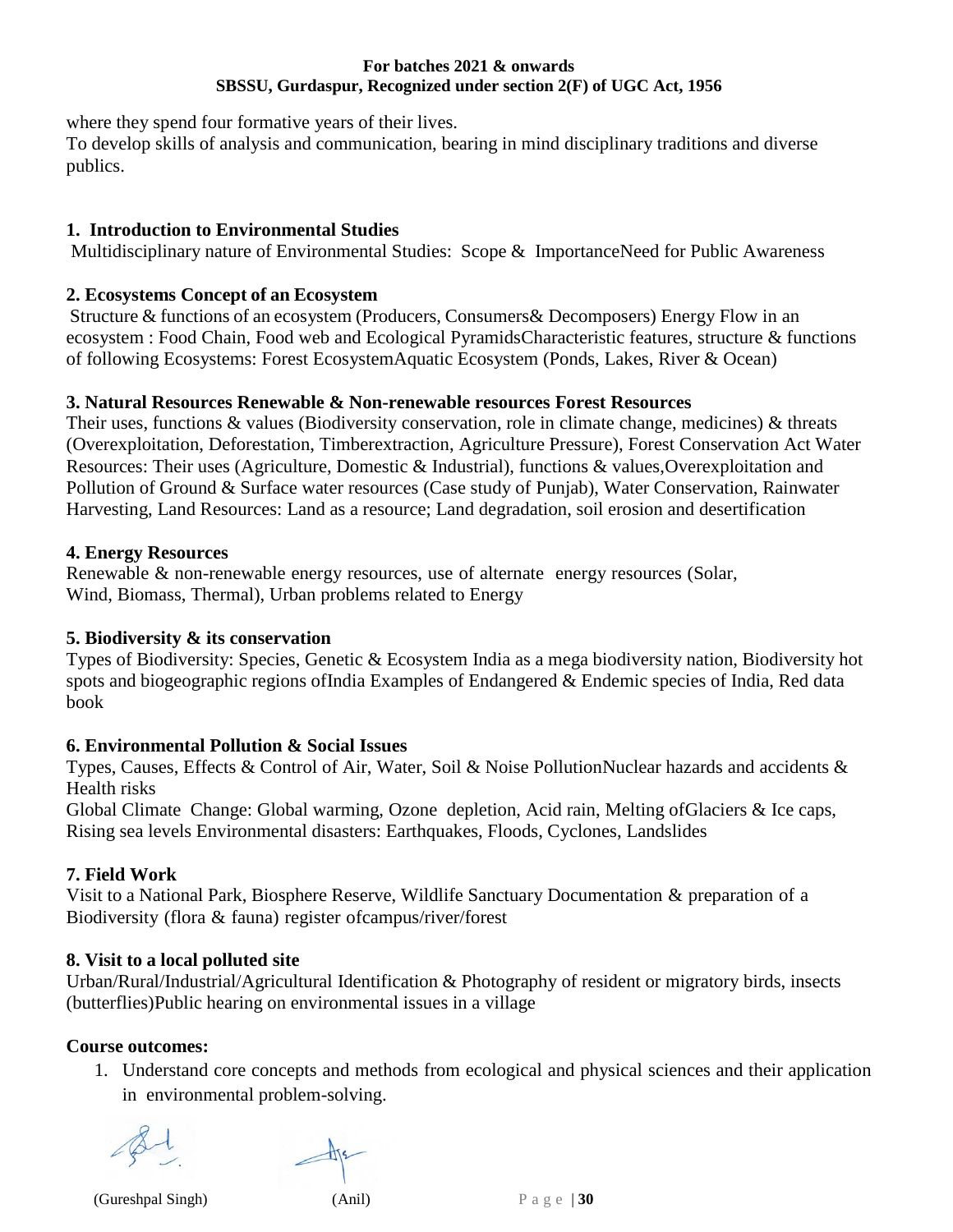- 2. Appreciate key concepts from economic, political, and social analysis as they pertain to the design and evaluation of environmental policies and institutions.
- 3. Appreciate the ethical, cross-cultural, and historical context of environmental issues and the links between human and natural systems.
- 4. Appreciate that one can apply systems concepts and methodologies to analyze and understand interactions between social and environmental processes.
- 5. Reflect critically about their roles and identities as citizens, consumers and environmental actors in a complex, interconnected world

#### **Suggested Books:**

- 1. Bharucha, E. Text Book for Environmental Studies. University GrantsCommission, New Delhi. Agarwal, K.C. 2001 Environmental Biology, Nidi Publ. Ltd. Bikaner.
- 2. Bharucha Erach, The Biodiversity of India, Mapin Publishing Pvt. Ltd.,Ahmedabad 380 013, India, [Email:mapin@icenet.net \(](mailto:mapin@icenet.net)R)
- 3. Brunner R.C., 1989, Hazardous Waste Incineration, McGraw Hill Inc. 480p
- 4. Clark R.S., Marine Pollution, Clanderson Press Oxford (TB) Cunningham, W.P. Cooper, T.H. Gorhani, E & Hepworth, M.T. 2001,Environmental Encyclopedia, Jaico Publ. House, Mumabai, 1196p De A.K., Environmental Chemistry, Wiley Eastern Ltd.

(Gureshpal Singh) (Anil) P a g e | **31**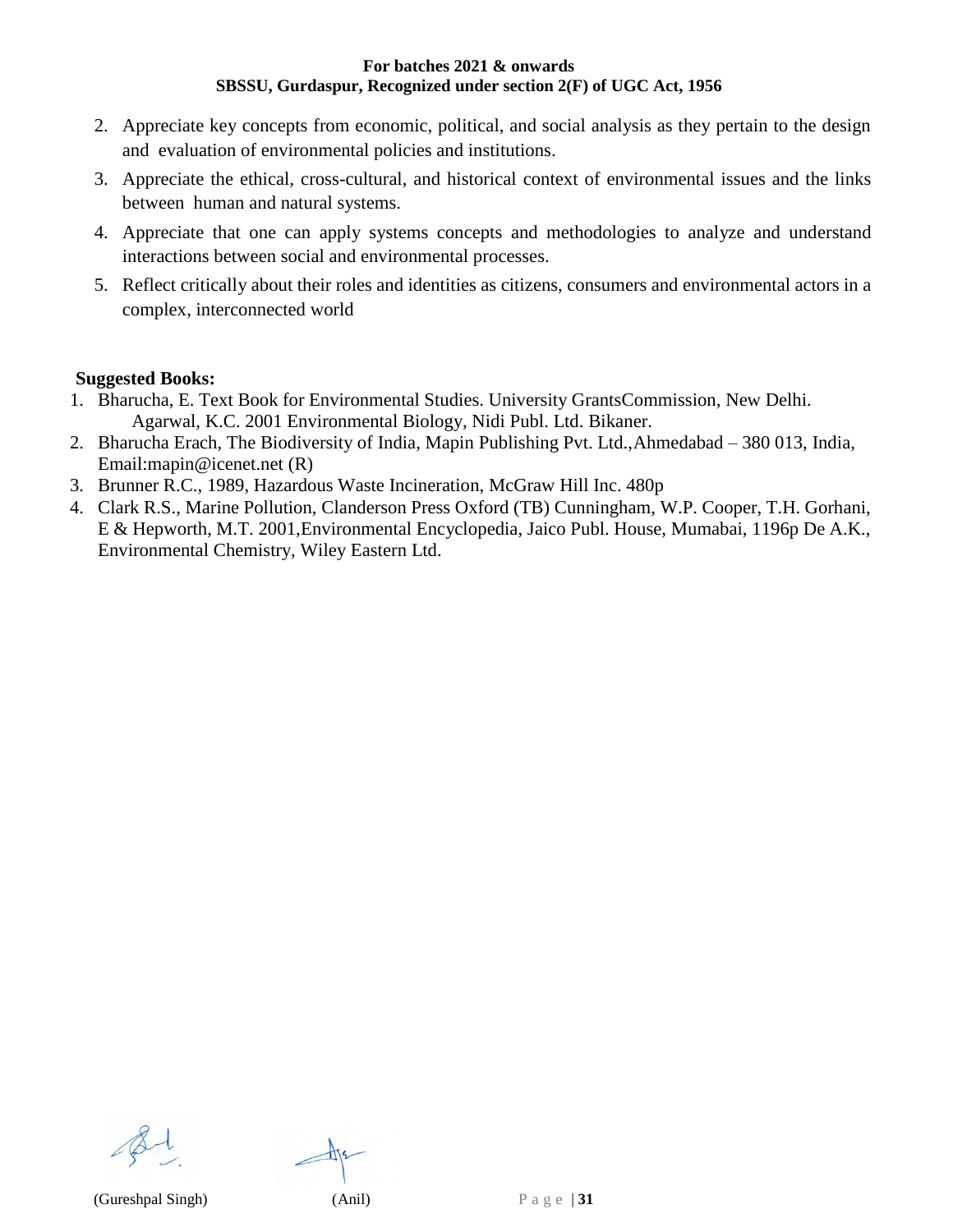*3 rd Semester*

 $\pm 18$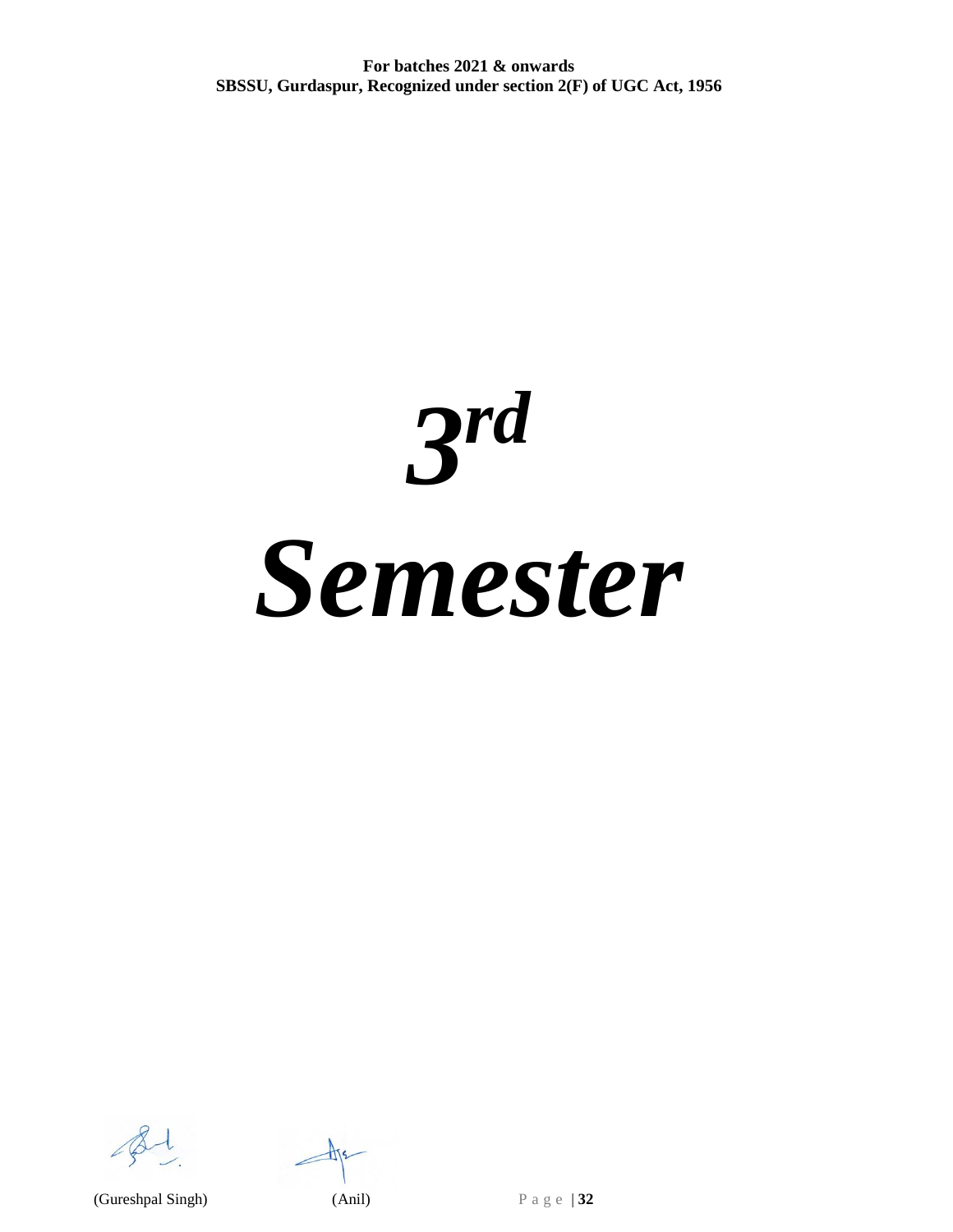#### **BCCS-21301 Computer Networks**

**Internal Marks: 40 L T P L T P External Marks: 60 4 0 0 Total Marks: 100**

#### **Course Objective:**

- 1. To develop an understanding of modern network architectures from a design and performance perspective.
- 2. To introduce the student to the major concepts involved in wide-area networks (WANs), local area networks (LANs) and Wireless LANs (WLANs).
- 3. To provide an opportunity to do network programming
- 4. To provide a WLAN measurement ideas.

**1. Data communication Components**: Representation of data and its flow Networks , Various Connection Topology, Protocols and Standards, OSI model, Transmission Media, LAN: Wired LAN, Wireless LANs, Connecting LAN and Virtual LAN, Techniques for Bandwidth utilization: Multiplexing - Frequency division, Time division and Wave division, Concepts on spread spectrum. (8)

**Data Link Layer and Medium Access Sub Layer:** Error Detection and Error Correction - Fundamentals, Block coding, Hamming Distance, CRC; Flow Control and Error control protocols - Stop and Wait, Go back – N ARQ, Selective Repeat ARQ, Sliding Window, Piggybacking, Random Access, Multiple access protocols -Pure ALOHA, Slotted ALOHA, CSMA/CD,CDMA/CA (8)

**Network Layer:** Switching, Logical addressing – IPV4, IPV6; Address mapping – ARP, RARP, BOOTP and DHCP–Delivery, Forwarding and Unicast Routing protocols. (8)

**Transport Layer**: Process to Process Communication, User Datagram Protocol (UDP), Transmission Control Protocol (TCP), SCTP Congestion Control; Quality of Service, QoS improving techniques: Leaky Bucket and Token Bucket algorithm. (8)

**Application Layer:** Domain Name Space (DNS), DDNS, TELNET, EMAIL, File Transfer Protocol (FTP), WWW, HTTP, SNMP, Bluetooth, Firewalls, Basic concepts of Cryptography (8)

#### **Course Outcomes**

Students will be able to:

1. Familiar with the different Network Models.

2. Understand different network technologies and their application.

3. Update with different advanced network technologies that can be used to connect different networks

4. Familiar with various hardware and software that can help run a smooth network

# **Suggested Books**

1. Data Communication and Networking, 4th Edition, Behrouz A. Forouzan, McGrawHill.

(Gureshpal Singh) (Anil) P a g e | **33**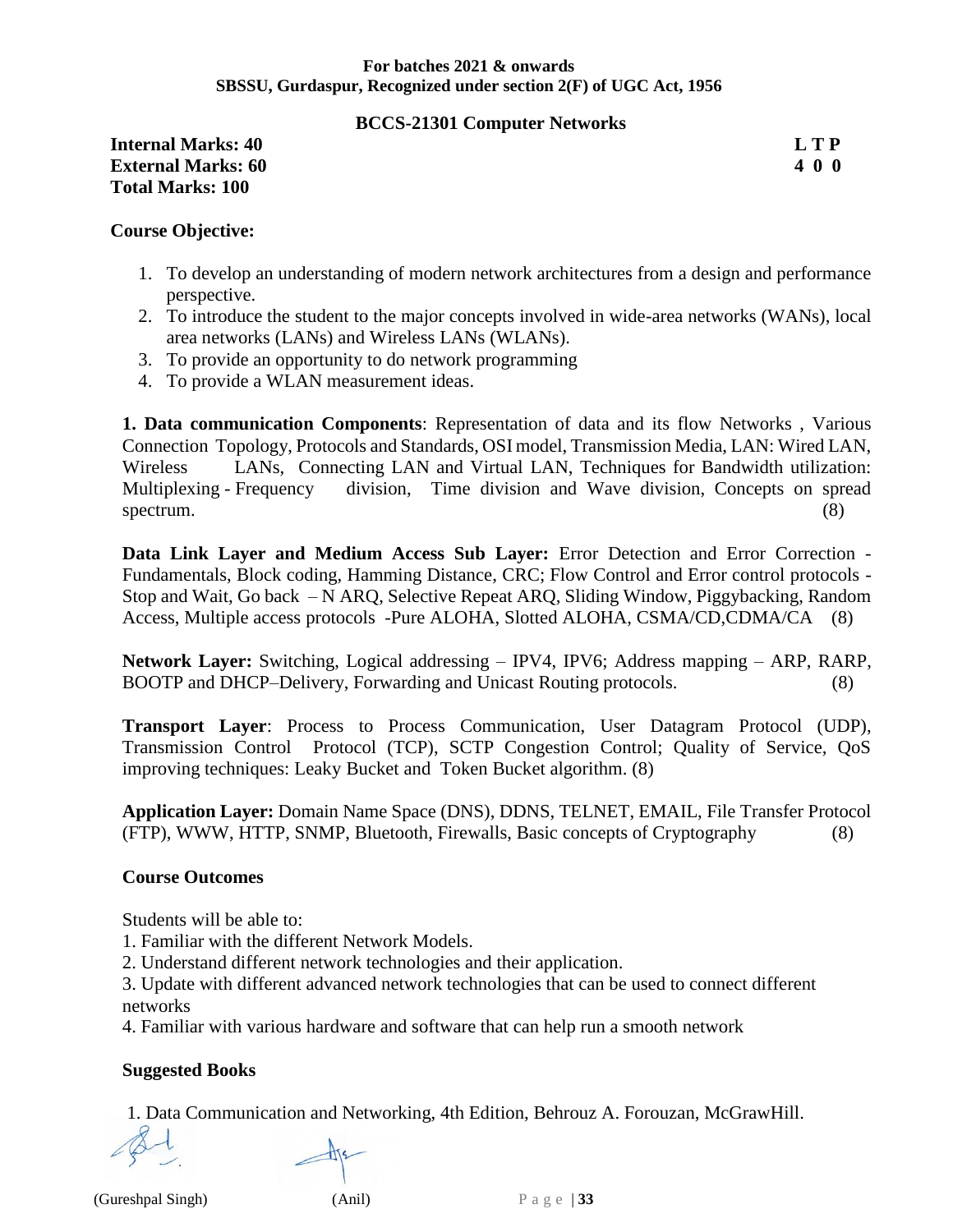2. Data and Computer Communication, 8th Edition, William Stallings, Pearson Prentice Hall India.

3. Computer Networks, 8th Edition, Andrew S. Tanenbaum, Pearson New International Edition.

4. Internetworking with TCP/IP, Volume 1, 6th Edition Douglas Comer, Prentice Hall of India.

#### **BCCS-21302 Operating System**

| $D\cup\cup D$ alove $D\cup\{\text{atm}\}\cup\{\text{stm}\}$ |       |
|-------------------------------------------------------------|-------|
| <b>Internal Marks: 40</b>                                   | L T P |
| <b>External Marks: 60</b>                                   | 400   |
| <b>Total Marks: 100</b>                                     |       |

#### **Course Objective:**

1. To learn the fundamentals of Operating Systems.

2. To learn the mechanisms of OS to handle processes and threads and their communication

3. To learn the mechanisms involved in memory management in contemporary OS

4. To gain knowledge on distributed operating system concepts that includes architecture, Mutual exclusion algorithms, deadlock detection algorithms and agreement protocols

5. To know the components and management aspects of concurrency management

6. To learn to implement simple OS mechanisms

**1. Fundamentals of Operating system**: Introduction to Operating system,Functions of an operating system. Operating system as a resource manager. Structure of operating system (Role of kernel and Shell). Views of operating system. Evolution and types of operating systems.

**Process & Thread Management**: Program vs. Process; PCB, State transition diagram, Scheduling Queues, Types of schedulers, Concept of Thread, Benefits, Types of threads, Process synchronization. (12)

**CPU Scheduling**: Need of CPU scheduling, CPU I/O Burst Cycle, Pre- emptive vs. Non-pre-emptive scheduling, Different scheduling criteria's, scheduling algorithms (FCSC, SJF, Round-Robin,

Multilevel Queue).

**2. Memory Management**: Introduction, address binding, relocation, loading, linking, memory sharing and protection; Paging and segmentation; Virtual memory: basic concepts of demand paging, page replacement algorithms. (12)

**3. I/O Device Management**: I/O devices and controllers, device drivers;disk storage.

 **File Management**: Basic concepts, file operations, access methods, directory structures and management, remote file systems; file protection.

**4. Advanced Operating systems:** Introduction to Distributed Operating system,Characteristics, architecture, Issues, Communication & Synchronization; Introduction Multiprocessor Operating system, Architecture, Structure, Synchronization & Scheduling; Introduction to Real-Time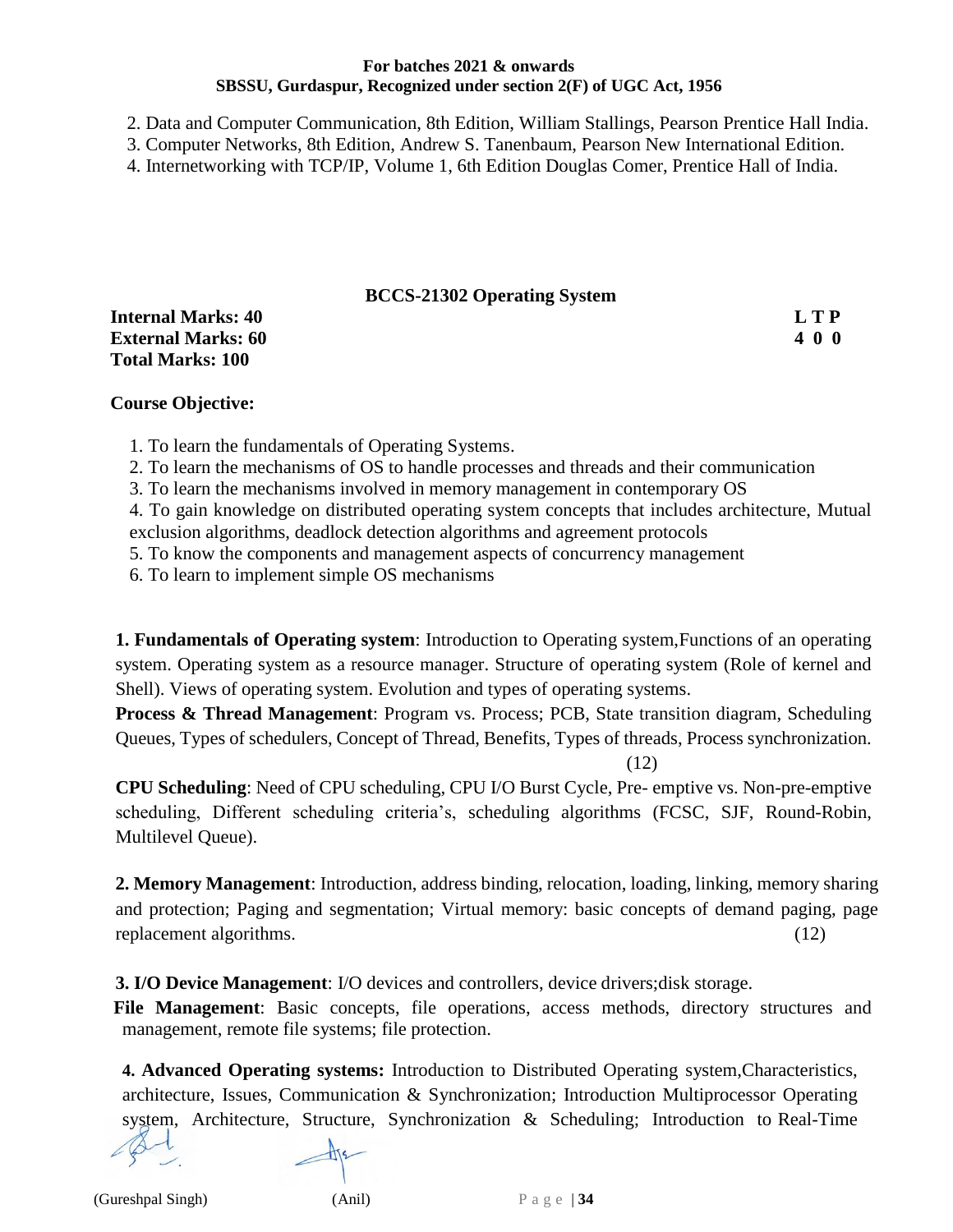Operating System, Characteristics, Structure & Scheduling. Case study of Linux operating system

#### **Course Outcomes**

Students will be able to:

- 1. Discuss the evaluation of operating systems.
- 2. Explain different resource managements performed by operating system.
- 3. Describe the architecture in terms of functions performed by different types of operating systems.
- 4. Analyze the performance of different algorithms used in design of operating system components.

#### **Suggested Books:**

- 1. Operating System Principles by Abraham Silberschatz and Peter Baer Galvin,Seventh Edition, Published by Wiley-India.
- 2. Principals of Operating System by Naresh Chauhan, Published by OXFORDUniversity Press, India.

#### **BCCS-21303 Data Structures**

| <b>Internal Marks: 40</b> | L T P |
|---------------------------|-------|
| <b>External Marks: 60</b> | 400   |
| <b>Total Marks: 100</b>   |       |

# **Course Objective:**

- 1. Assess how the choice of data structures and algorithm design methods impacts the performance of programs.
- 2. Choose the appropriate data structure and algorithm design method for a specified application.
- 3. Write programs using object-oriented design principles.
- 4. Solve problems using data structures such as linear lists, stacks, queues, hash tables, binary trees, heaps, tournament trees, binary search trees, and graphs and writing programs for these solutions.
- 5. Solve problems using algorithm design methods such as the greedy method, divide and conquer, dynamic programming, backtracking, and branch and bound and writing programs for these solutions.

# **1. Introduction to Data Structures:**

Algorithms and Flowcharts, Basics Analysis on Algorithm, Complexity of Algorithm, Introduction and Definition of Data Structure, Classification of Data, Arrays, Various types of Data Structure, Static and Dynamic Memory Allocation, Function, Recursion.

# **Arrays, Pointers and Strings:**

Introduction to Arrays, Definition, One Dimensional Array and Multi- Dimensional Arrays, Pointer, Pointer to Structure, various Programs for Array and Pointer. Strings. Introduction to Strings,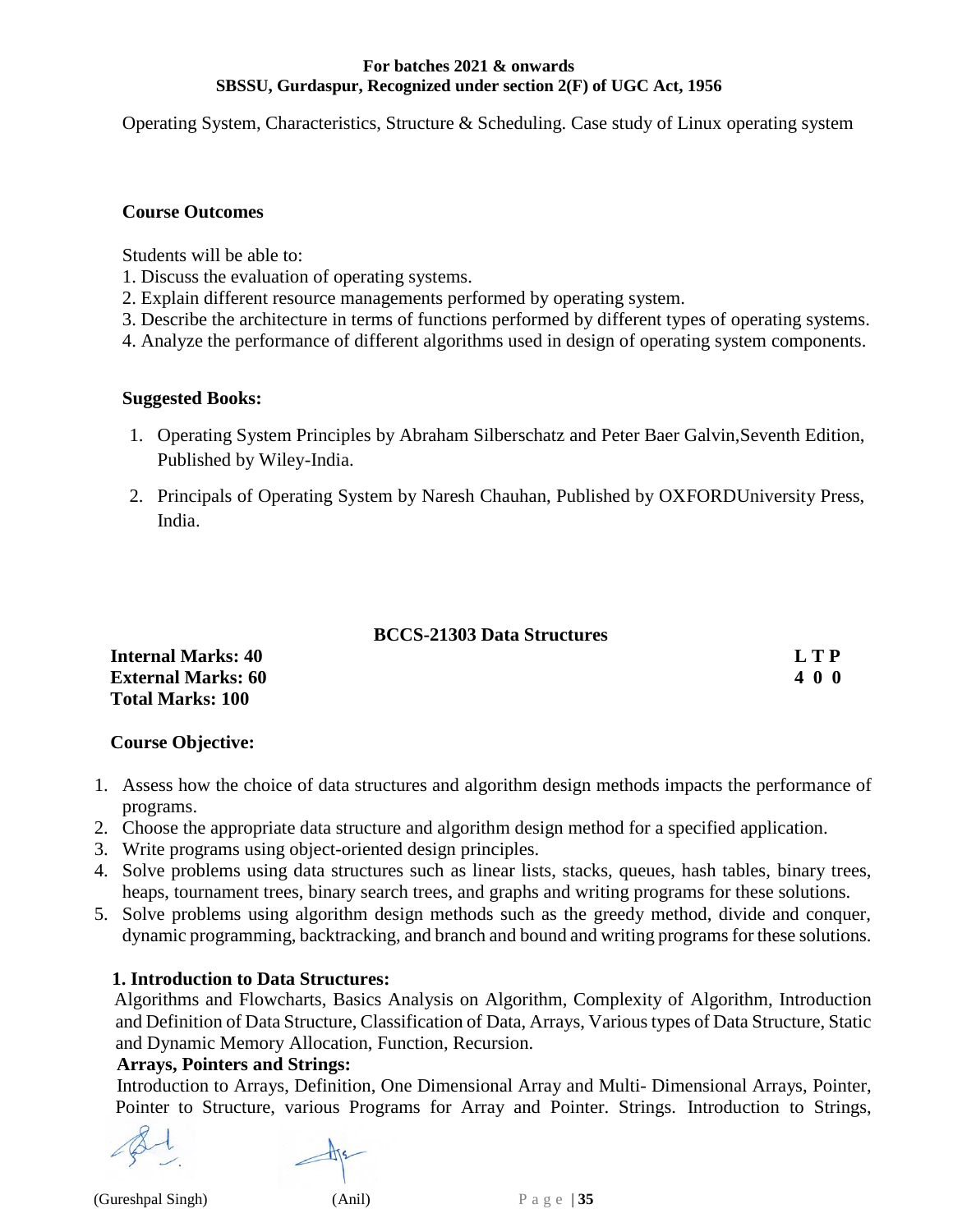Definition, Library Functions ofStrings. (12)

#### **2. Stacks and Queue**

Introduction to Stack, Definition, Stack Implementation, Operations of Stack, Applications of Stack and Multiple Stacks. Implementation of Multiple Stack Queues, Introduction to Queue, Definition, Queue Implementation, Operationsof Queue, Circular Queue, De-queue and Priority Queue. (8)

#### **3. Linked Lists and Trees**

Introduction, Representation and Operations of Linked Lists, Singly Linked List, Doubly Linked List, Circular Linked List, And Circular Doubly Linked List.

#### **Trees**

Introduction to Tree, Tree Terminology Binary Tree, Binary Search Tree, Strictly Binary Tree, Complete Binary Tree, Tree Traversal, Threaded Binary Tree, AVL Tree B Tree, B+ Tree. (12)

#### **4. Graphs, Searching, Sorting and Hashing**

Graphs: Introduction, Representation to Graphs, Graph Traversals Shortest Path Algorithms. **Searching and Sorting:** Searching, Types of Searching, Sorting, Types of sorting like quick sort, bubble sort, merge sort, selection sort.

**Hashing:** Hash Function, Types of Hash Functions, Collision, Collision Resolution Technique (CRT), Perfect Hashing (12)

#### **Course Outcomes:**

Students will be able to

- 1. Apply appropriate constructs of Programming language, coding standards for application Development.
- 2. Use appropriate data structures for problem solving and programming.
- 3. Use algorithmic foundations for solving problems and programming.
- 4. Apply appropriate searching and/or sorting techniques for application development.
- 5. Develop programming logic and skills.

#### **Suggested Book:**

- 1. Brijesh Bakariya. Data Structures and Algorithms Implementation through C, BPB Publications.
- 2. Kruse R.L. Data Structures and Program Design in C; PHI
- 3. Aho Alfred V., Hopperoft John E., UIlman Jeffrey D., "Data Structures andAlgorithms", AddisonWesley

(Gureshpal Singh) (Anil) P a g e | **36**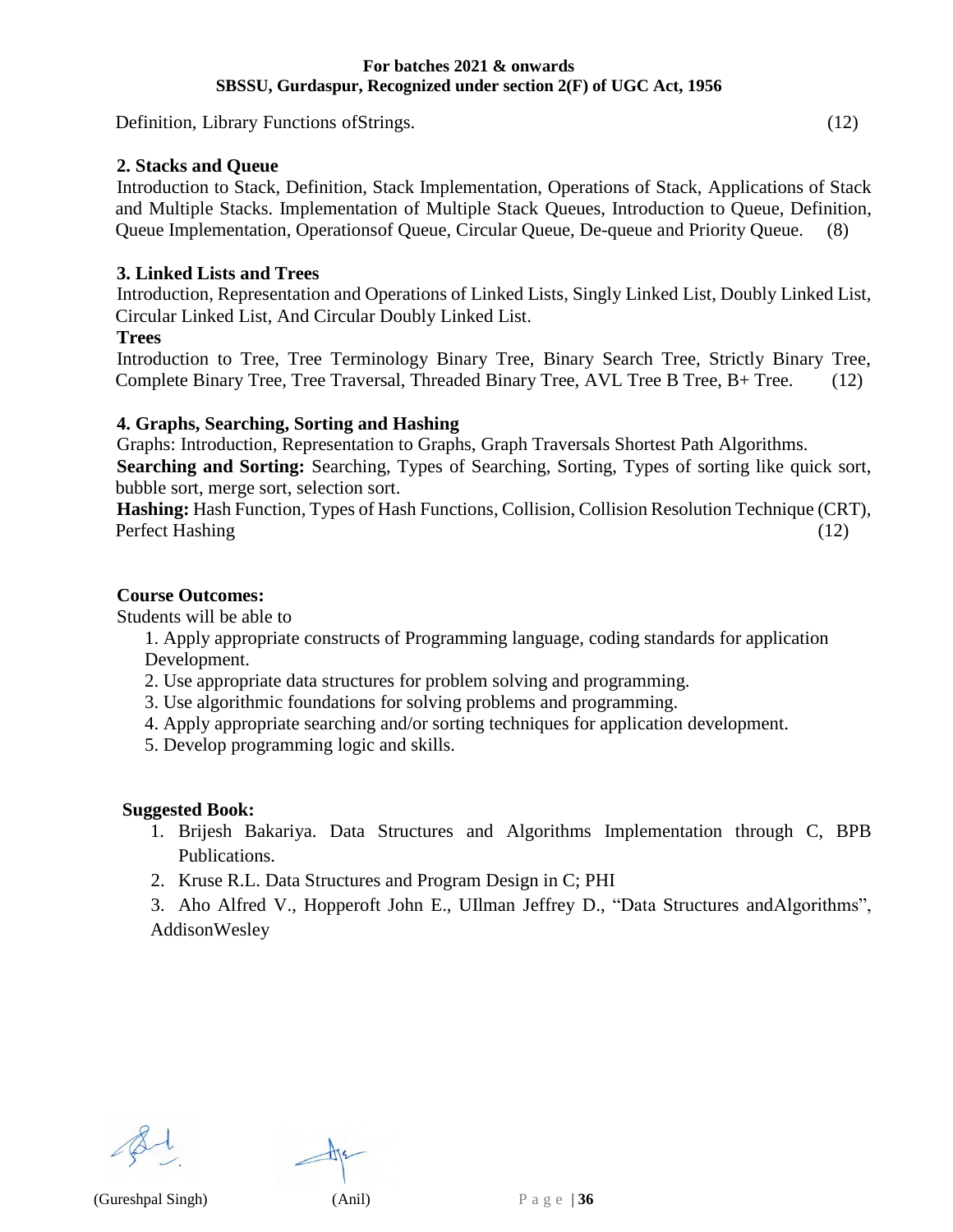#### **BCCS-21304 Operating System Laboratory**

#### **Internal Marks: 60 L T P External Marks: 40 0 0 4 Total Marks: 100**

#### **List of practical exercises**

1. To explore and installation process different operating systems like Linux, Windows etc.

2. Virtualization, Installation of Virtual Machine Software and installation of Operating System on Virtual Machine

3. Execute various basic and advance Linux commands, commands for files and directories, creating and viewing files, File comparisons, and Disk related commands.

4. Execute Linux commands for Processes in Linux, connecting processes with pipes, background processes, managing multiple processes.

- 5. Study and usage of VI Editor.
- 6. Basics of Shell programming, various types of shell, Shell Programming in bash.
- 7. Study and implementation of shell variables, shell keywords.
- 8. Implement conditional statements, looping statement and case statement in Shell programming.
- 9. Implement parameter passing and arguments in Shell programming.
- 10. Implement Shell programs for automate system tasks and report printing.

(Gureshpal Singh) (Anil) P a g e | **37**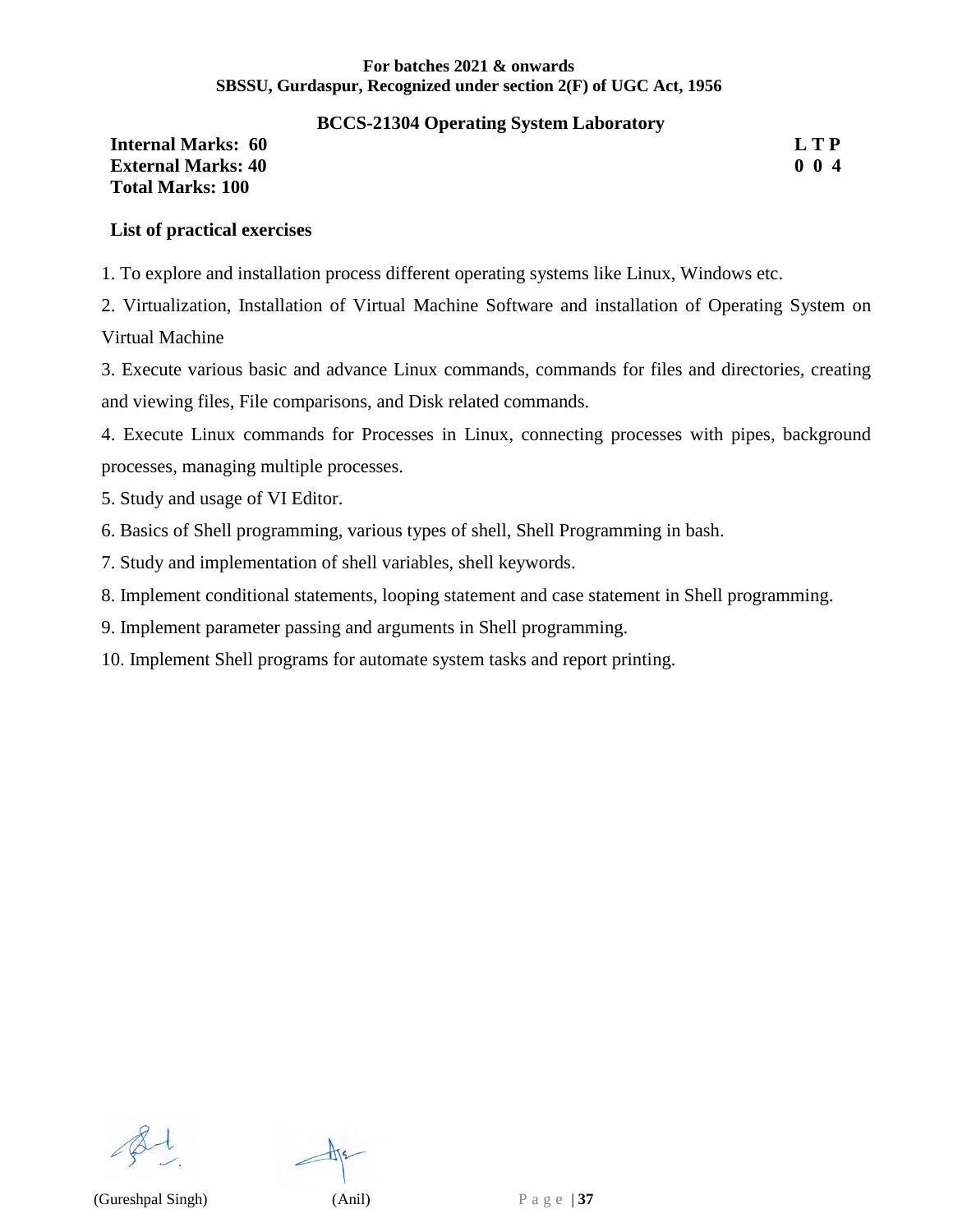#### **BCCS-21304 Computer Networks Laboratory**

#### **Internal Marks: 60 L T P External Marks: 40 0 0 4 Total Marks: 100**

#### **List of practical exercises**

- 1. Familiarization with networking components and devices: LAN Adapters, Hubs, Switches, Routers etc.
- 2. Familiarization with transmission media and tools: Coaxial cable, UTP cable, Crimping tool,

Connectors etc.

- 3. Preparing straight and cross cables.
- 4. Study of various LAN topologies and their creation using network devices, cables and computers.
- 5. Configuration of TCP/IP Protocols in Windows and Linux.
- 6. Implementation of resource sharing (file, printer etc.).
- 7. Designing and implementing class A, B and C networks.
- 8. Subnet planning and its implementation.
- 9. To configure dynamic IP address for a computer connected to a LAN.
- 10. Use of commands like ping, ipconfig for trouble shooting network related problems.
- 11. Develop a program to compute the Hamming Distance between any two code words.
- 12. Installation of FTP server and client.
- 13. To configure proxy server.
- 14. Familiarization with network simulation tools.



(Gureshpal Singh) (Anil) P a g e | **38**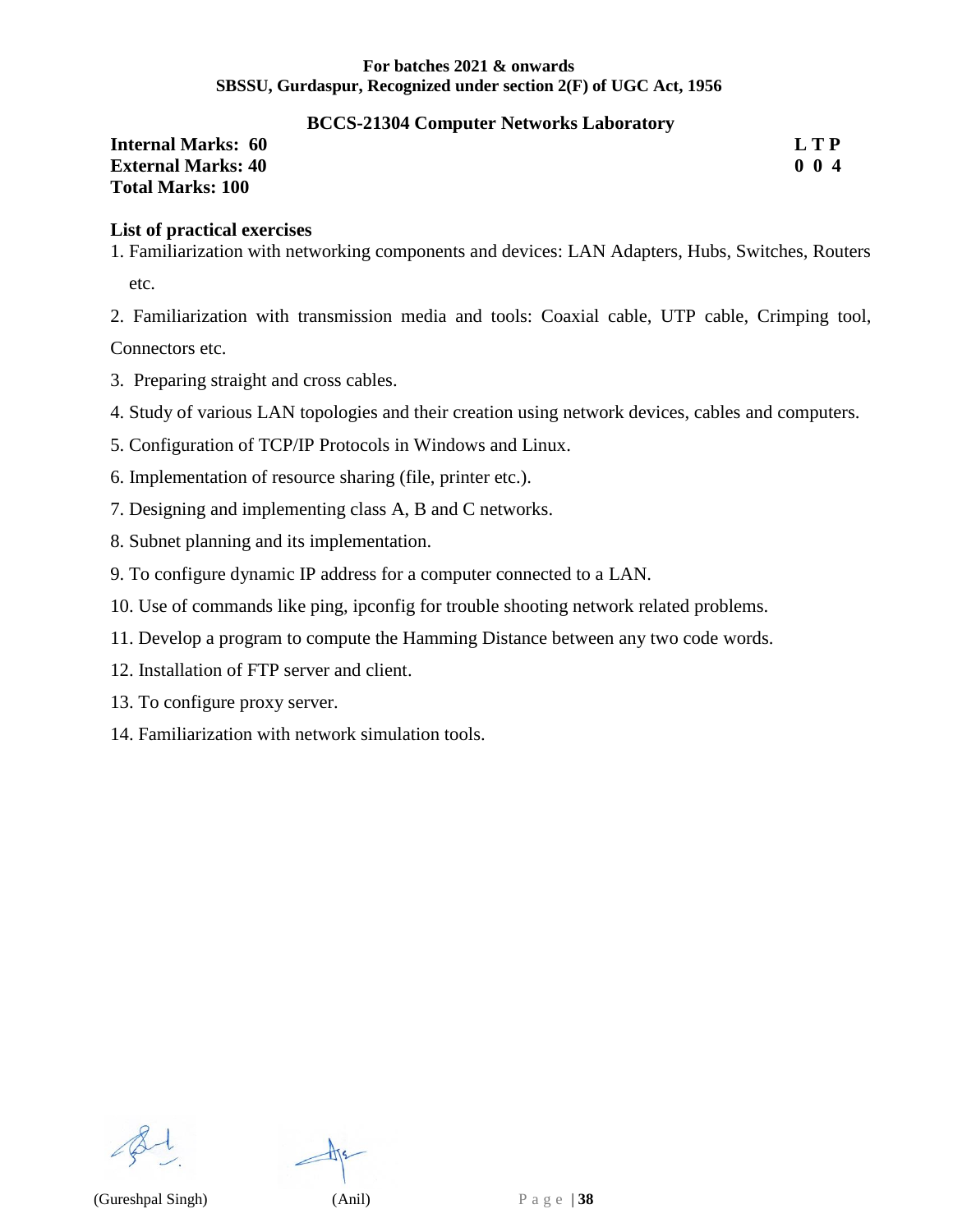#### **BCCS-21306 Data Structures Laboratory**

**Internal Marks: 60 L T P External Marks: 40 0 0 4 Total Marks: 100**

#### **List of practical exercises, to be implemented using object- oriented approach in C++ Language.**

1. Write a menu driven program that linear array: implements following operations (using separate functions) on linear array: Insert a new element at end as well as at a given position, Delete an element from a given whose value is given or whose position is given, To find the location of a given element, To display the elements of the linear array.

2. Write a menu driven program that maintains a linear linked list whose elements are stored in on ascending order and implements the following operations (using separate functions): Insert a new element, Delete an existing element, Search an element, Display all the elements

3. Write a program to demonstrate the use of stack (implemented using linear array) in converting arithmetic expression from infix notation to postfix notation.

4. Program to demonstrate the use of stack (implemented using linear linked lists) in evaluating arithmetic expression in postfix notation.

5. Program to demonstration the implementation of various operations on a linear queue represented using a linear array.

6. Program to demonstration the implementation of various operations on a circular queue represented using a linear array.

7. Program to demonstration the implementation of various operations on a queue represented using a linear linked list (linked queue).

8. Program to illustrate the implementation of different operations on a binary search tree.

9. Program to illustrate the traversal of graph using breadth-first search.

10. Program to illustrate the traversal of graph using depth-first search.

11. Program to sort an array of integers in ascending order using bubble sort.

12. Program to sort an array of integers in ascending order using selection sort.

13. Program to sort an array of integers in ascending order using insertion sort.

14. Program to sort an array of integers in ascending order using radix sort.

15. Program to sort an array of integers in ascending order using merge sort.

16. Program to sort an array of integers in ascending order using quick sort.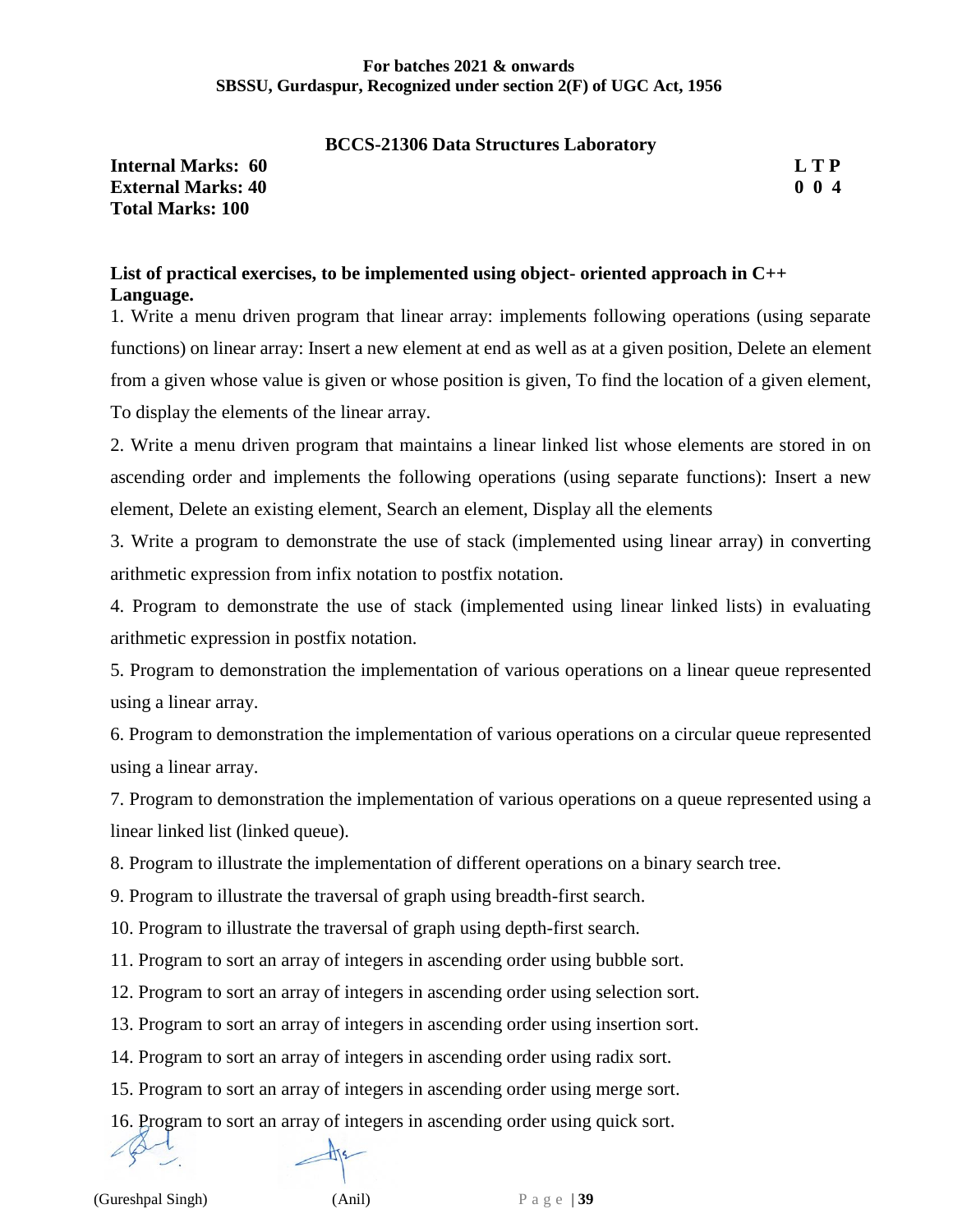# computer systems. It also aims to teach about Configuring and install computers, connect and configure various peripheral devices Diagnose and Troubleshoot issues in Computer Systems.

#### **1. History of Computer:**

**Total Marks: 100**

Brief history of computer on the basis Hardware. Computer system modules/ components and its operations, need of hardware and software for computer to work, different hardware components within a computer and connected to a computer as peripheral devices, different processors used for personal computers and notebook computers.

Perform installation, configuration, and upgrading of microcomputer/ computer: Hardware and software requirement, Assemble/setup microcomputer/ computer systems, accessory boards, types of motherboards, selection of right motherboard, Installation replacement of motherboard, troubleshooting problems with memory.

Working of printers and scanners, Installation of printers and scanners, sharing a printer over a local area network, troubleshooting printer and scanner problems, troubleshooting hard drive problems. Drivers: Meaning, role and types.

Computer systems hardware & software and other peripheral equipment: Approaches to solve a PC problem, troubleshooting a failed boot before the OS is loaded, different approaches to installing and supporting I/O device, managing faulty components. Booting and its types.

(12)

# **For batches 2021 & onwards SBSSU, Gurdaspur, Recognized under section 2(F) of UGC Act, 1956**

17. Program to sort an array of integers in ascending order using heap sort.

18. Program to sort an array of integers in ascending order using shell sort.

19. Program to demonstrate the use of linear search to search a given element in an array.

20. Program to demonstrate the use of binary search to search a given element in a sorted array in ascending order.

**BCCS-21307 PC Assembly & Troubleshooting Internal Marks: 40 L T P External Marks: 60 3 0 0**

**Course Objective:** The aim of the subject is to make the students familiar with Assembling and set up

# **2. Performance and Installation:**

# **3. Install/connect associated peripherals:**

**4. Diagnose and troubleshooting of microcomputer:**

(Gureshpal Singh) (Anil) P a g e | **40**



(12)

.  $\hspace{1.6cm} (8)$ 

(12)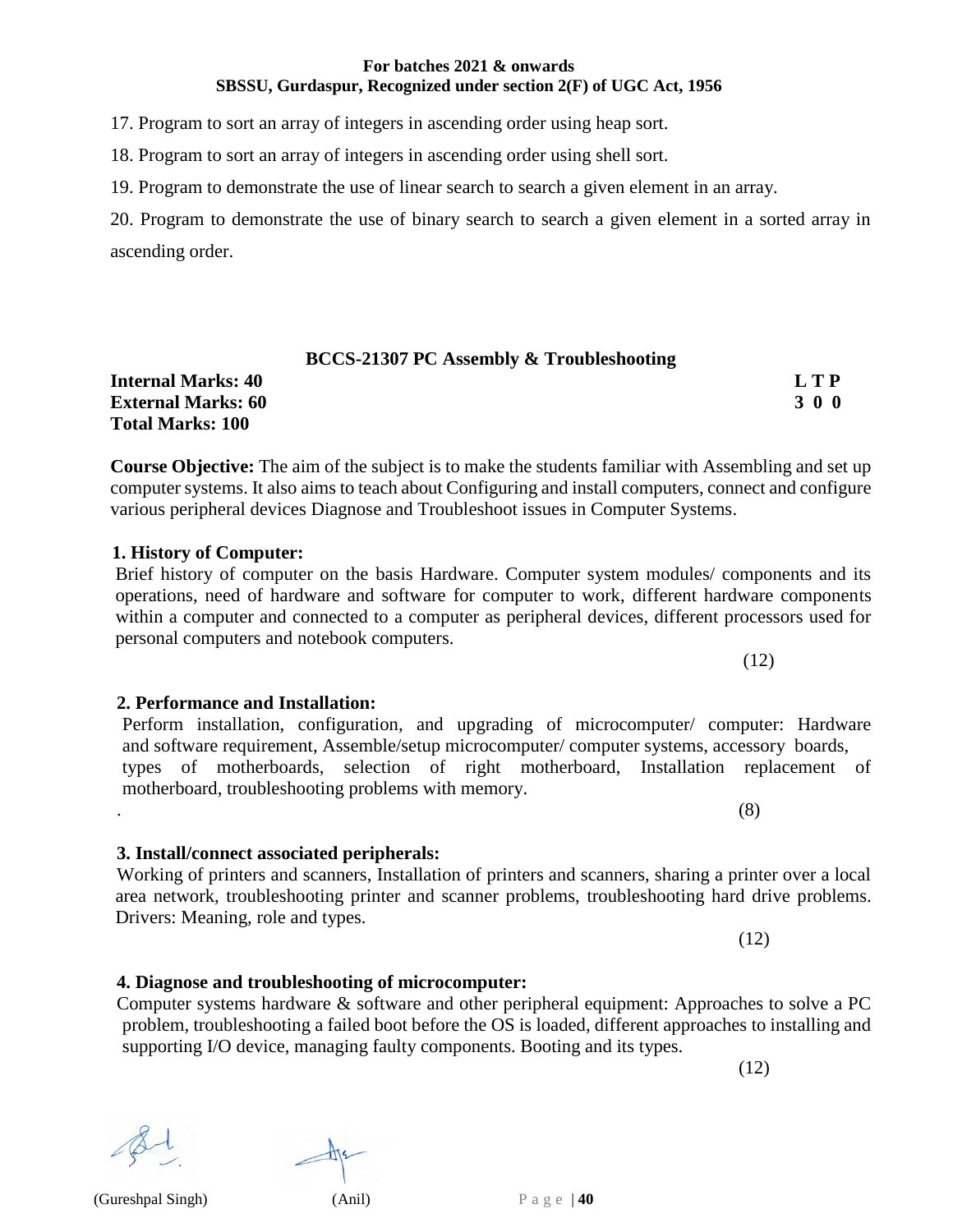#### **Course Outcomes:**

Students will be able to:

- 1. Assemble and set up computer systems.
- 2. Configure and install computers
- 3. Install, connect and configure various peripheral devices
- 4. Diagnose and Troubleshoot issues in Computer Systems

#### **Suggested Book:**

- 1. PC Hardware: The Complete Reference, McGraw-Hills
- 2. The Indispensable PC Hardware Book (4th Edition) Hans-Peter Messmer
- 3. PC Hardware: A Beginner's Guide by Ron Gilster.

# **BCCS-21308 PC Assembly & Troubleshooting Laboratory Internal Marks: 60 L T P**

| <b>External Marks: 40</b> | $0\;\;0\;2$ |  |
|---------------------------|-------------|--|
| <b>Total Marks: 100</b>   |             |  |

#### **List of assignments:**

- 1. Assembling and De Assembling of Computer System
- 2. Loading and configuration procedure of Microsoft Client O/S Win XP /Win 7 and Windows 8
- 3. Installation of utility tools (Software)
- 4. Installation of utility tools (Drivers)
- 5. Firewall configuration, Antivirus/Internet security loading and configuration procedure
- 6. Installation and configuration of I/O devices Printers, Webcams, Scanners.
- 7. Installation and configuration of I/O devices Digital Camera, USB Wi-fi, USB BT, USB Storages, Projectors

8. Multiple OS loading and trouble shooting

(Gureshpal Singh) (Anil) P a g e | **41**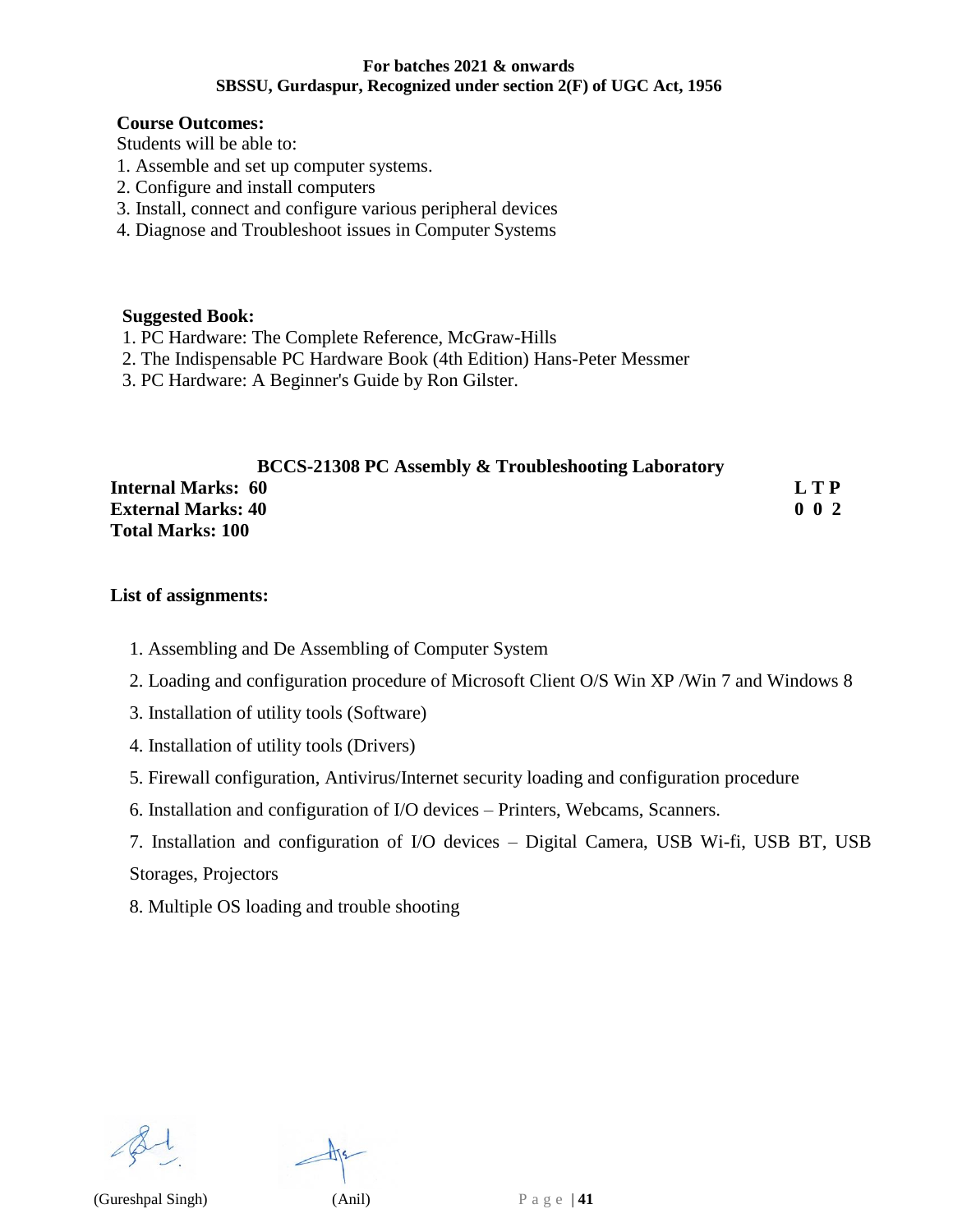# **4th Semester**



(Gureshpal Singh) (Anil) P a g e | **42**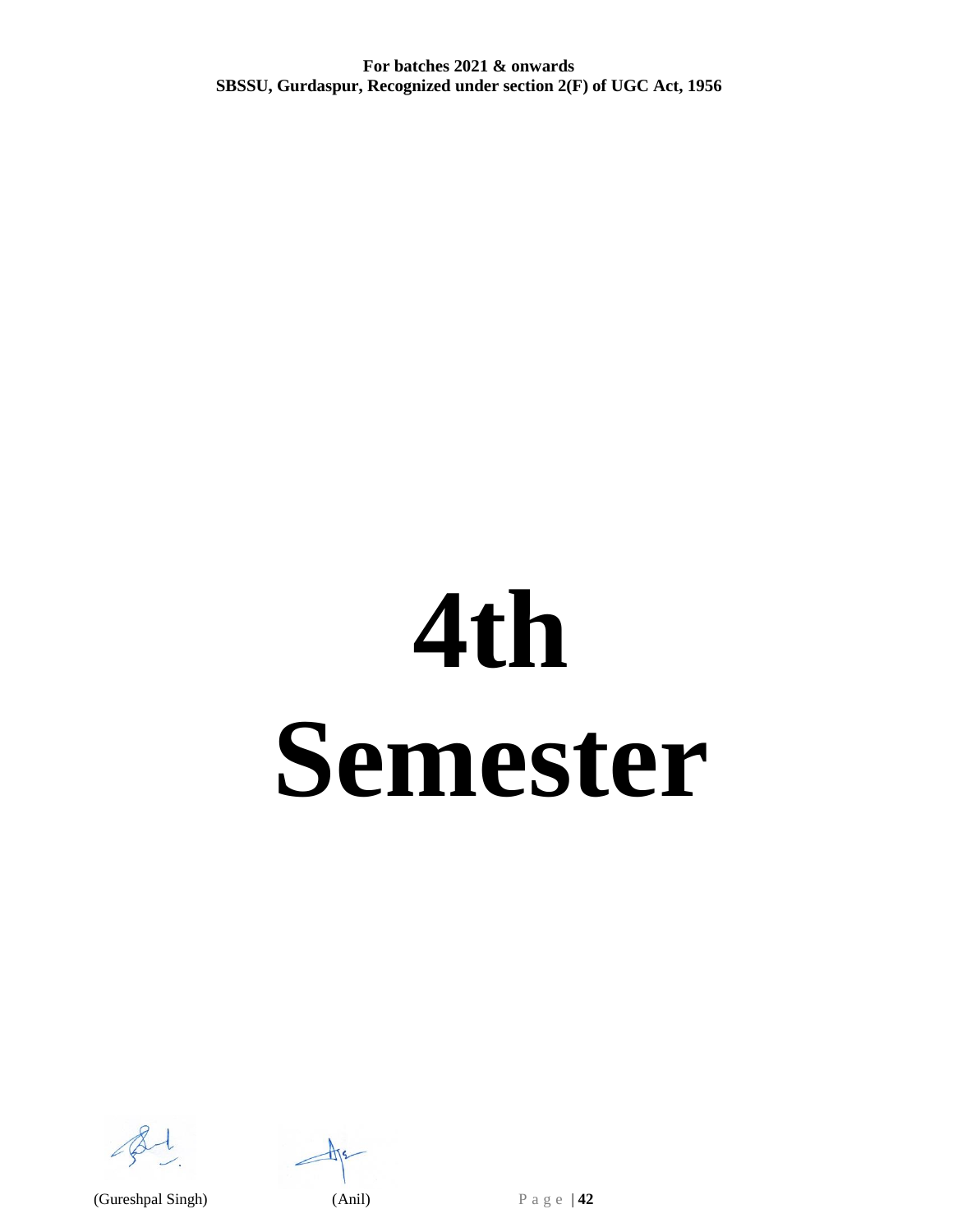#### **BCCS-21401 Software Engineering**

| <b>Internal Marks: 40</b> | LT P |
|---------------------------|------|
| <b>External Marks: 60</b> | 400  |
| <b>Total Marks: 100</b>   |      |

**Course Objectives:**

To Aware about the engineering approach to analysis, design and built the software and Understand the phases and activities involved in the conventional software life cycle models.

#### **1. Software Process Model:**

The Nature of Software, Need of Software Engineering, Prescriptive Process Models, Specialized Process Models, The Unified Process. (08)

#### **2. Software Requirement and Cost Estimation**

Role of a system analyst, SRS, Properties of a good SRS document, functional and non-functional requirements, Decision tree and Decision table, Formal Requirements Specification, Software Cost Estimation. (10)

#### **3. Software Designing:**

Software design and its activities, Preliminary and detailed design activities, Characteristics of a good software design, Features of a design document, Cohesion and Coupling, Structured Analysis, Function Oriented Design, Object-Oriented Design. (10)

#### **4. Software Testing:**

Testing Fundamentals, Unit Testing, Integration Testing, Validation Testing, System Testing, Maintenance and Reengineering, Measures, Metrics, and Indicators, Software Measurement, Metrics for Requirements Model, Metrics for Design Model, Metrics for Testing, Metrics for Maintenance. (10)

**Course Outcomes:** After the completion of this subject, students will able to:

1. develop requirement analysis and software specification document.

- 2. Implement various software development process models.
- 3. develop design for software development.
- 4. construct test cases

#### **Text Books:**

1. Software Engineering–A Practitioner's Approach, Roger S.Pressman, Seventh Edition, McGrawHill, 2010.

#### **Reference Books:**

- 1. An Integrated Approach to Software Engineering, Pankaj Jalota, Third Edition, Narosa Publishing House, 2005
- 2. Software Engineering, Ian Sommerville, Ninth Edition, Addison-Wesley, 2011

(Gureshpal Singh) (Anil) P a g e | **43**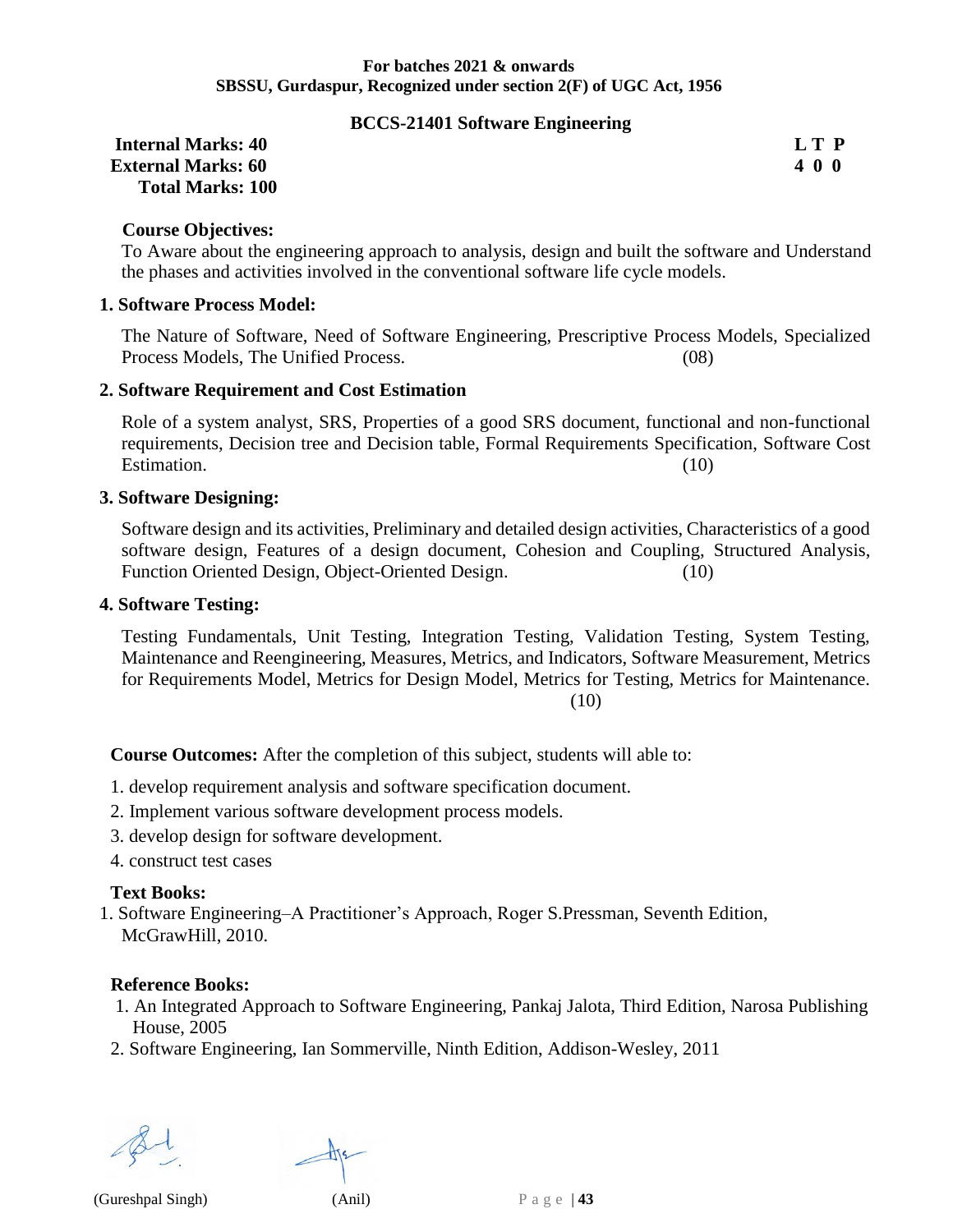#### **BCCS-21402 Database Management System**

#### **Internal Marks: 40 L T P L T P L T P External Marks: 60 4 0 0 Total Marks: 100**

**Course Objective:** The subject aims to provide the student with an understanding Demonstrate an understanding of normalization theory and apply such knowledge to the normalization of a database and Formulate, using SQL, solutions to a broad range of query and data update problems. It also aims to Demonstrate an understanding of normalization theory and apply such knowledge to the normalization of a database.

**1. Introduction to DBMS:** Introduction of DBMS, Data Modeling for a Database, Three level Architecture of DBMS, Components of a DBMS. Introduction to Data Models, Hierarchical, Network and Relational Model, Comparison of Network, Hierarchical and Relational Model, Entity Relationship Model. (9)

**2. RDBMS and SQL Fundamental**: – Relational Database, Relational Algebra and Calculus, SQL Fundamentals, DDL, DML, DCL, PL/SQL Concepts, Cursors, Stored Procedures, Stored Functions, Database Triggers. (8)

**3. Normalization:** Introduction to Normalization, First, Second, Third Normal Forms, Dependency Preservation, Boyce-Codd Normal Form, Multi-valued Dependencies and Fourth Normal Form, Join Dependencies and Fifth Normal Form, Domain-key normal form (DKNF).

(8)

**4. Database Security:** Database Recovery, Concurrency Management, Database Security, Integrity and Control. Structure of a Distributed Database, Design of Distributed Databases.

(8)

### **Course Outcomes:**

After completing this course student will be able to:

- **5.** Construct database for software applications.
- **6.** Understand approaches for database optimization.
- **7.** Formulate, using SQL, solutions to a broad range of query and data update problems..
- **4**. Understand the concept of Transaction and Query processing in DBMS.

#### **Suggested Books:**

- 1. "An Introduction to Database System", Bipin C. Desai, Galgotia Publications Pvt Ltd-New Delhi, Revised Edition, (2012).
- 2. "Database System Concepts", Abraham Silberschatz, Henry F. Korth, S. Sudharshan, Tata McGraw Hill, 6th Edition, (2013).

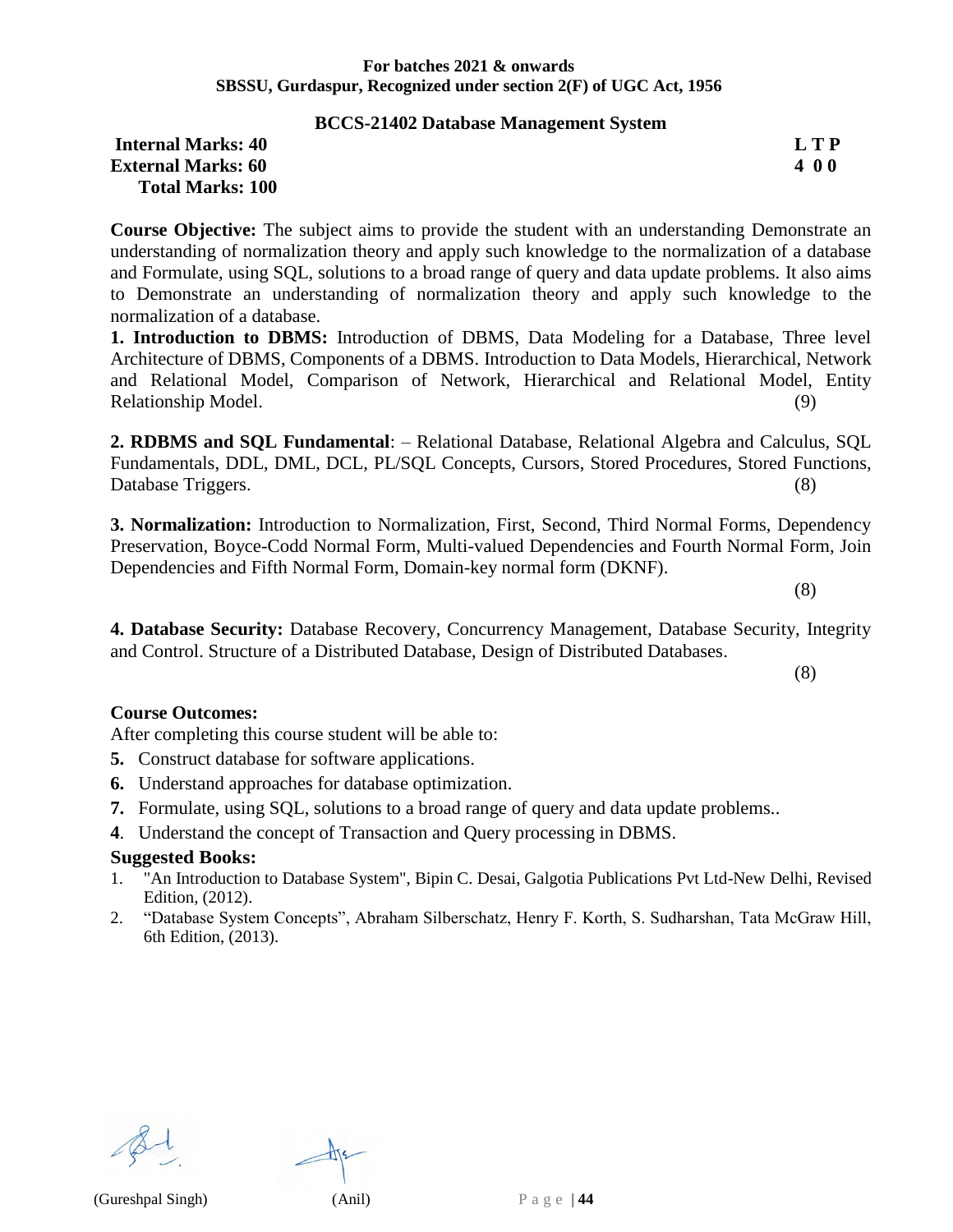#### **BCCS-21403 Programming in Python**

#### **Internal Marks: 40 L T P L T P L T P External Marks: 60 4 0 0 Total Marks: 100**

#### **Course Objective:**

The subject aims to provide the student with an familiarization with Python environment, data types, operators used in Python. The aim of the subject is to enable the students to Compare and contrast Python with other programming languages and Learn the use of control structures and numerous native data types with their methods.

#### **1. Introduction to Python Programming Language:**

Programming Language, History and Origin of Python Language, Features of Python, Limitations, Major Applications of Python, Getting, Installing Python, Setting up Path and Environment Variables, Running Python, First Python Program, Python Interactive Help Feature, Python differences from other languages. Keywords, Identifiers, Python Statement, Indentation, Documentation, Variables, Multiple Assignment, Understanding Data Type, Data Type Conversion, Python Input and Output Functions, Import command. Operators in Python, Expressions, Precedence, Association of Operators, Non Associative Operators.

#### **2. Control Structures:**

Decision making statements, Python loops, Python control statements. Numbers, Lists, Tuples, Sets, Dictionary, Functions & Methods of Dictionary, Strings (in detail with their methods and operations). (10)

#### **3. Python Functions and Modules:**

Functions, Advantages of Functions, Built-in Functions, User defined functions, Anonymous functions, Pass by value Vs. Pass by Reference, Recursion, Scope and Lifetime of Variables. Module definition, Need of modules, Creating a module, Importing module, Path Searching of a Module, Module Reloading, Standard Modules, Python Packages.

#### **4. Exception Handling and File Management:**

Exceptions, Built-in exceptions, Exception handling, User defined exceptions in Python. File Management in Python: Operations on files (opening, modes, attributes, encoding, closing), read() & write() methods, tell() & seek() methods, renaming & deleting files in Python, directories in Python.

(10)

(10)

#### **Course Outcomes:**

After completing this course student will be able to:

- 1. Compare and contrast Python with other programming languages.
- 2. To describe and use software tools in the programming process**.**
- **3.** Learn the use of control structures and numerous native data types with their methods.
- 4. To design, implement, debug and test programs using the fundamental elements of python.

(10)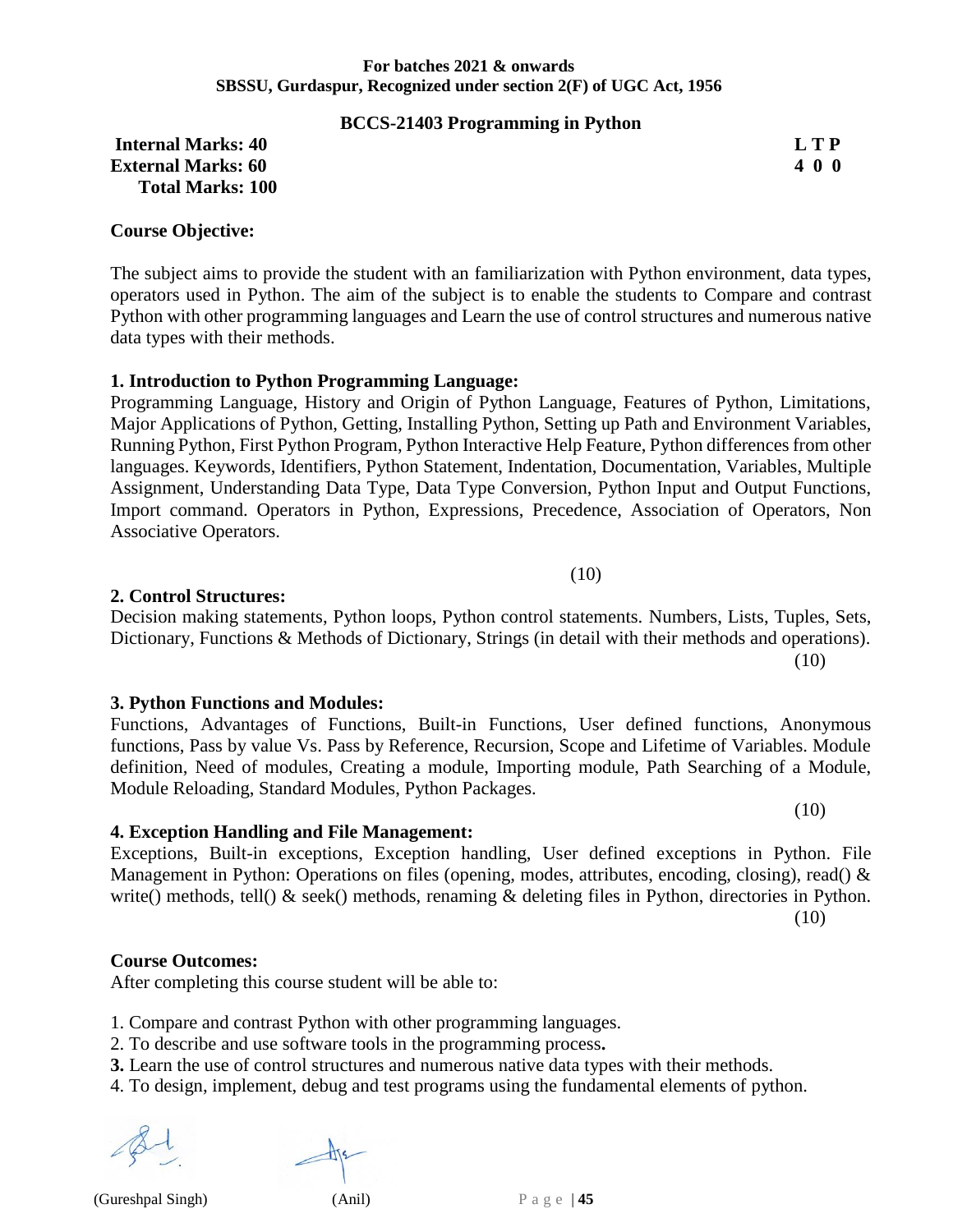#### **Suggested Books:**

- 1. Python, The complete Reference, Martin C. Brown, Mc Graw Hill Education.
- 2. Programming in Python, Pooja Sharma, BPB Publications, 2017.
- 3. Core Python Programming, R. Nageswara Rao, 2nd Edition, Dreamtech.

#### **BCCS-21404 DBMS Laboratory**

| <b>Internal Marks: 60</b> | L T P       |
|---------------------------|-------------|
| <b>External Marks: 40</b> | $0 \t0 \t4$ |
| <b>Total Marks: 100</b>   |             |

- 1. Used of CREATE, ALTER, RENAME and DROP statement in the database tables (relations)
- 2. Used of INSERT INTO, DELETE and UPDATE statement in the database tables (relations)
- 3. Use of simple select statement.
- 4. Use of select query on two relations
- 5. Use of nesting of queries.
- 6. Use of aggregate functions.
- 7. Use of substring comparison.
- 8. Use of order by statement.
- 9. Consider the following schema for a Library Database:

BOOK (Book\_id, Title, Publisher\_Name, Pub\_Year) BOOK\_AUTHORS(Book\_id,Author\_Name) PUBLISHER (Name, Address, Phone) BOOK\_COPIES (Book\_id, Branch\_id, No-of\_Copies) BOOK\_LENDING (Book\_id, Branch\_id, Card\_No, Date\_Out,Due\_Date)

LIBRARY\_BRANCH (Branch\_id, Branch\_Name, Address)

Write SQL queries to

- 1. Retrieve details of all books in the library\_id, title, name of publisher, authors, number of copies in each branch, etc.
- 2. Get the particulars of borrowers who have borrowed more than 3 books between Jan 2018 to Jun 2018
- 3. Delete a book in BOOK table. Update the contents of other tables to reflect this data manipulation operation.
- 4. Partition the BOOK table based on year of publication. Demonstrate its working with a simple query.
- 5. Create a view of all books and its number of copies that are currently available in the Library.

(Gureshpal Singh) (Anil) P a g e | **46**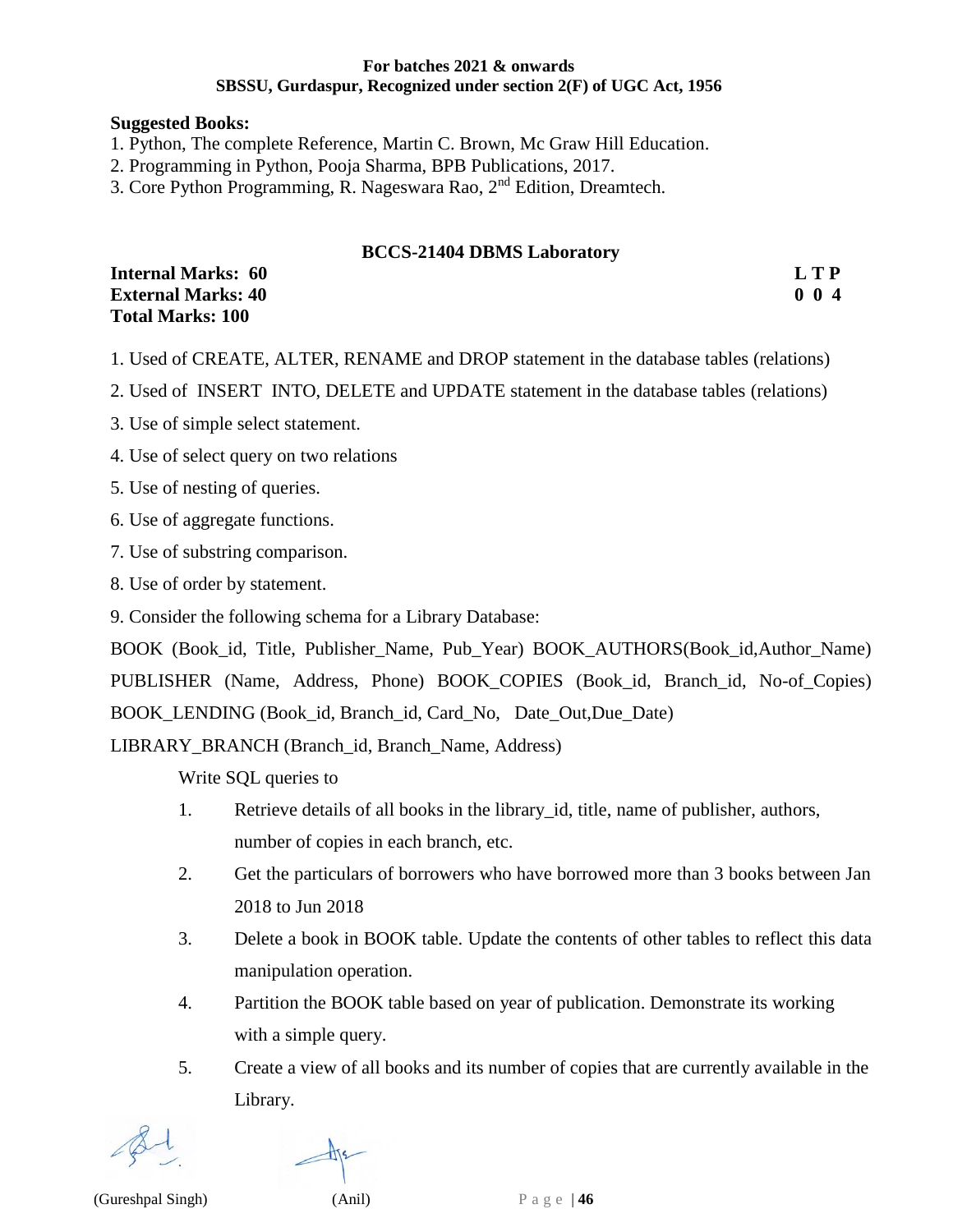10. Consider the following schema for Order Database:

SALESMAN (Salesman id, Name, City, Commission) CUSTOMER (Customer id, Cust Name, City, Grade, Salesman\_id) ORDERS (Ord\_No, Purchase\_Amt, Ord\_Date, Customer\_id, Salesman\_id) Write SQL queries to

- 1. Count the customers with grades above Amritsar's average.
- 2. Find the name and numbers of all salesmen who had more than one customer.
- 3. List all salesmen and indicate those who have and don't have customers in their cities (Use UNION operation.)
- 4. Create a view that finds the salesman who has the customer with the highest order of a day.
- 5. Demonstrate the DELETE operation by removing salesman with id 1000. All his orders must also be deleted.
- 11. Write a PL/SQL code to add two numbers and display the result. Read the numbers during run time.
- 12. Write a PL/SQL code to find sum of first 10 natural numbers using while and for loop.

13. Write a program to create a trigger which will convert the name of a student to upper case before inserting or updating the name column of student table.

14. Write a PL/SQL block to count the number of rows affected by an update statement using SQL%ROWCOUNT

15. Write a PL/SQL block to increase the salary of all doctors by 1000.

#### **Suggested Books:**

- 1. "SQL, PL/SQL The Programming Language of Oracle", 4th Revised Edition, Ivan Bayross (2009).
- 2. Oracle PL/SQL Programming", 5th Edition, Steven Feuerstein and Bill Pribyl (2009).

(Gureshpal Singh) (Anil) P a g e | **47**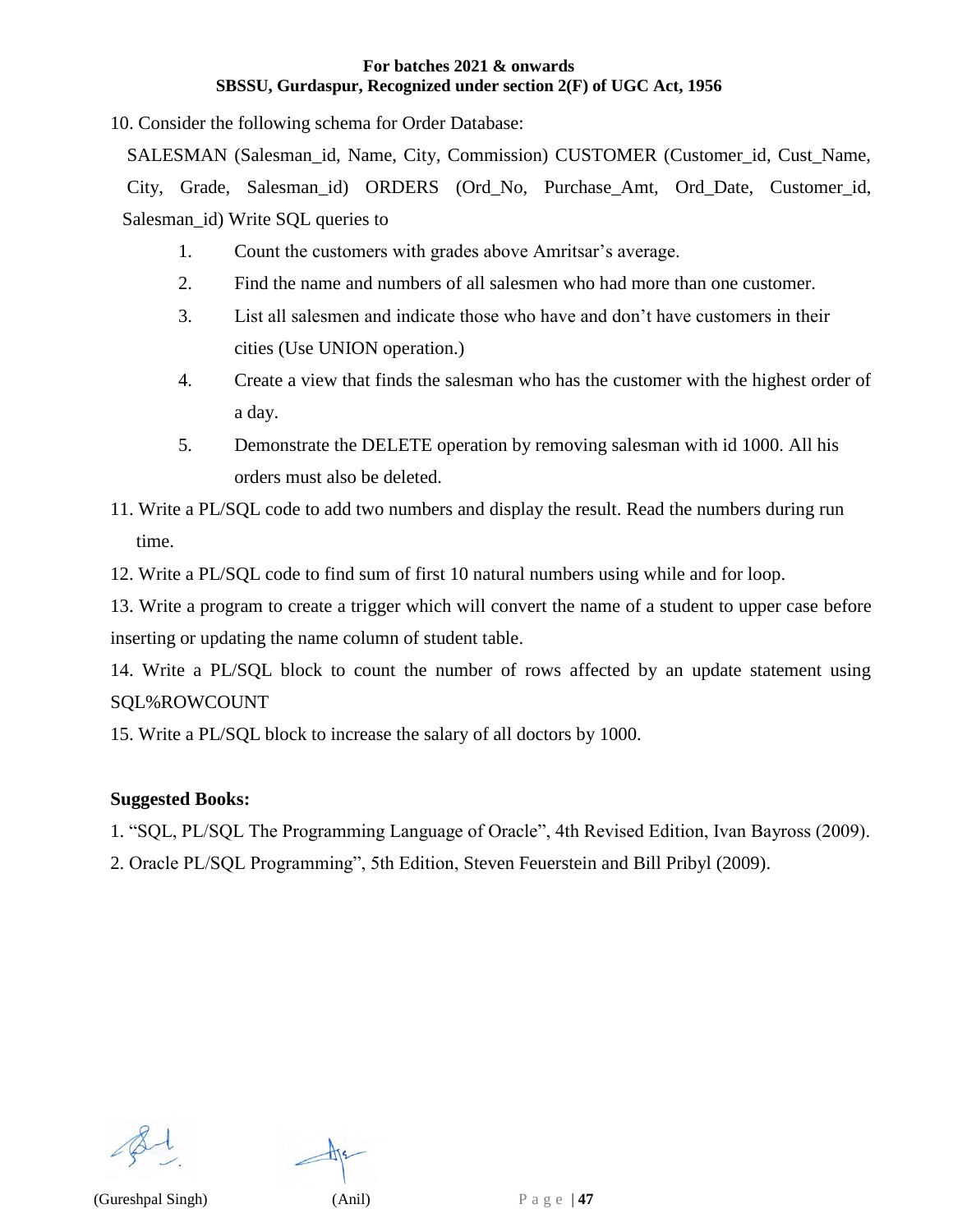#### **BCCS-21405 Programming in Python Laboratory**

| <b>Internal Marks: 60</b> | LTP              |
|---------------------------|------------------|
| <b>External Marks: 40</b> | 0 <sub>0</sub> 4 |
| <b>Total Marks: 100</b>   |                  |

1. Compute sum, subtraction, multiplication, division and exponent of given variables input by the user.

2. Compute area of following shapes: circle, rectangle, triangle, square, trapezoid and parallelogram.

3. Compute volume of following 3D shapes: cube, cylinder, cone and sphere.

4. Compute and print roots of quadratic equation ax2+bx+c=0, where the values of a, b, and c are input by the user.

5. Print numbers up to N which are not divisible by 3, 6, 9,, e.g., 1, 2, 4, 5, 7,….

6. Write a program to determine whether a triangle is isosceles or not?

7. Print multiplication table of a number input by the user.

8. Compute sum of natural numbers from one to n number.

9. Print Fibonacci series up to n numbers e.g. 0 1 1 2 3 5 8 13…..n

10. Compute factorial of a given number.

11. Count occurrence of a digit 5 in a given integer number input by the user.

12. Print Geometric and Harmonic means of a series input by the user.

13. Evaluate the following expressions: **a.** x-x2/2!+x3/3!- x4/4!+… xn/n!

**b.**  $x-x3/3!+x5/5!-x7/7!+...$   $xn/n!$ 

14. Print all possible combinations of 4, 5, and 6.

15. Determine prime numbers within a specific range.

16. Count number of persons of age above 60 and below 90.

17. Compute transpose of a matrix.

18. Perform following operations on two matrices.

1) Addition 2) Subtraction 3) Multiplication

19. Count occurrence of vowels.

20. Count total number of vowels in a word.

21. Determine whether a string is palindrome or not.

22. Perform following operations on a list of numbers: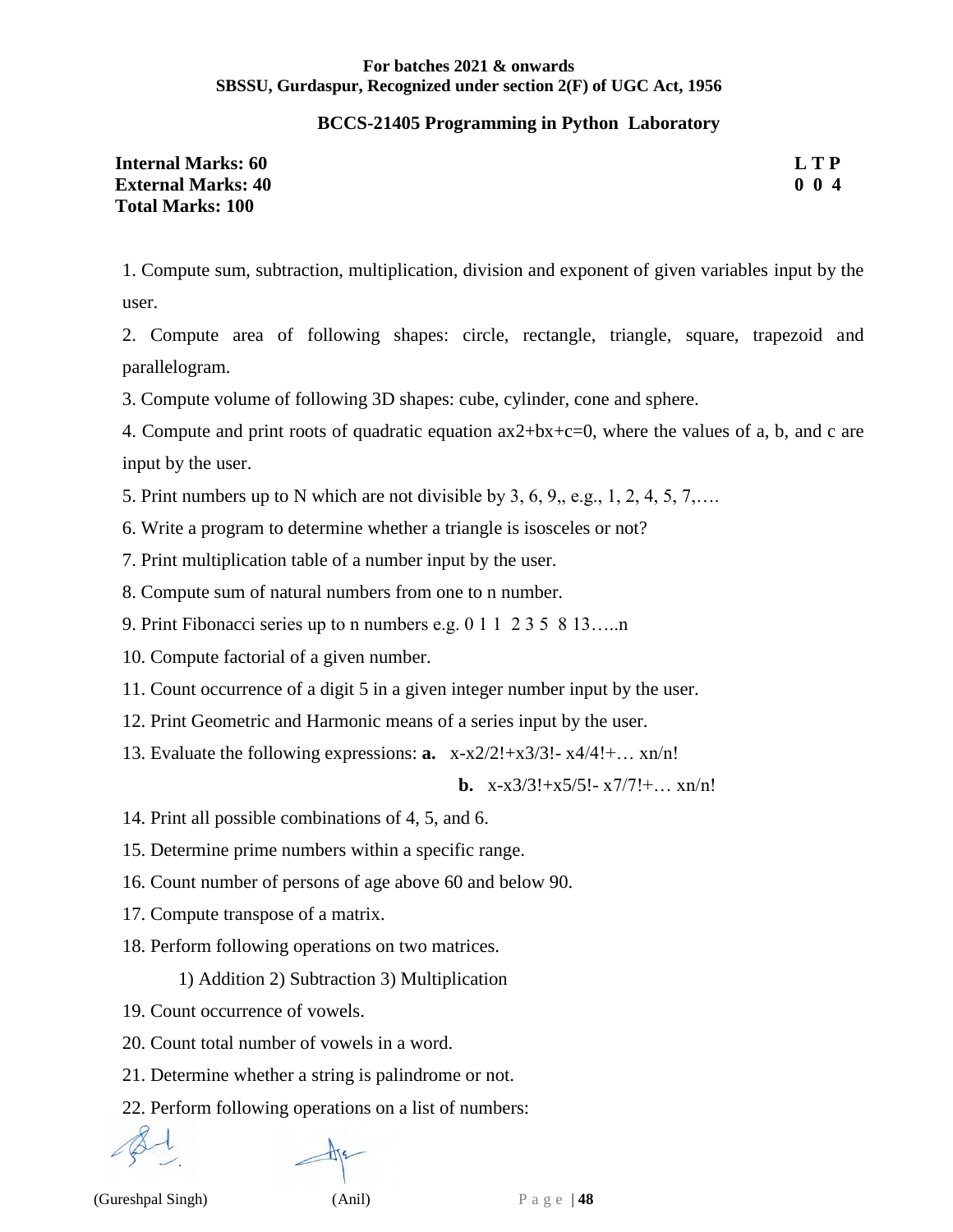1) Insert an element 2) delete an element 3) sort the list 4) delete entire list

- 23. Display word after Sorting in alphabetical order.
- 24. Perform sequential search on a list of given numbers.
- 25. Perform sequential search on ordered list of given numbers.
- 26. Maintain practical note book as per their serial numbers in library using Python dictionary.
- 27. Perform following operations on dictionary

1) Insert 2) delete 3) change

28. Check whether a number is in a given range using functions.

29. Write a Python function that accepts a string and calculates number of upper case letters and

lower case letters available in that string.

30. To find the Max of three numbers using functions.

31. Multiply all the numbers in a list using functions.

32. Solve the Fibonacci sequence using recursion.

33. Get the factorial of a non-negative integer using recursion.

34. Write a program to create a module of factorial in Python.

35. Design a Python class named Rectangle, constructed by a length & width, also design a method which will compute the area of a rectangle.

36. Design a Python class named Circle constructed by a radius and two methods which will compute the area and the perimeter of a circle.

37. Design a Python class to reverse a string 'word by word'.

38. Write a Python program to read an entire text file.

39. Design a Python program to read first n lines of a text file.

40. Construct a Python program to write and append text to a file and display the text.

#### **Suggested Books:**

1. Python, The complete Reference, Martin C. Brown, Mc Graw Hill Education.

- 2. Programming in Python, Pooja Sharma, BPB Publications, 2017.
- 3. Core Python Programming, R. Nageswara Rao, 2<sup>nd</sup> Edition, Dreamtech.

(Gureshpal Singh) (Anil) P a g e | **49**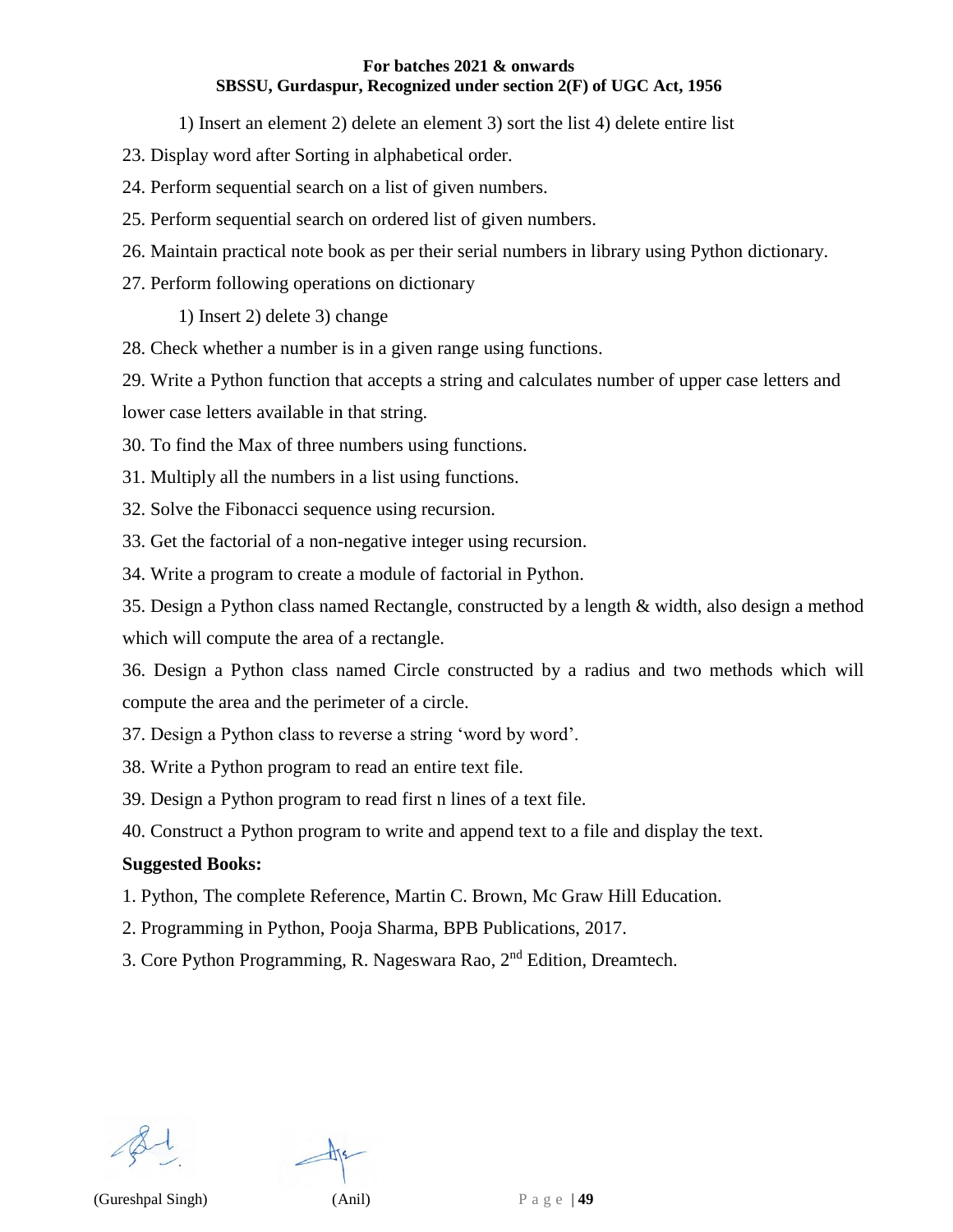#### **BCCS-21406 Web Designing**

**Internal Marks: 40 L T P External Marks: 60 3 0 0 Total Marks: 100**

#### **Course Objectives**

The main goal of this course is to Understand the core concepts of Internet and Web Services and to describe and differentiate Programming Language and Markup Language. Subject also aims to list various web pages and web sites together to Capture user input from the remote users.

#### **1. Introduction Internet and HTML**

Basic concepts, communicating on the internet, internet domains, internet server identities, establishing connectivity on the internet client IP address. Information Files Creation, Web Server, Web Client/Browser, Hyper Text Markup Language (HTML Tags, Paired Tags, Singular Tags), Commonly Used Html Commands (Document Head, Document Body), Title and Footer, Text Formatting (Paragraph Breaks, Line Breaks), Emphasizing Material in a Web Page (Heading Styles, Drawing Lines). Basic Formatting Tags HTML Basic Tags, Text Formatting (Paragraph Breaks, Line Breaks), Emphasizing Material in a Web Page (Heading Styles, Drawing Lines), Text Styles (Bold, Italics, Underline), Other Text Effects (Centering (Text, Images etc.), Spacing (Indenting Text), HTML Color Coding. (10)

#### **2**. **HTML Components**

Type of Lists (Unordered List (Bullets), Ordered Lists (Numbering), Definition Lists. Using The Border Attribute, Using The Width And Height Attribute, Using The Align Attribute, Using The Alt Attribute. Introduction (Header, Data rows, The Caption Tag), Using the Width and Border Attribute, Using the Cell padding Attribute, Using the Cell spacing Attribute, Using the BGCOLOR Attribute, Using the COLSPAN and ROWSPAN Attributes Links (External Document References, Internal Document References), Image As Hyperlinks. Introduction to Frames: The<FRAMESET> tag, The <FRAME> tag, Targeting Named Frames. DHTML: Cascading Style Sheets, Style Tag.

(10)

#### **3. Forms Used by a Web Site**

The Form Object, The Form Object's Methods (The Text Element, The Password Element, The Button Element, The Submit (Button) Element, The Reset (Button) Element, The Checkbox Element, The Radio Element, The Text Area Element, The Select and Option Element, The Multi Choice Select Lists Element). (10)

### **4. Introduction to JavaScript**

JS Introduction, Where To, Output, Statements, Syntax, Comments, Variables, Operators,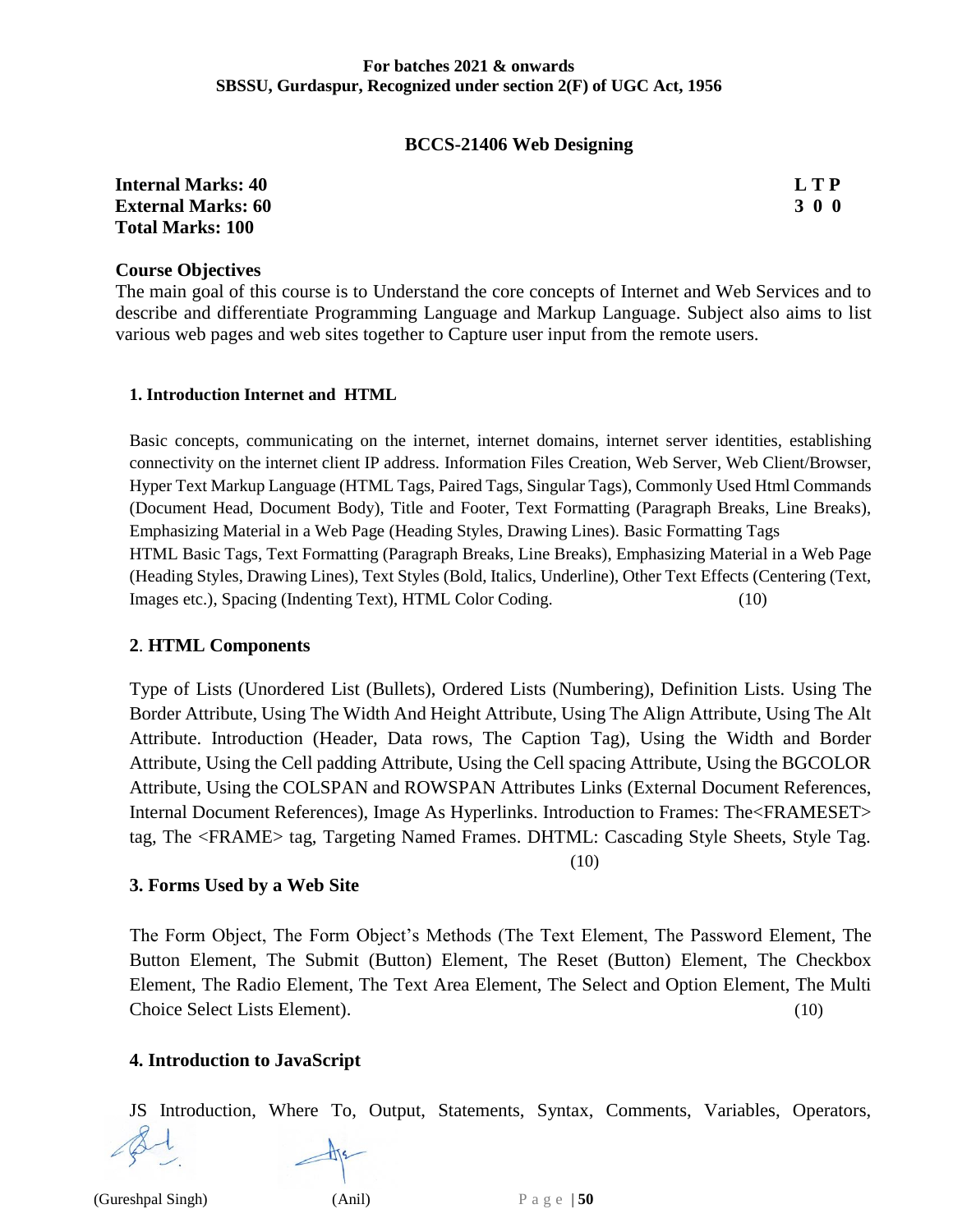Arithmetic, Assignment, Data Types, Functions, Objects, Events, Strings, String Methods, Numbers, Number Methods, Arrays, Array Methods, Array Sort, Array Iteration, Dates, Date Formats, Date Get Methods, Date Set Methods, Math, Random, Booleans, Comparisons, Conditions, Switch, Loop For, Loop While, Break, Type Conversion, Bitwise, RegExp, Errors, Scope, Hoisting, Strict Mode, JSON, Forms, Forms API JS Functions, Function Definitions, Function Parameters, Function Invocation, Function Call, Function Apply, Function Closures (10)

**Course Outcomes:** After the completion of this subject students will be able to :

- 1. Understand the core concepts of Internet and Web Services.
- 2. Describe and differentiate Programming Language and Markup Language.
- 3. List various web pages and web sites together.
- 4. Capture user input from the remote users.
- 5. Learn connectivity concepts of Front End and Back End process.

## **Suggested Books:**

- 1. Internet for EveryOne: Alexis Leon, 1st Edition, Leon Techworld, Publication, 2009.
- 2. Greenlaw R; Heppe, "Fundamentals of Internet and WWW", 2nd Edition, Tata McGraw-Hill,2007
- 3. Raj Kamal, "Internet& Web Technologies", edition Tata McGraw-Hill Education.2009.

### **BCHU-21407 Web Designing Laboratory**

| <b>Internal Marks: 60</b> | <b>LTP</b> |
|---------------------------|------------|
| <b>External Marks: 40</b> | 004        |
| <b>Total Marks: 100</b>   |            |

- 1. Create a simple HTML page to demonstrate the use of different tags.
- 2. Design index page of a book on web designing.
- 3. Display Letter Head of your college on a web page.
- 4. Create a Hyperlink to move around within a single page rather than to load another page.
- 5. Display letter using different Text formatting Tags.
- 6. Design Time Table of your department and highlights of most important periods.
- 7. Use Tables to provide layout to your web page.
- 8. Embed Audio and Video into your web page.

9. Divide a web page vertically and horizontally and display logo of your college in left pane and logo of university in right pane.

10. Create a student Bio- Data.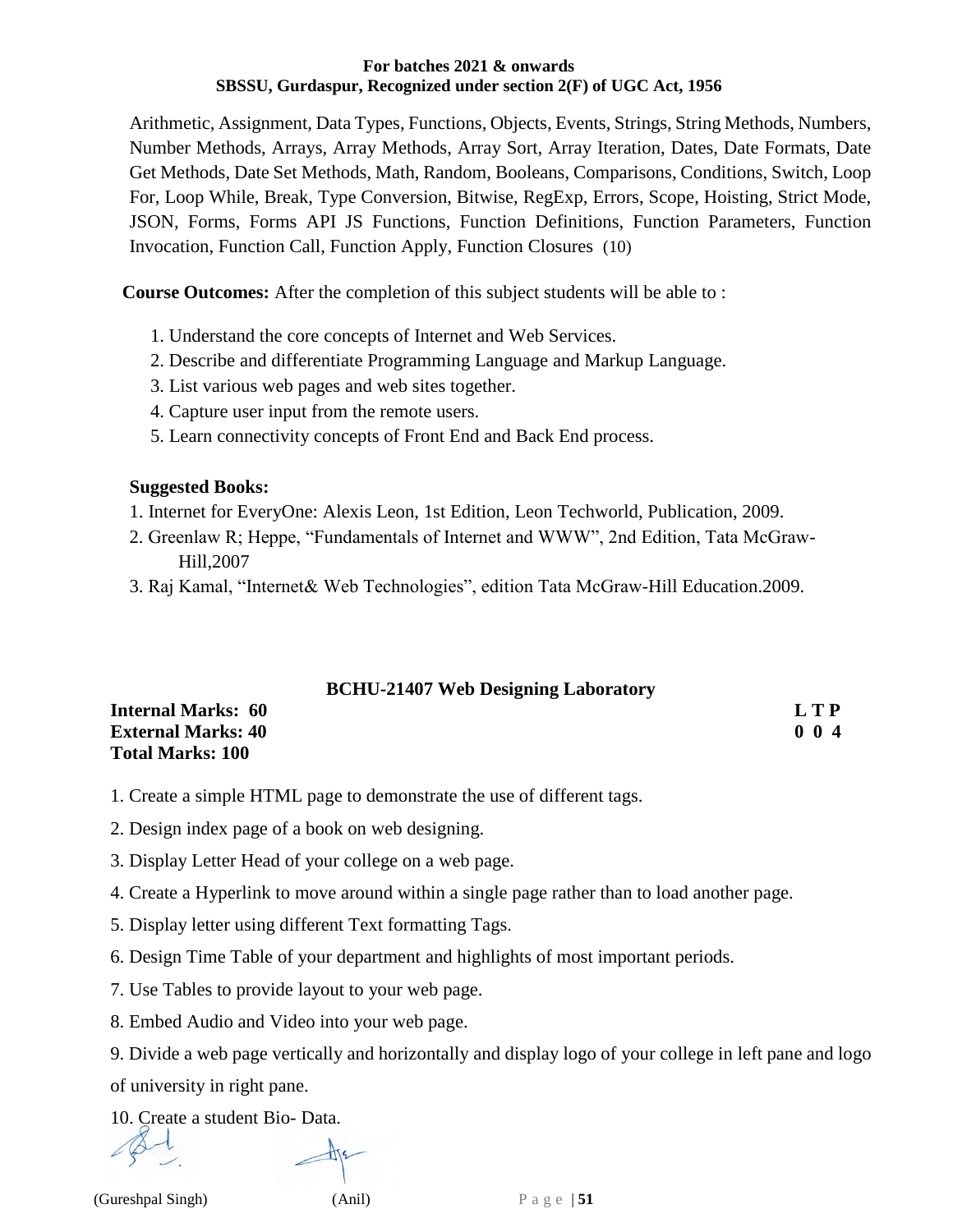11 .Design front page of hospital with different style sheets.

12. Design a web page and display two different pages at a time.

13. Write a program to create a login form. On submitting the form, the user should get navigated to a profile page using JavaScript.

14. Write a code to create a Registration Form. On submitting the form, the user should be asked to login with the new credentials using JavaScript.

15. Write an HTML code to create your Institute website/Department website/ Tutorial website for specific subject. Also use Java Script for validation.



(Gureshpal Singh) (Anil) P a g e | **52**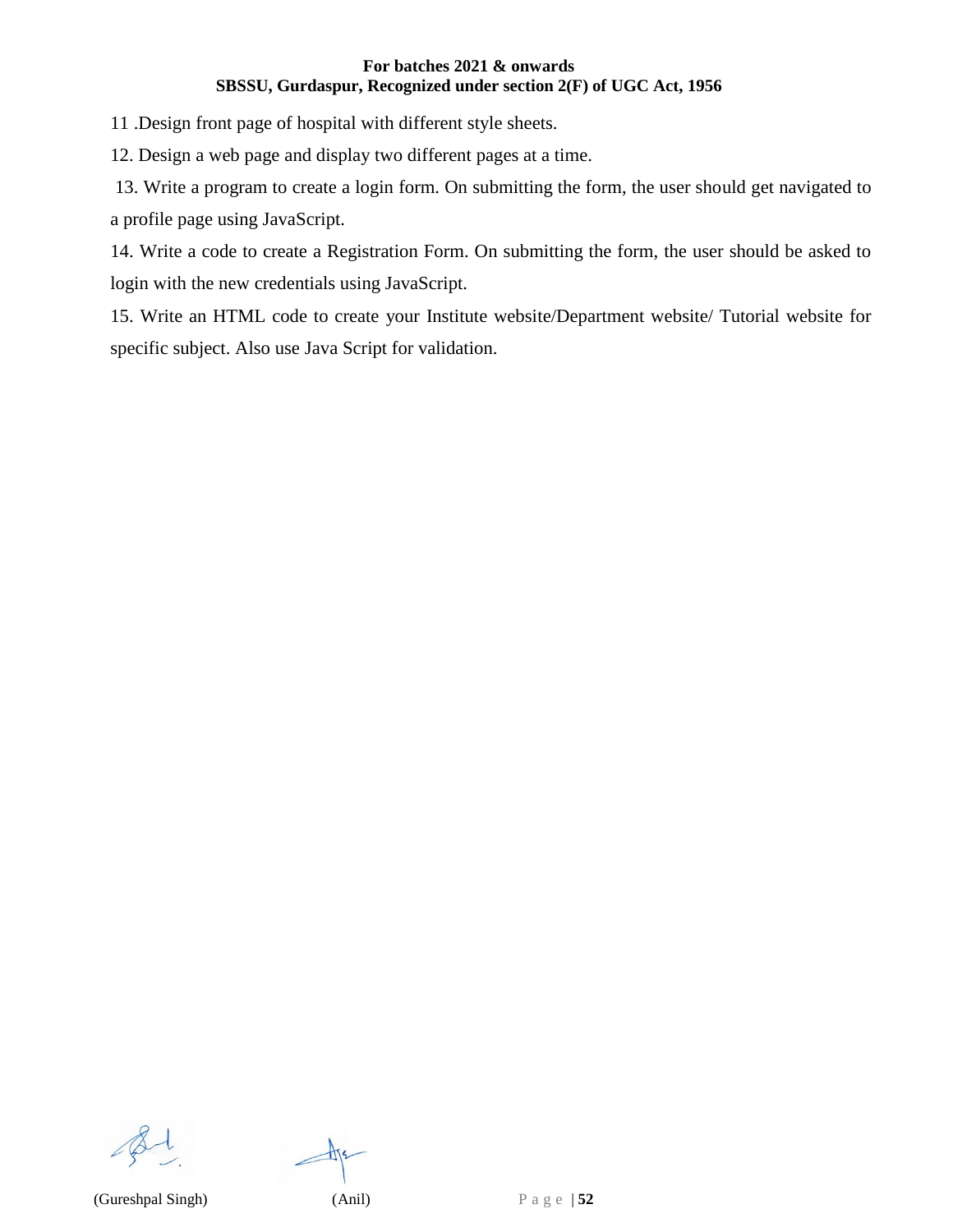# **5 th Semester**



(Gureshpal Singh) (Anil) P a g e | **53**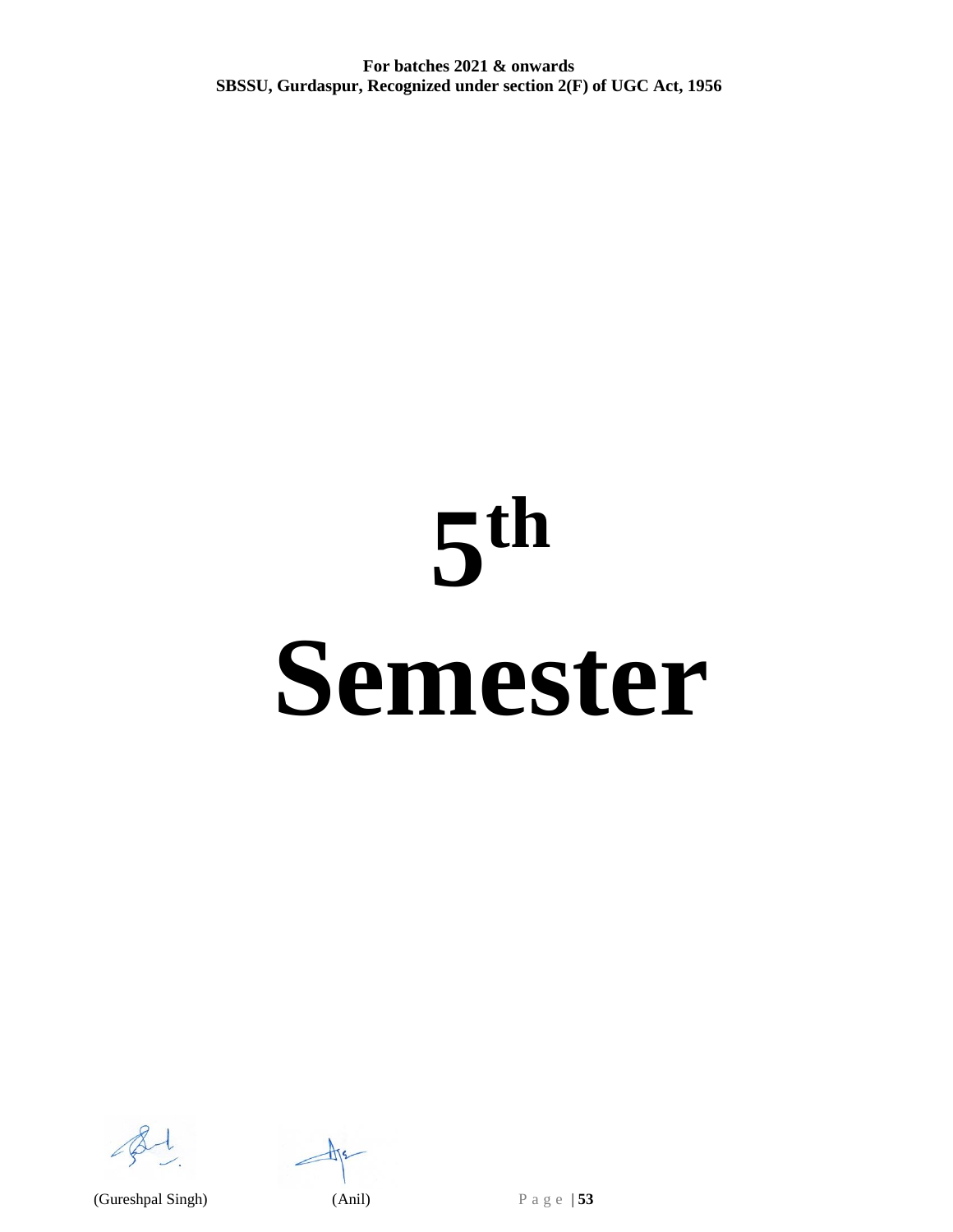#### **BCCS-21501 Programming in Java**

**Internal Marks: 40 L T P External Marks: 60 4 0 0 Total Marks: 100**

**Course Objective:** This course provides an introduction to object oriented programming (OOP) using the Java programming language. Its main objective is to teach the basic concepts and techniques which form the object oriented programming paradigm

#### **1. Fundamentals**

**Java Programming Fundamentals:** Introduction to Java, Stage for Java, Origin, Challenges of Java, Java Features, Java Program Development, ObjectOriented Programming.

**Java Essentials:** Elements of Java Program, Java API, Variables and Literals,Primitive Data Types, The String class, Variables, Constants, Operators, Scopeof Variables & Blocks, Types of Comment  $\text{in Java.}$  (10)

**2. Control Statements:** Decision making statements (if, if-else, nested if, else if ladder, switch, conditional operator), Looping statements (while, do-while, for,nested loops), Jumping statements (Break and Continue).

**Classes and Objects:** Basic concepts of OOPS, Classes and Objects, Modifiers, Passing arguments, Constructors, Overloaded Constructors, Overloaded Operators, Static Class Members, Garbage Collection.

**Inheritance:** Basics of inheritance, Inheriting and Overriding Super class methods, Calling Super class Constructor, Polymorphism, Abstract Classes, Final Class. (12)

**3. Arrays and Strings:** Introduction to array, Processing Array Contents, Passingarray as argument, Returning array from methods, Array of objects, 2D arrays,Array with three or more dimensions. String class, string concatenation, Comparing strings, Substring, Difference between String and String Buffer class, String Tokenizer class.

**Interface and Packages:** Basics of interface, Multiple Interfaces, Multiple Inheritance Using Interface, Multilevel Interface, Packages, Create and AccessPackages, Static Import and Package Class, Access Specifiers.

**Exception Handling:** Introduction, Try and Catch Blocks, Multiple Catch, Nested Try, Finally, Throw Statement, Built-In Exceptions. (10)

**4. Multithreading:** Introduction, Threads in Java, Thread Creation, Lifecycle ofThread, Joining a Thread, Thread Scheduler, Thread Priority, Thread Synchronization.

**Applets:** Introduction, Applet Class, Applet Life Cycle, Graphics in Applet, Event-Handling.

**File and I/O Streams:** File Class, Streams, Byte Streams, Filtered ByteStreams, Random Access File Class, Character Streams. (12) (12)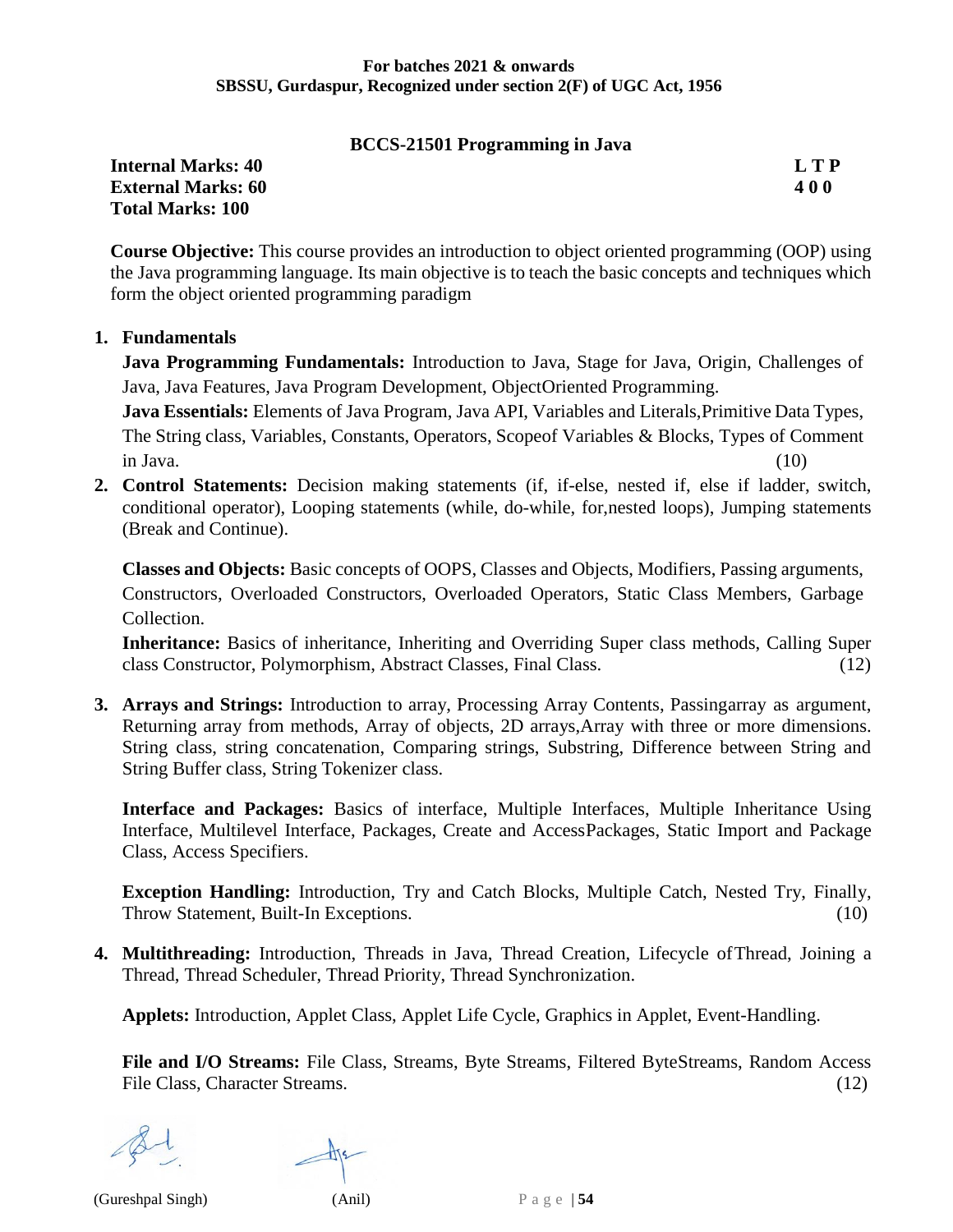#### **Course Outcomes:**

- 6. The model of object oriented programming: abstract data types, encapsulation, inheritance and polymorphism
- 7. Fundamental features of an object oriented language like Java: object classes and interfaces, exceptions and libraries of object collections
- 8. How to take the statement of a business problem and from this determine suitable logic for solving the problem; then be able to proceed to code that logic as a program written in Java.
- 9. How to test, document and prepare a professional looking package for each business project using javadoc.

#### **Suggested Books:**

- 1. Programming with Java A Primer, 5<sup>th</sup> Edition, E. Balagurusamy, TMH.
- 2. Java Programming for Core and Advanced Learners, Sagayaraja, Denis, Karthik, Gajalakshmi, Universities Press.
- 3. Java Fundamentals, A Comprehensive Introduction, H. Schildt, D. Skrien, TMH.

#### **Reference Books:**

1. Java, The complete Reference, H. Schildt, 7th Edition, TMH.

### **BCCS-21502 Computer Graphics**

| <b>Internal Marks: 40</b> | <b>LTP</b> |
|---------------------------|------------|
| <b>External Marks: 60</b> | 400        |
| <b>Total Marks: 100</b>   |            |

**Course Objective:** The main objective of the course is to introduce students with fundamental concepts and theory of computer graphics. It presents the important drawing algorithm, polygon fitting, clipping and 2D transformation curves and an introduction to 3D transformation.

#### **1. Introduction**

#### **Introduction to Computer Graphics**

Applications of Computer Graphics. Graphs and Types of Graphs

**Input Devices:** Light Pens, Graphic Tablets, Joysticks, Track Ball, Data Glove, Digitizers, Image Scanner.

**Video Display Devices:** Refresh Cathode Ray Tube, Raster Scan displays, Random Scan displays, Color CRT - monitors and Color generating techniques (Shadow Mask, Beam Penetration), Flat-Panel Displays; 3-DViewing Devices, Graphics monitors and workstations, Color Models (RGB and CMY), Lookup Table.

**Introduction Virtual Reality & Environments:** Applications in Engineering, Architecture,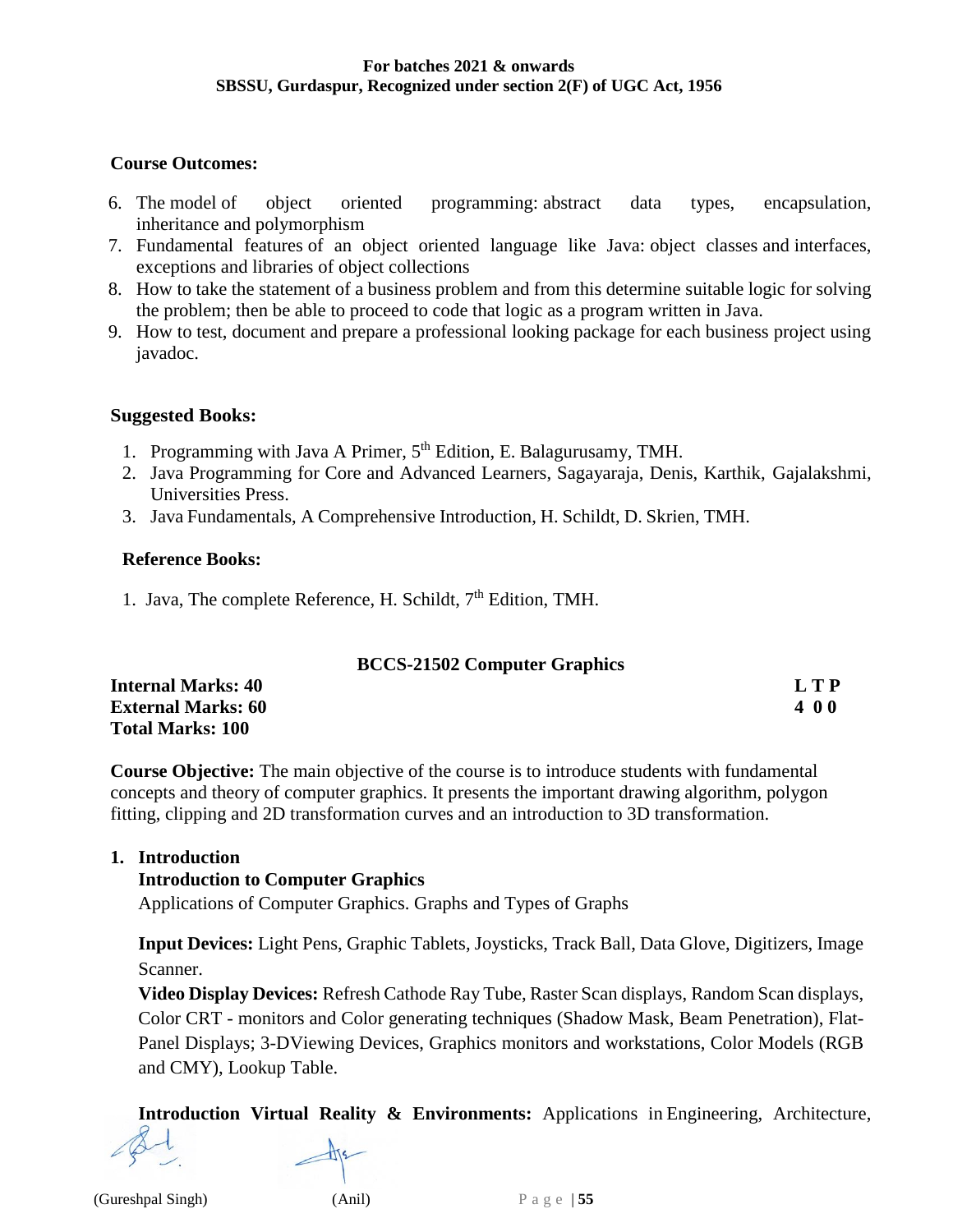Education, Medicine, Entertainment, Science, Training. (11)

#### **2. Scan-Conversions**

Process and need of Scan Conversion, Scan conversion algorithms for Line, Circle and Ellipse using direct method, Bresenham's algorithms for line & circle and Midpoint Ellipse Algorithm along with their derivations, Area Filling Techniques, Flood Fill Techniques, Character Generation.

#### **3. 2 – Dimensional Graphics**

Cartesian and need of Homogeneous co-ordinate system, Geometrictransformations (Translation, Scaling, Rotation, Reflection, Shearing),Viewing transformation and clipping (line, polygon and text) using Cohen- Sutherland, Sutherland Hodgeman and Liang Barsky algorithm for clipping.

### **4. 3 – Dimensional Graphics**

Geometric Transformations(Translation, Scaling, Rotation), Mathematics of Projections (Parallel &Perspective). Color Shading. Introduction to Morphing techniques.

#### **Course Outcomes:**

After completing this course student will be able to:

- 1. Explain the applications, areas, and graphic pipeline, display and hardcopy technologies.
- 2. Apply and compare the algorithms for drawing 2D images also explain aliasing, anti aliasing and half toning techniques.
- 3. Analyze and apply clipping algorithms and transformation on 2D images.
- 4. Solve the problems on viewing transformations and explain the projection and hidden surface removal algorithms.

### **Suggested Books:**

- 1. D. Hearn and M.P. Baker, *Computer Graphics*, PHI New Delhi.
- 2. J.D. Foley, A.V. Dam, S.K. Feiner, J.F. Hughes,. R.L Phillips, *Computer Graphics Principles & Practices*, Second Edition, Pearson Education, 2007.
- 3. R.A. Plastock and G. Kalley, *Computer Graphic*, McGraw Hill, 1986.

### **BCCS-21701 Data Warehousing and Mining (Elective-I)**

| <b>Internal Marks: 60</b> | <b>LTP</b> |
|---------------------------|------------|
| <b>External Marks: 40</b> | 400        |
| <b>Total Marks: 100</b>   |            |

### **Course Objectives:**

- To introduce students to the basic concepts and techniques of Data Mining.
- To introduce a wide range of clustering, estimation, prediction, and classification algorithms.
- To introduce mathematical statistics foundations of the Data Mining Algorithms.
- To introduce basic principles, concepts and applications of data warehousing.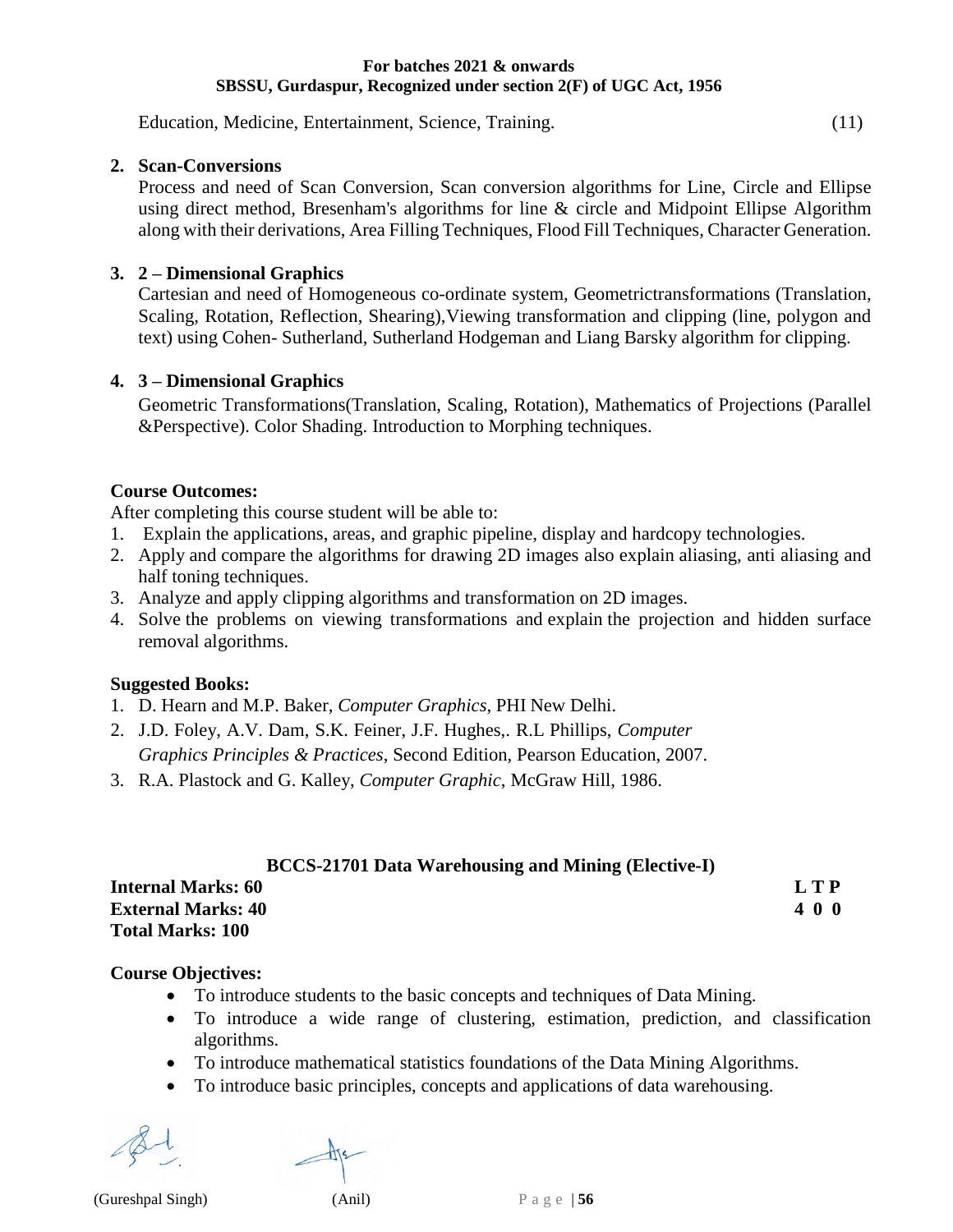### **1. Introduction**

Need for strategic information, difference between operational and Informational data stores Data warehouse definition, characteristics, Data warehouse role andstructure, OLAP Operations, Data mart, Different between data mart anddata warehouse, Approaches to build a data warehouse, Building a data warehouse, Metadata & its types. (11)

#### **2. Data Pre-processing**

Need, Data Summarization, Methods. Denormalization, Multidimensional data model, Schemas for multi- dimensional data (Star schema, Snowflake Schema, Fact Constellation Schema, Difference between different schemas.

Data warehouse architecture, OLAP servers, Indexing OLAP Data, OLAP query processing, Data cube computation (11)

#### **3. Data Mining**

Definition, Data Mining process, Data mining methodology, Data mining tasks, Mining various Data types & issues. Attribute-Oriented Induction, Association rule mining, Frequent itemset mining, The Apriori Algorithm, Mining multilevel association rules. (12)

#### **4. Classification**

Overview of classification, Classification process, Decision tree, Decision Tree Induction, Attribute Selection Measures. Overview of classifier's accuracy, Evaluating classifier's accuracy, Techniques for accuracy estimation, Increasing the accuracy of classifier. (7)

### **5. Clustering**

Introduction to Clustering, Types of clusters, Clustering methods, Data visualization & various data visualization tools (3)

### **Course Outcomes:**

After completing this course, students will be able to:

- 1. Justify the need of Data Warehousing & Mining
- 2. Differentiate between the Transactional and Analytical data models.
- 3. Identify the real life applications where data mining can be applied.
- 4. Apply different data mining algorithms on wide range of data sets.

#### **Suggested Books:**

- 1. Data Warehousing, Data Mining & Olap by Berson, Tata Mcgraw- Hill.
- 2. Han J., Kamber M. and PeiJ., Data mining concepts and techniques, Morgan Kaufmann Publishers (2011) 3rd ed.
- 3. Pudi V., Krishana P.R., Data Mining, Oxford University press, (2009) 1st ed.
- 4. Adriaans P., Zantinge D., Data mining, Pearson education press (1996), 1st ed.
- 5. Pooniah P., Data Warehousing Fundamentals, Willey interscience Publication,(2001), 1st ed.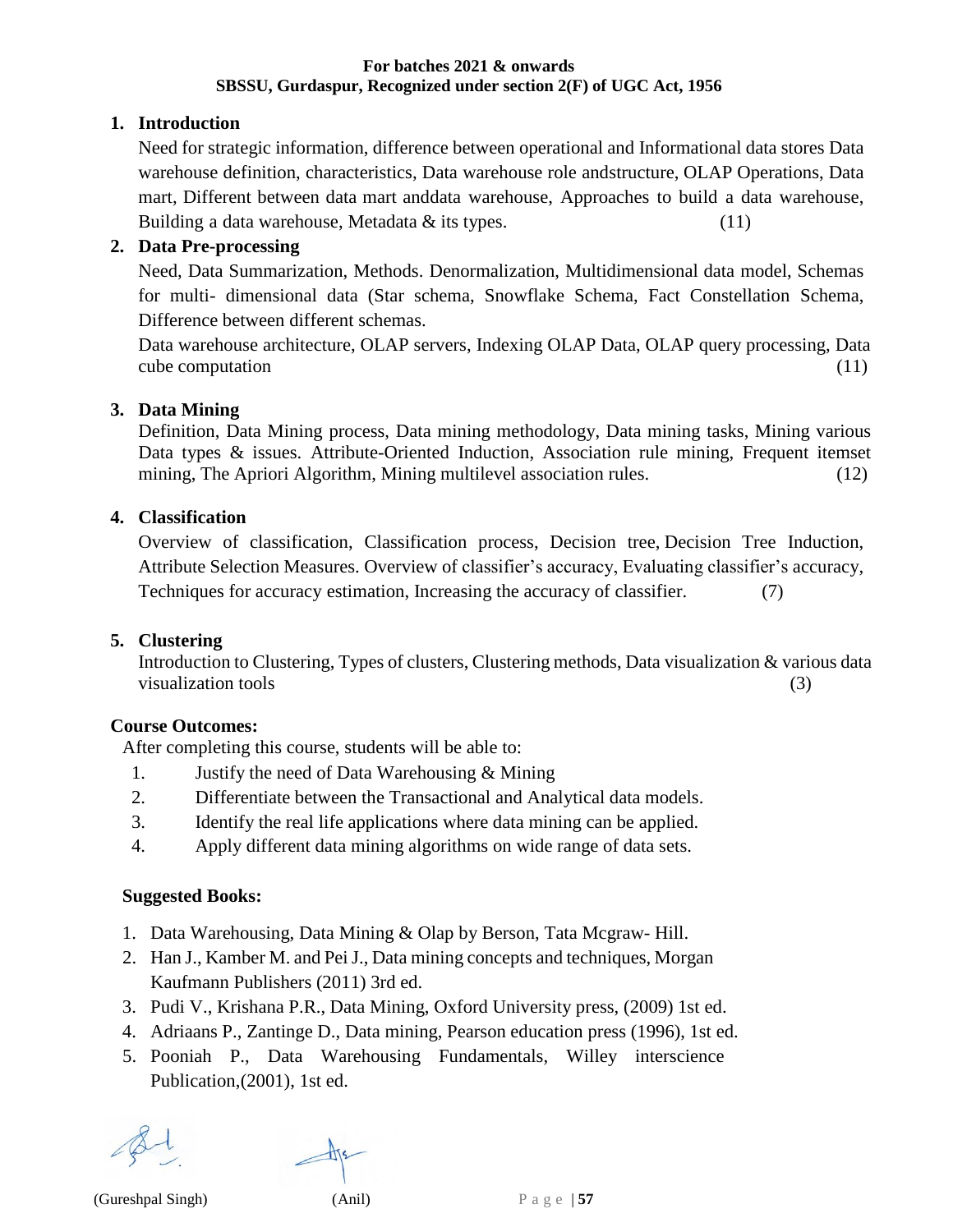## **BCCS-21702 Cryptography and Network Security (Elective-I) Internal Marks: 60 L T P External Marks: 40 4 0 0 Total Marks: 100**

#### **Course Objectives:**

- Describe network security services and mechanisms.
- To learn about Symmetrical and Asymmetrical cryptography, Data integrity, Authentication, Digital Signatures.
- Understand various network security applications, IPSec, Firewall, IDS, Web security, Email security, and Malicious software etc.

#### **1. Network Security Overview**

Services, Mechanisms and Attacks, The OSI Security Architecture, Network security at various layers. A Model of Network Security.

System Security- Intruders, Malicious Software, Viruses and Related Threats, Counter Measures, Firewalls and its Design Principles. (6)

#### 2. **Symmetric Cryptography**

Classical Encryption Techniques: Symmetric Cipher Model, Substitution Techniques, Transposition Techniques, Rotor Machines, Steganography.

Block Cipher and the Data Encryption Standard: Simplified DES, Block Cipher Principles, The DES, The Strength of DES, Differential and Linear Cryptanalysis.

Symmetric Ciphers: Triple DES, Blowfish. Confidentiality using Conventional Encryption: Placement of Encryption Function, Traffic Confidentiality, Key Distribution, Random Number Generation. (8)

### **3. Asymmetric Cryptography**

Public Key Encryption, Digital Signatures - Number Theory, Prime Numbers Formats and Euler's Theorems, Testing for Primality. Public Key Cryptography and RSA: Principles of Public Key Cryptosystems, The RSA Algorithms, Key Management, Diffie Hellman Key Exchange. (7)

#### 4. **Authentication IP Security**

Overview, IP Security Architecture, Authentication Header, Encapsulation Security Payload. Web Security: Web Security Requirements, Secure Sockets Layer and Transport Layer Security, Secure Electronic Transaction, Authentication Applications: Kerberos, X.509 Directory Authentication Service. Electronic Mail Security: Pretty Good Privacy. (7)

### **4. Authentication Protocols**

Message Authentication: Authentication Requirements, Authentication Functions, Message Authentication Codes, MD5 Message Digest Algorithms, Digital Signatures and Authentication Protocols: Digital Signatures, Authentication Protocols, Digital Signature Standards, digital certificates. (8)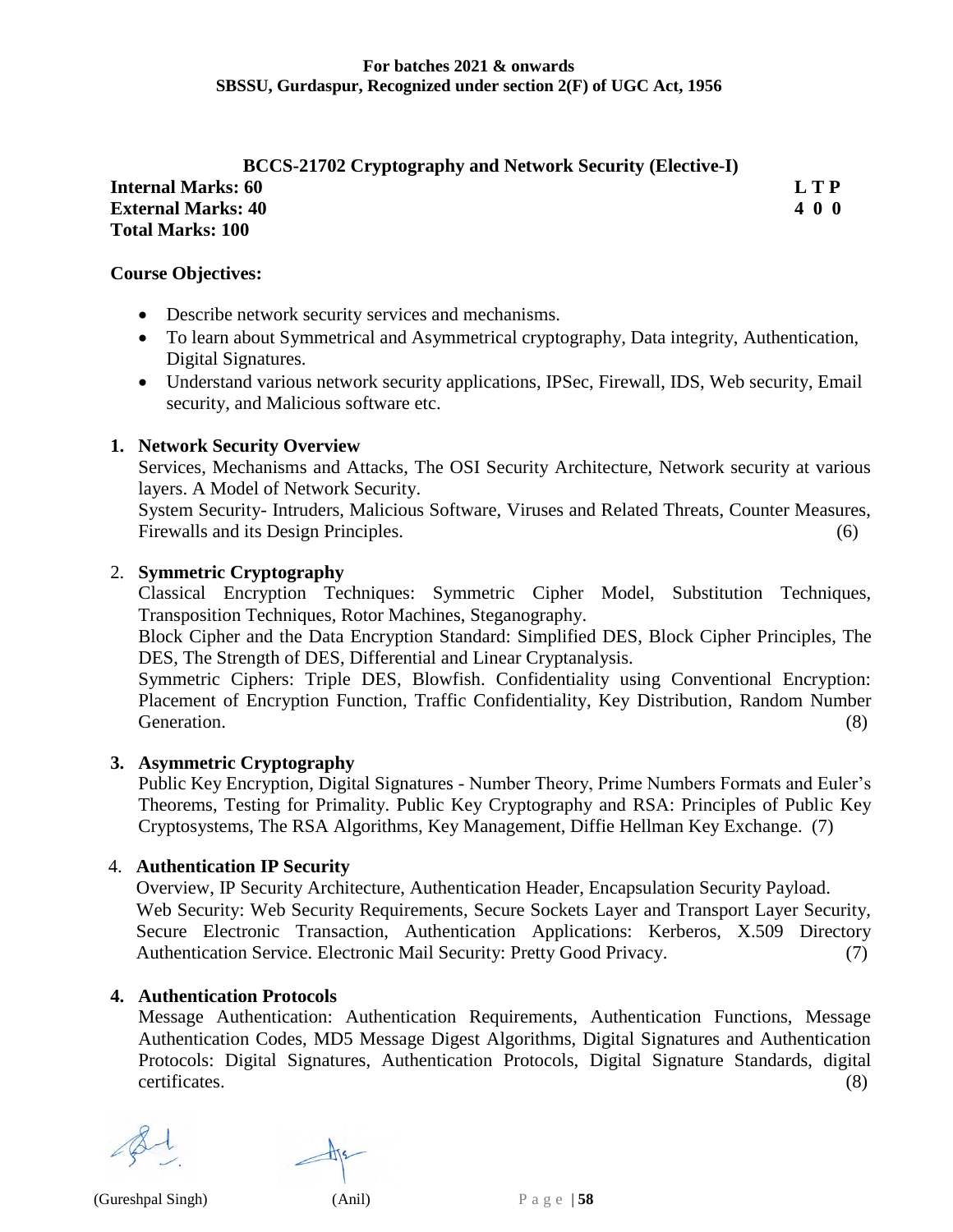#### **Course Outcomes:**

- Understand the most common type of cryptographic algorithm
- Understand the Public-Key Infrastructure
- Understand security protocols for protecting data on networks  $\cdot$  Be able to digitally sign emails and files

### **Suggested Books:**

1. William Stallings, Network Security Essentials, Applications and Standards, Pearson Education.

2. William Stallings, Cryptography and Network Security Principles and practice. 2/e, Pearson Education.

- 3. Bishop, Matt, Introduction to Computer Security. Addison-Wesley, Pearson Education, Inc.
- 4. Michael. E. Whitman and Herbert J. Mattord Principles of Information Security,
- 5. Cengage Learning Atul Kahate Cryptography & Network Security, TMH,

|                           | <b>BCCS-21703</b> Artificial Intelligence (Elective-I) |
|---------------------------|--------------------------------------------------------|
| <b>Internal Marks: 60</b> | <b>LTP</b>                                             |
| <b>External Marks: 40</b> | 400                                                    |
| <b>Total Marks: 100</b>   |                                                        |

## **Course Objectives:**

- 1. To provide a strong foundation of fundamental concepts in Artificial Intelligence
- 2. To provide a basic exposition to the goals and methods of Artificial Intelligence
- 3. To enable the student to apply these techniques in applications which involve perception, reasoning and learning
- 1. **Introduction-**What is intelligence? Foundations of artificial intelligence (AI). History of AI. AI problems: Toy Problems, Real World problems- Tic-Tac-Toe,Water Jug, Question-Answering, 8 puzzle, 8-Queens problem. Formulating problems, Searching for Solutions. **Knowledge Representation:** Propositional Logic, Propositional Theorem Proving-Inference and Proofs, Proof by Resolution, Horn Clauses and definite Clauses, Forward and Backward chaining; First order Logic, Inference in First Order Logic. (10)
- 2. **Uncertain Knowledge and Reasoning:** Basic probability, Bayes rule, Beliefnetworks, Default reasoning, Fuzzy sets and fuzzy logic. **Structured Knowledge:** Associative Networks, Frame Structures, ConceptualDependencies and

Scripts. (10)

3. **Uninformed Search strategies-** Breadth-first search, Uniform-cost search, Depth-first search, Depth-limited search, Iterative deepening depth-first search, Bidirectional search, Comparing uninformed search strategies.

**Informed (Heuristic) Search Strategies-** Hill Climbing, Simulated Annealing, Genetic Algorithm, Greedy best-first search, A\* and optimal search, Memory- bounded heuristic search.

(Gureshpal Singh) (Anil) P a g e | **59**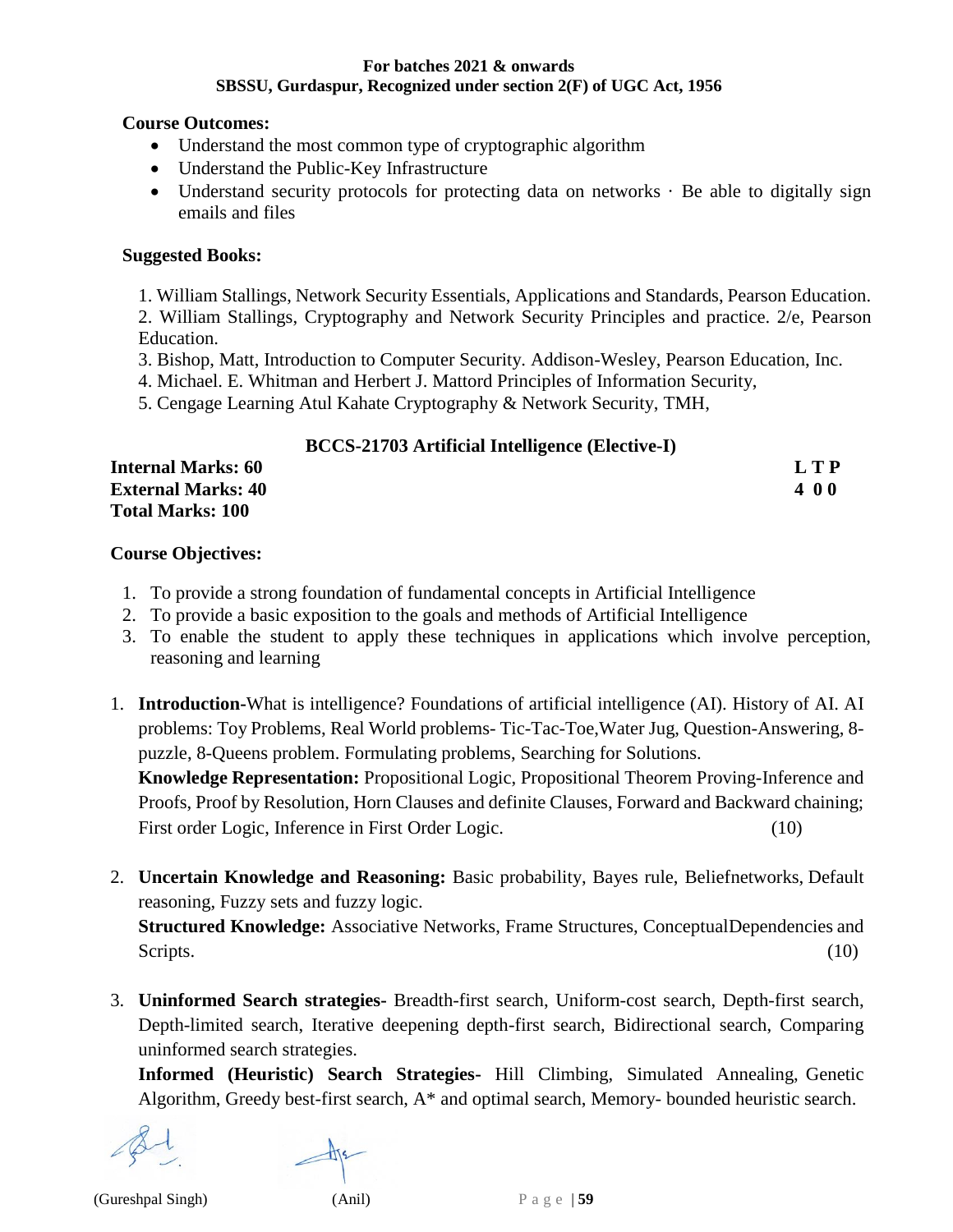(12)

4. **Natural language processing:** Grammars, Parsing.

**Pattern Recognition:** Recognition and Classification Process-Decision Theoretic Classification, Syntactic Classification; Learning Classification Patterns, Recognizing and Understanding Speech.

**Expert System Architectures:** Characteristics, Rule-Based System Architectures, Nonproduction System Architectures, Knowledge Acquisition and Validation (12)

### **Course Outcomes:**

- Understand the various searching techniques, constraint satisfaction problem and example problems- game playing techniques.
- Apply these techniques in applications which involve perception, reasoning and learning.
- Acquire the knowledge of real world Knowledge representation.
- Analyze and design a real world problem for implementation and understand the dynamic behavior of a system.
- Use different machine learning techniques to design AI machine and enveloping applications for real world problems.

### **Text Books:**

- 1. Artificial Intelligence-A Modern Approach, Russel and Norvig, Prentice Hall.
- 2. Artificial Intelligence, Elaine Rich, Kevin Knight and SB Nair, 3 Ed.,TataMcGraw-Hill.
- 3. Artificial Intelligence And Expert Systems, D.W.Patterson, Prentice Hall.

**BCCS-21704 Distributed Systems (Elective-I)**

4. Artificial Inteligence Structures and Strategies for complex Problem Solving,George F. Luger, Pearson Addison Wesley

| BCCS-21704 Distributed Systems (Elective-1) |       |
|---------------------------------------------|-------|
| <b>Internal Marks: 60</b>                   | L T P |
| <b>External Marks: 40</b>                   | 400   |
| Total Marks: 100                            |       |

#### **Course Objectives:**

This course provides an introduction to the fundamentals of distributed computer systems, assuming the availability of facilities for data transmission.

### **1. Introduction**

Distributed computing systems (DCS) Introduction, DCS design goals: Transparencies, Fundamental issues. Distributed Coordination: Temporal ordering of events, Lamport's logical clocks, Vector clocks; Ordering of messages, Physical clocks, Global state detection (7)

### **2. Process synchronization**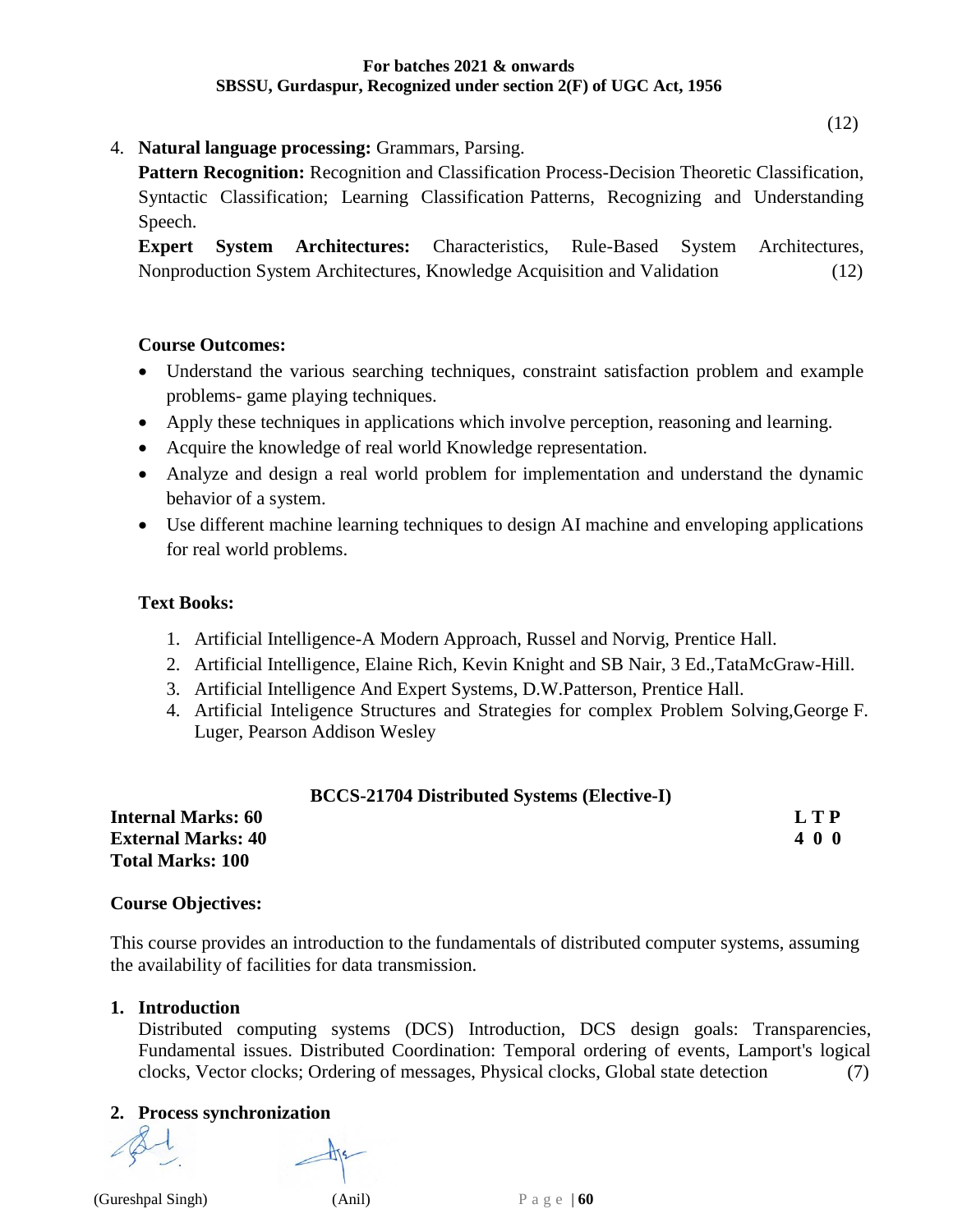Distributed mutual exclusion algorithms, Performance matrix, Inter-process communication (7)

**3**. **Deadlocks**

Deadlocks, Load scheduling and balancing techniques Deadlock in distributed systems, Round robin load balancing, client side load balancing, server side load balancing, applications (such as routers) (7)

# **4. Distributed System Models**

System Architectures & Client-Server Models (4)

# **5. Distributed Algorithms**

Programming Systems Search Engines Page ranking, leader election, Hashing, Caching, Remote Procedure Call. (5)

# **6. Distributed computing platforms**

CORBA/ DCOM/ Java RMI/ Hadoop Map-Reduce, Workflow Systems: Grid Computing , Cloud Computing , Virtualization , IaaS Clouds , Filesystems, Networked Filesystems, Parallel Filesystems (8)

# **7. Distributed File systems**

Data-Intensive Computing, Distributed Hash Tables, Consistency Models, Fault Tolerance, Many-core Computing (4)

# **Course Outcomes:**

- To study hardware and software issues in modern distributed systems.
- To get knowledge in distributed architecture, naming, synchronization, consistency and replication, fault tolerance, security, and distributed file systems.
- To analyze the current popular distributed systems such as peer-to-peer (P2P) systems will also be analyzed.
- Have Sufficient knowledge about file access.
- Have knowledge of Synchronization and Deadlock.

# **Text Books:**

- 1. "An Introduction to Database System", Bipin C. Desai, Galgotia Publications PvtLtd-New Delhi, Revised Edition, (2012).
- 2. "Database System Concepts", Abraham Silberschatz, Henry F. Korth, S. Sudharshan,Tata McGraw Hill, 6th Edition, (2013).

# **Reference Books:**

- 1. "SQL, PL/SQL The Programming Language of Oracle", Ivan Bayross, BPBPublications, 4th Revised Edition (2009)
- 2. "An Introduction to Database Systems", C. J. Date, A. Kannan, S. Swamynathan, 8<sup>th</sup> Edition, Pearson Education, (2006).
- 3. Database Management Systems, Raghu Ramakrishnan, McGraw-Hill, Third Edition,2014.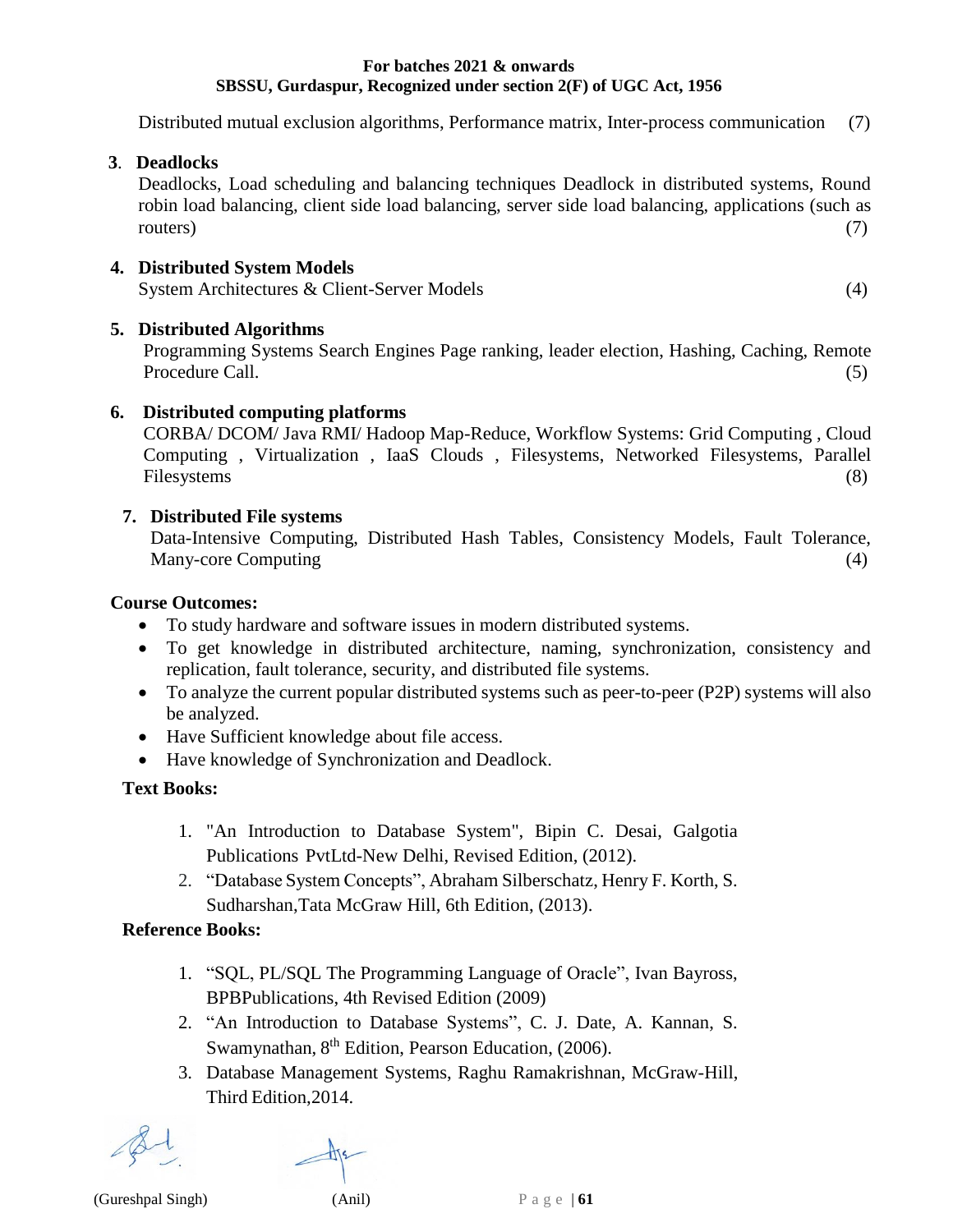#### **BCCS-21504 Software Project Management**

**Internal Marks: 40 L T P External Marks: 60 4 0 0 Total Marks: 100**

#### **Course Objectives:**

This course is aimed at introducing the primary important concepts of project management related to managing software development projects. Students will also get familiar with the different activities involved in Software Project Management. Further, they will also come to know how to successfully plan and implement a software project management activity, and to complete a specific project in time with the available budget.

#### 1. **Introduction**

Project Management Concepts The management spectrum, the people, the product, the process, the project, stakeholders, W5HH Principle, critical practices, the SPM plan, project-planning steps.

(4)

#### 2. **Process and Project Metrics**

Metrics in the Process and Project Domains, Software Measurement, Size-Oriented Metrics, Function Oriented Metrics, Reconciling LOC and FP Metrics, Object-Oriented Metrics, Use Case-Oriented Metrics, Web App Project Metrics, Metrics for Software Quality, Integrating Metrics within the Software Process. (6)

#### 3. **Project Scheduling**

Basic Concepts of Project Scheduling, The Relationship between People and Effort, Effort Distribution, Defining a Task Set for the Software Project, Refinement of Major Tasks, Time-Line Charts, Tracking the Schedule, Tracking Progress for an OO Project, Scheduling for Web App and Mobile Projects, Earned Value Analysis, Project Monitoring and Control. (7)

#### 4. **Risk Management**

Reactive versus Proactive Risk Strategies, Software Risks, Risk Identification, Assessing Overall Project Risk, Risk Projection, Assessing Risk Impact, Risk Refinement, Risk Mitigation, Monitoring, and Management, The RMMM Plan. (5)

#### 5. **Configuration Management**

Elements of a Configuration Management System, Baselines, Software Configuration Items, Management of Dependencies and Changes, The SCM Repository, The SCM Process, Version Control, Change Control, Configuration Audit, Status Reporting, Configuration Management for Web and Mobile Apps (5)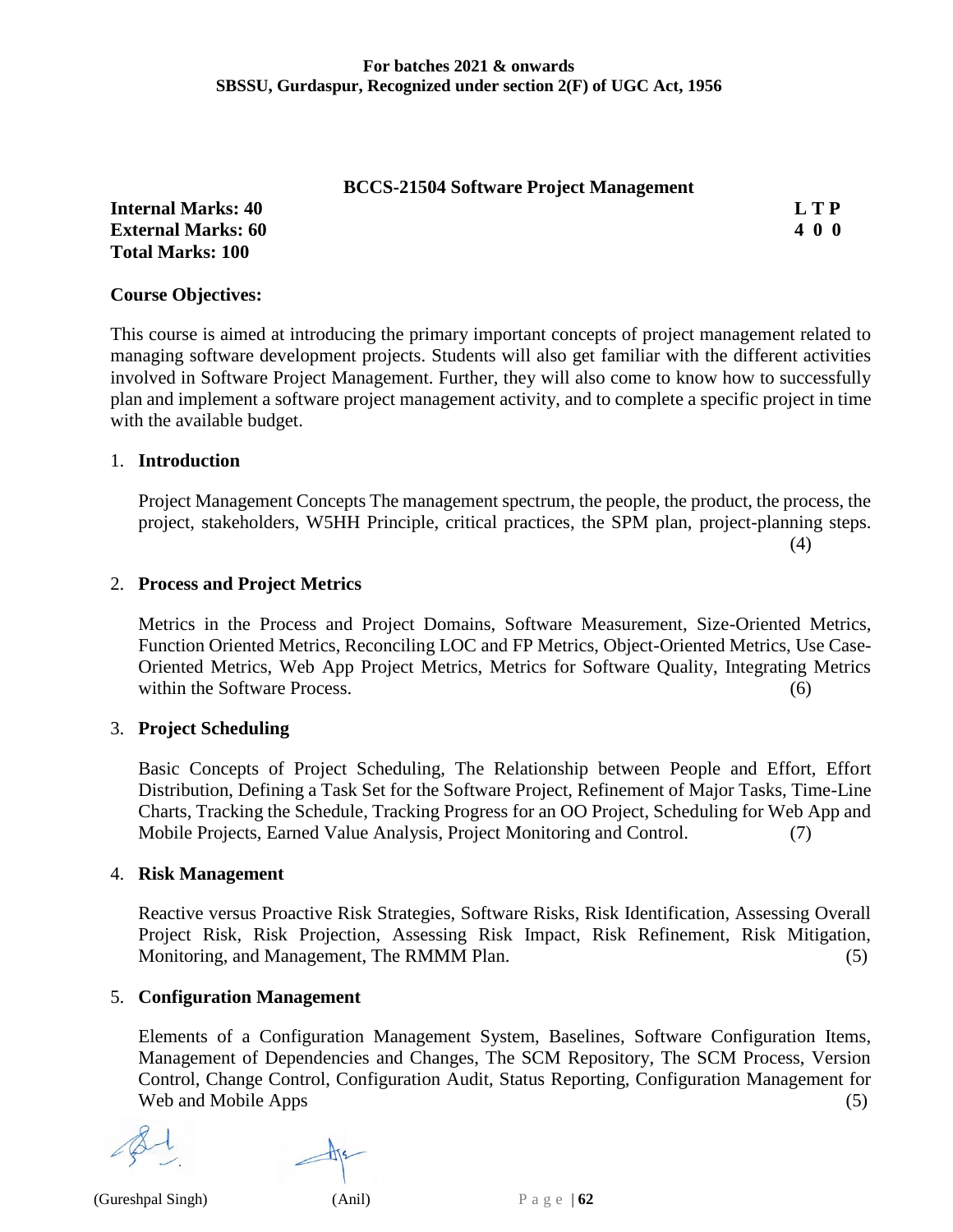#### 6. **Maintenance and Reengineering**

Software Maintenance, Software Supportability, Reengineering, Business Process Reengineering, Software Reengineering Process Model, Reverse Engineering, Restructuring, Forward Engineering, The Economics of Reengineering. Overview of ISO-12207. (6)

#### **Course Outcomes:**

- Identify the different project contexts and suggest an appropriate management strategy.
- Practice the role of professional ethics in successful software development.
- Identify and describe the key phases of project management.
- Determine an appropriate project management approach through an evaluation of the business context and scope of the project.

#### **Suggested books:**

- 1. Software Engineering a Practitioner Approach, 7th Edition by R Pressman
- 2. Software Project Management Bob Hughes and Mike Cotterell Latest edition, McGraw Hill

|                           | <b>BCCS-21505 Computer Graphics Laboratory</b> |     |
|---------------------------|------------------------------------------------|-----|
| <b>Internal Marks: 60</b> |                                                | LTP |
| <b>External Marks: 40</b> |                                                | 004 |
| <b>Total Marks: 100</b>   |                                                |     |

#### **List of Practicals:**

- 1. Use of basic functions of graphic available like circle, putpixel, rectangle, arc, ellipse, floodfill, setcolor etc.
- 2. Design a logo/poster using primitive functions.
- 3. Draw a 3 D object using palettes.
- 4. Line Drawing Algorithm : Direct method and DDA
- 5. Bresenham's Line Drawing Algorithm
- 6. Circle Generating Algorithm : Equation and trigonometric function.
- 7. Bresenham's Circle Generating Algorithm
- 8. Draw an ellipse using Midpoint Algorithm.
- 9. Translation transformation on a polygon.
- 10. Scaling transformation on a polygon.
- 11. Rotation transformation on a polygon.
- 12. Reflection transformation on a polygon.
- 13. Shearing transformation on a polygon.
- 14. Mixed transformation on an object
- 15. Minor project (eg Game/ Animation etc.)

(Gureshpal Singh)  $(Anil)$   $P \circ g \circ | 63$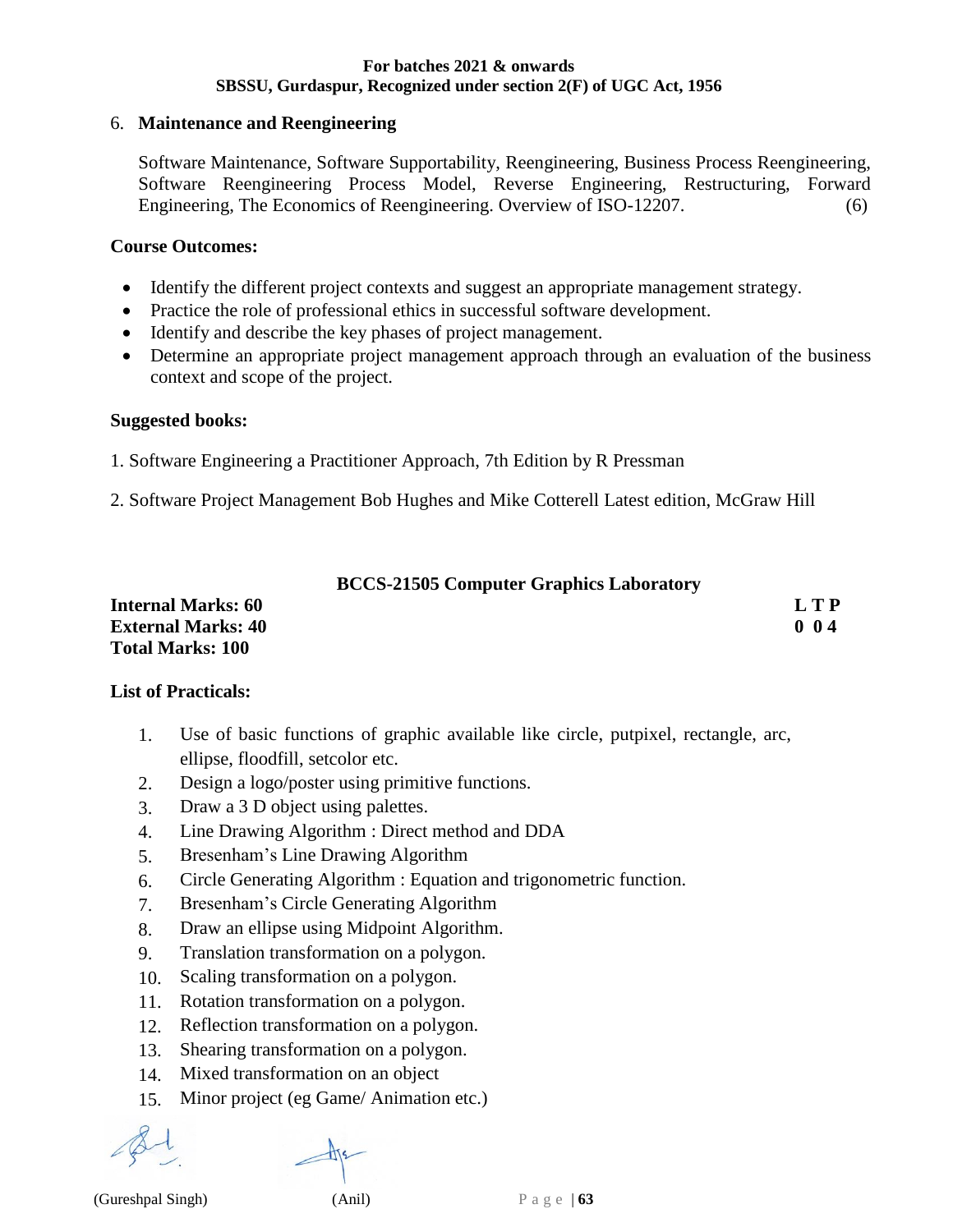#### **BCCS-21506 Programming in Java Laboratory**

#### **Internal Marks: 60 L T P External Marks: 40 0 0 4 Total Marks: 100**

# **List of Practicals:**

- 1. Write a program to perform following operations on two numbers input by the user: 1) Addition 2) subtraction 3) multiplication 4) division
- 2. Write a Java program to print result of the following operations.1. -15  $+58 * 45$ 
	- $2. (35+8) \% 6$
	- $3.24 + -5*3/7$
	- 4.  $15 + 18 / 3 * 2 9 \% 3$
- 3. Write a Java program to compute area of:
	- 1) Circle 2) rectangle 3) triangle 4) square
- 4. Write a program to convert temperature from Fahrenheit to Celsius degree using Java.
- 5. Write a program through Java that reads a number in inches, converts it to meters.
- 6. Write a program to convert minutes into a number of years and days.
- 7. Write a Java program that prints current time in GMT.
- 8. Design a program in Java to solve quadratic equations using if, if else
- 9. Write a Java program to determine greatest number of three numbers.
- 10. Write program that gets a number from the user and generates an integer between 1 and 7 subsequently should display the name of the weekday as per that number.
- 11. Construct a Java program to find the number of days in a month.
- 12. Write a program to sum values of an Single Dimensional array.
- 13. Design & execute a program in Java to sort a numeric array and a string array.
- 14. Calculate the average value of array elements through Java Program.
- 15. Write a Java program to test if an array contains a specific value.
- 16. Find the index of an array element by writing a program in Java.
- 17. Write a Java program to remove a specific element from an array.
- 18. Design a program to copy an array by iterating the array.
- 19. Write a Java program to insert an element (on a specific position) into Multidimensional array.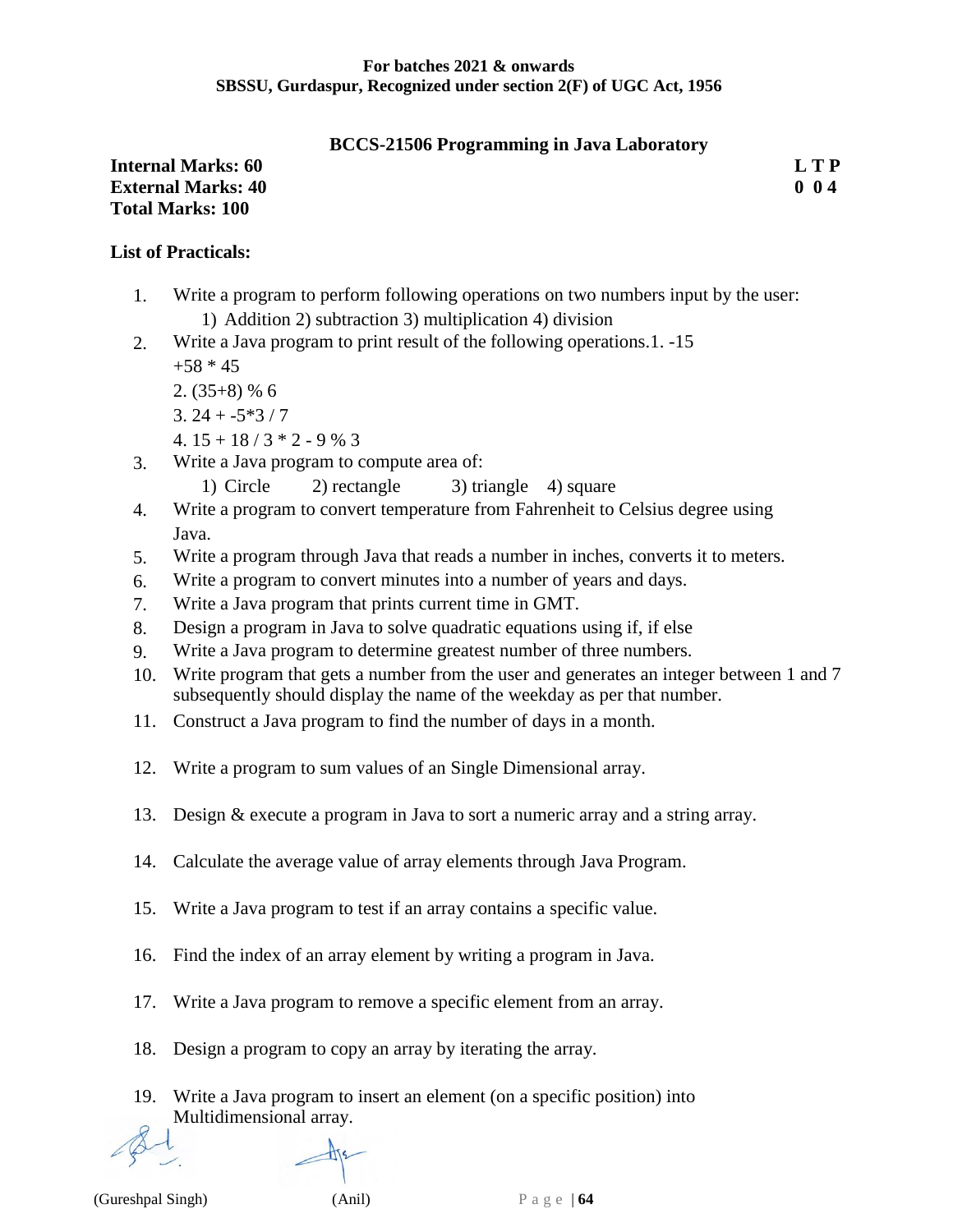- 20. Write a program to perform following operations on strings:
	- 1) Compare two strings.
	- 2) Count string length.
	- 3) Convert upper case to lower case & vice versa.
	- 4) Concatenate two strings.
	- 5) Print a substring.
- 21. Developed Program & design a method to find the smallest number among three numbers.
- 22. Compute the average of three numbers through a Java Program.
- 23. Write a Program & design a method to count all vowels in a string.
- 24. Write a Java method to count all words in a string.
- 25. Write a method in Java program to count all words in a string.
- 26. Write a Java program to handle following exceptions: 1) Divide by Zero Exception.
	- 2) Array Index Out Of B bound Exception.
- 27. To represent the concept of *Multithreading* write a Java program.
- 28. To represent the concept of all types of inheritance supported by Java, design a program.
- 29. Write a program to implement *Multiple Inheritance* using interface.
- 30. Construct a program to design a package in Java.
- 31. To write and read a plain text file, write a Java program.
- 32. Write a Java program to append text to an existing file.
- 33. Design a program in Java to get a list of all file/directory names from the given.
- 34. Develop a Java program to check if a file or directory specified by pathname exists or not.
- 35. Write a Java program to check if a file or directory has read and write permission.

(Gureshpal Singh) (Anil) P a g e | **65**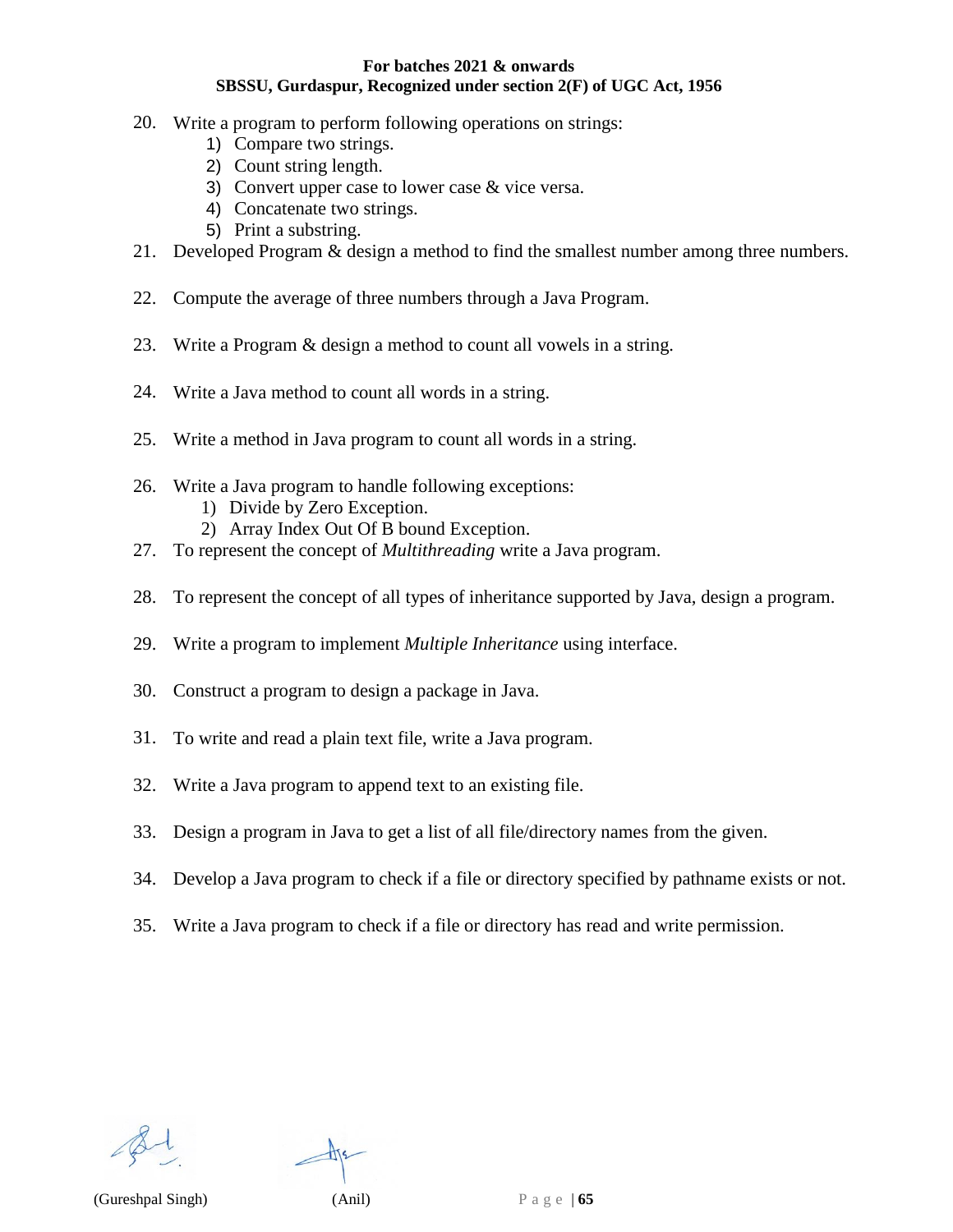*6 th Semester*

 $\pm 15$ 

(Gureshpal Singh) (Anil) P a g e | **66**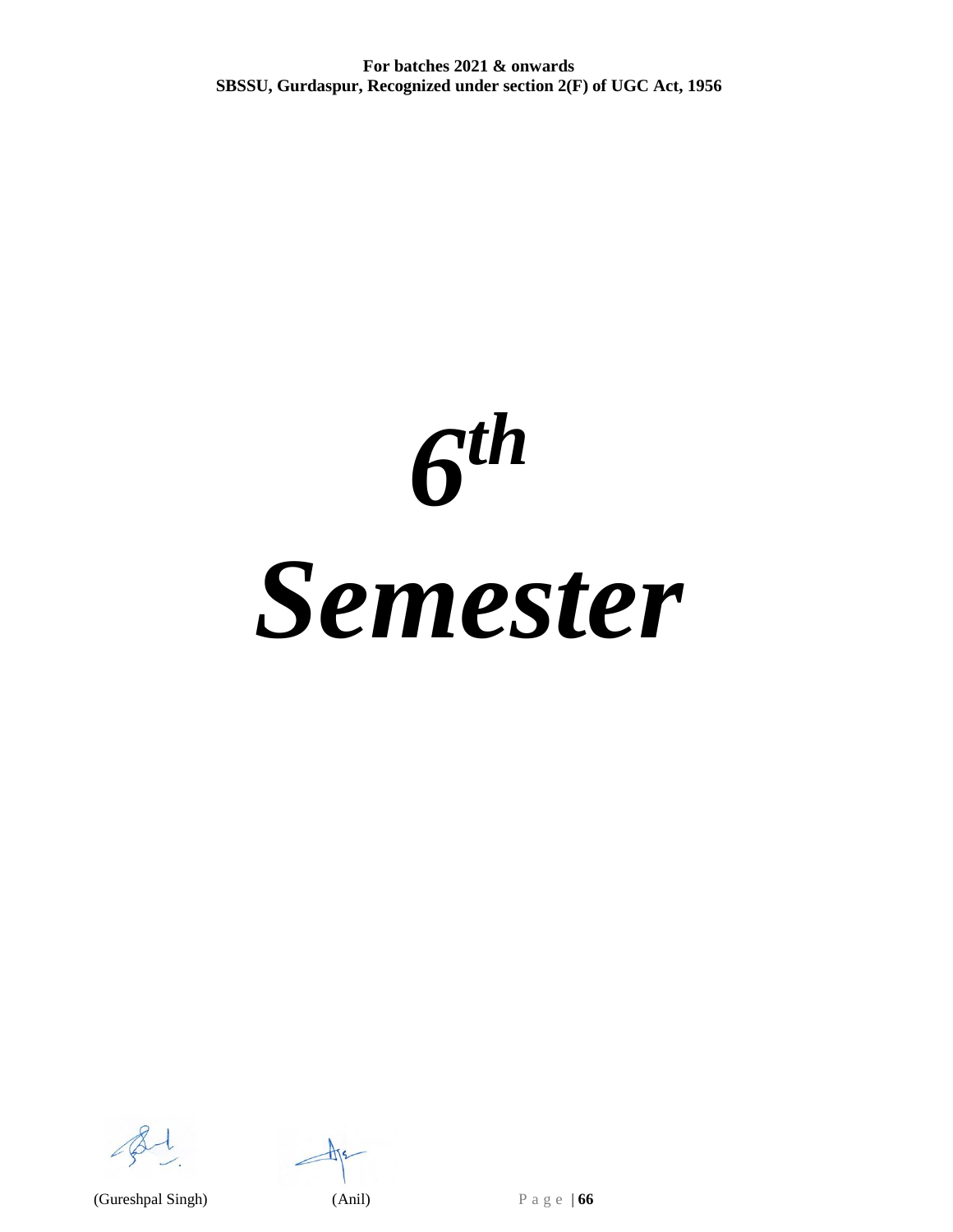#### **BCCS-21601 Android Programming**

#### **Internal Marks: 40 L T P L T P External Marks: 60 4 0 0 Total Marks: 100**

**Prerequisite:** The course will help students to develop applications for Android Mobile Phone. The students will use a software emulator for the phone to develop the application and a real phone to demonstrate the application. The main emphasis is on the aspects like develop, debug and test a variation of an existing application. Students must know all the basic concepts of Java.

#### **Co requisite:** -NA-

Additional material required in ESE: Students can carry their own data cable to execute the application built on Simulator for the sake of fast speed.

**Course Objective:** To understand the basic concepts of mobile and Android programming languages and to learn the techniques of software development in Android.

#### **Detailed contents:**

#### **1. Introduction (8)**

Characteristics of Mobile applications, Introduction to Android Development Environment, Advantages and Futures of Android, Architecture and working of Android, User-interface design for mobile applications and managing application data.

#### **2. Cloud Services (7)**

Integrating cloud services, networking, OS and hardware into mobile- applications. Enterprise requirements in mobile applications: Performance, Scalability, Modifiability, Availability and Security.

#### **3. Mobile Software Engineering (7)**

Mobile Software Engineering (Design Principles, Development, Testing methodologies for mobile applications.

#### **4. Directory Structure (8)**

Directory Structure of an Android Project, Common Default Resources Folders, The Values Folder, Leveraging Android XML.

### **Course Outcomes:**

After completing this course student will be able to:

- **1.** Students will be able to do work on Android OS.
- **2.** Students will be able to create different type of Android based applications.
- **3.** Students will be able to discuss various security issues in Android platform.
- **4.** Students will be able to implement various database applications and contentproviders.
- **5.** Students will be able to differentiate among various types of operating systems.

#### **Suggested Text Books:**

- 1. Android Studio Application Development, Belen Cruz, Zapata, Packt Publishing
- 2. Deitel, P., Deitel, H., Deitle, A., and Morgano, M., Android for Programmers An App-Driven Approach, Prentice Hall

#### **Suggested Reference Books**

(Gureshpal Singh)  $(Anil)$   $P \circ g \circ | 67$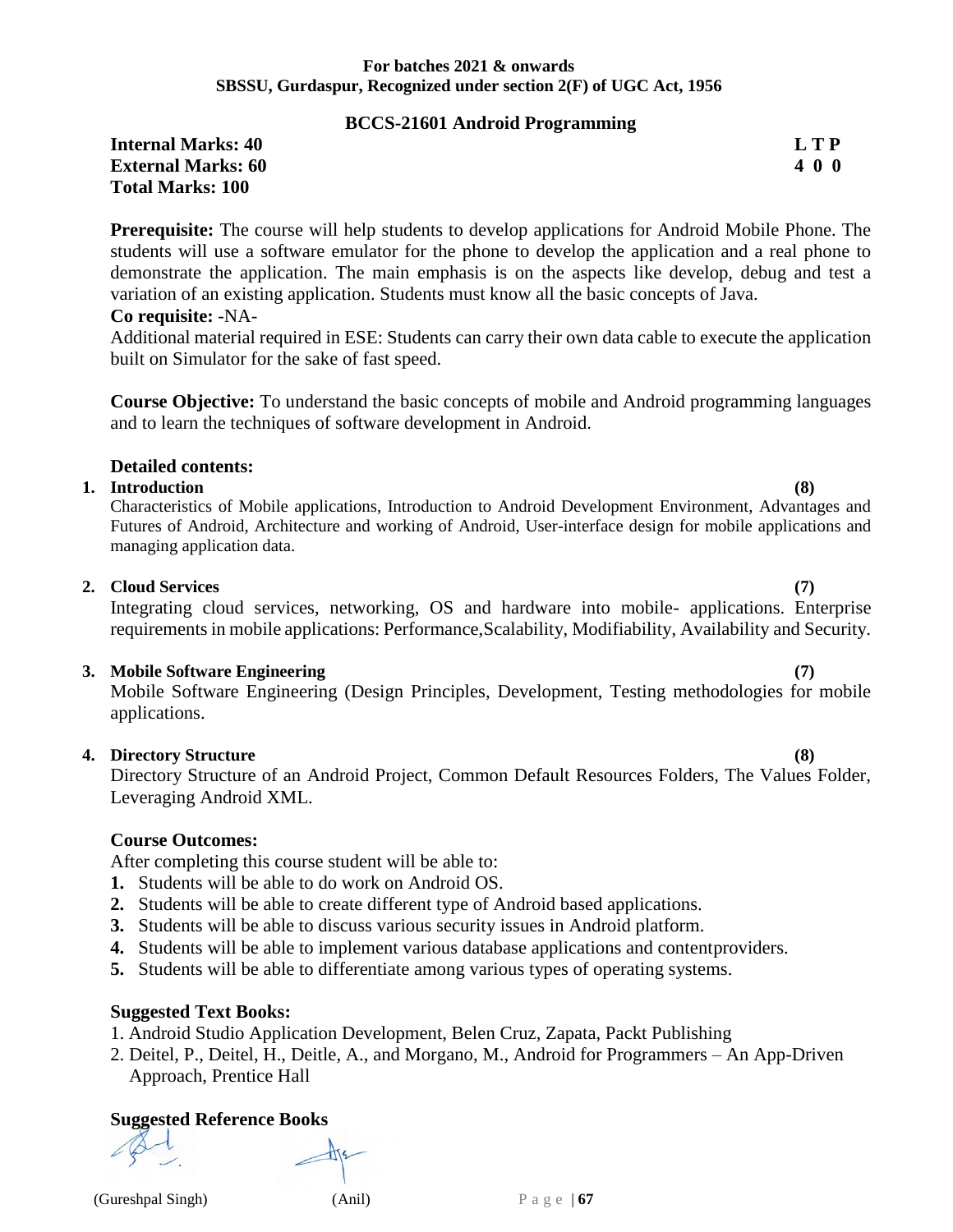- 1. Professional Mobile Application Development, JEFFMCWHERTER, SCOTTGOWELL, Wiley.
- 2. Professional Android 4 Application Development, Reto Meier, Wrox Publication
- 3. Beginning iPhone Development with Swift, David Mark, A press Publica

#### **E Books/ Online learning material**

- **1.** d.android.com
- **2.** Safari Textbooks Online: <http://library.ohio-state.edu/search/y?SEARCH=Safari>
- **3.** https:[//www.androidauthority.com/best-ebook-ereader-apps-for-android-170696/](http://www.androidauthority.com/best-ebook-ereader-apps-for-android-170696/)

#### **BCCS-21602 Android Programming Laboratory**

| <b>Internal Marks: 60</b> | L T P       |
|---------------------------|-------------|
| <b>External Marks: 40</b> | $0 \t0 \t4$ |
| <b>Total Marks: 100</b>   |             |

**Prerequisite:** The course will help students to develop applications for Android MobilePhone. The students will use a software emulator for the phone to develop the applicationand a real phone to demonstrate the application. The main emphasis is on the aspects likedevelop, debug and test a variation of an existing application. Students must know all thebasic concepts of Java.

#### **Co requisite: -NA-**

**Additional material required in ESE:** Students can carry their own data cable toexecute the application built on Simulator for the sake of fast speed.

- **1.** Installation of Java, android Framework
- **2.** Android SDK Manager and its all components
- **3.** Programs based on the overriding, constructor, classes in Java
- **4.** Programs based on the Final, this and static keyword in Java
- **5.** Directory Structure of an Android Project, Common Default Resources Folders, The Values Folder, Leveraging Android XML.
- **6.** Applications based on Text Boxes and Button
- **7.** Applications based on Check Boxes and button
- **8.** Applications based on Radio Buttons
- **9.** Applications based on Intents and Intent Filters
- **10.** Applications based on Activities and services
- **11.** Applications based on Action Bar
- **12.** Applications based on Option Menu
- **13.** Applications based on Rating Bar
- **14.** Applications based on Media Player
- **15.** Applications based on Content Providers
- **16.** Applications based on accessing camera
- **17.** Applications based on accessing location
- **18.** Applications based on the activation of sensors
- **19.** Applications based on Animations

### **Reference Books:**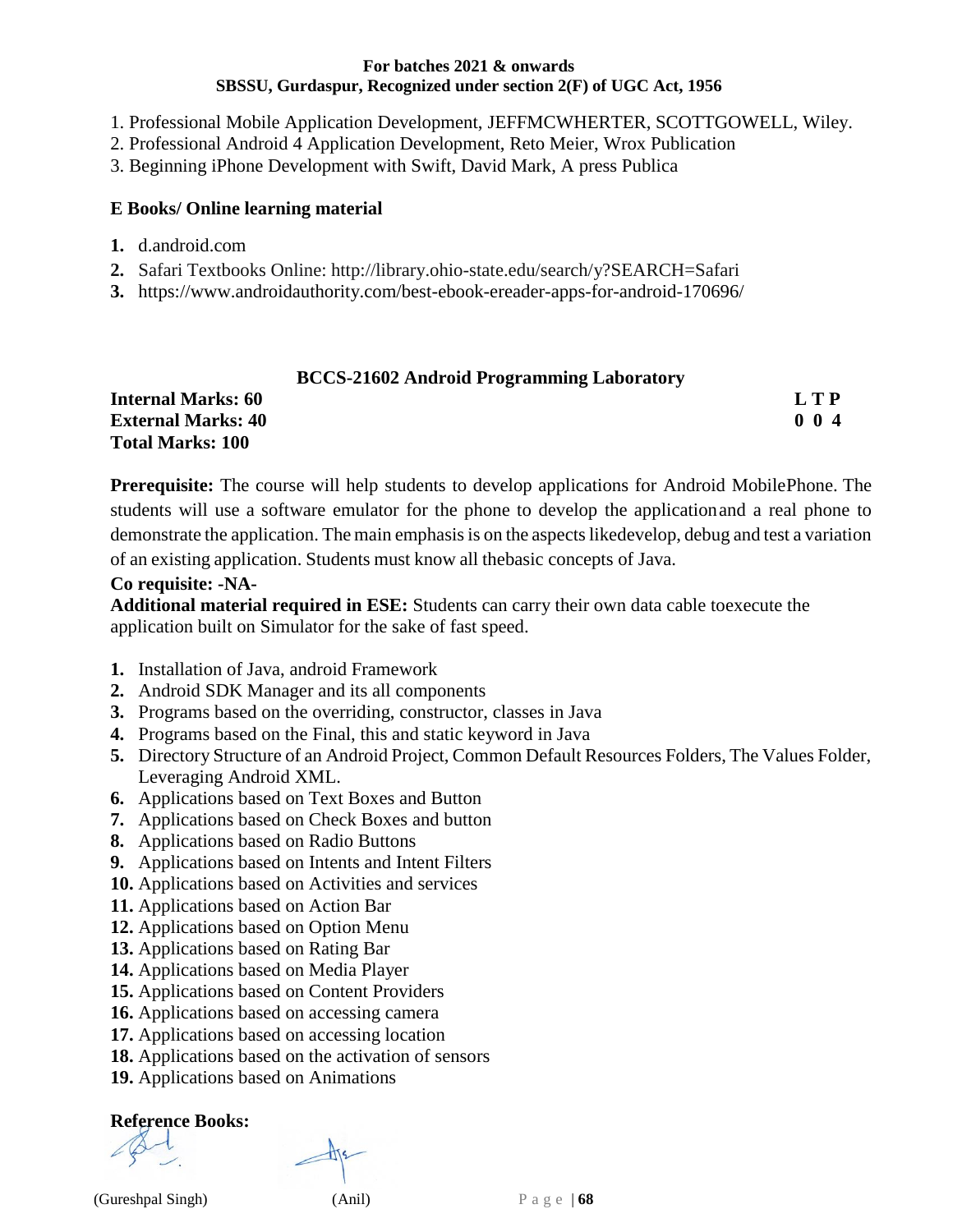- **1.** Deitel, P., Deitel, H., Deitle, A., and Morgano, M., Android for Programmers An App-Driven Approach, Prentice Hall, Upper Saddle River, NY, 2012, ISBN: 212136-0.
- **2.** Professional Mobile Application Development, JEFFMCWHERTER, SCOTTGOWELL, Wiley.

#### **BCCS-21603 Cyber Law & IPR**

**Internal Marks: 40 L T P External Marks: 60 4 0 0 Total Marks: 100**

**Prerequisite:** -NA-**Co requisite:** -NA-**Additional material required in ESE:** -NA-

**Course Objective:** To understand the basic concepts of Cyber laws and IPR languages and to learn the techniques of copyright.

#### **Detailed contents:**

#### **1. Introduction (12)**

Overview of Computer and Web Technology, Need for Cyber Law, Cyber Jurisprudence at International and Indian Level, Jurisdictional Aspects in Cyber Law Issues of jurisdiction in cyberspace, Types of jurisdiction, Minimum Contacts Theory, Sliding Scale Theory, Effects Test and International targeting, Jurisdiction under IT Act, 2000.

#### **2. Cyber Crimes& Legal Framework (12)**

Cyber Crimes against Individuals, Institution and State, Hacking, Digital Forgery, Cyber Stalking/Harassment, Ethics and Etiquettes of Cyber World, Cyber Pornography, Identity Theft & Fraud, Cyber Terrorism, Cyber Defamation, Right to Privacy and Data Protection on Internet, Concept of privacy, Threat to privacy on internet, Self-regulation approach to privacy.

#### **3. Overview of Intellectual Property Right (10)**

Introduction and the need for intellectual property right (IPR), IPR in India – Genesis and Development IPR in abroad, Data Protection, Open Source Software, Macro economic impact of the patent system, Patent and kind of inventions protected by a patent, Patent document How to protect your inventions?, Granting of patent, Rights of a patent.

#### **4. Copyright, Related Rights and Trademarks (10)**

What is copyright? Latest editions of Designs, what is covered by copyright? How long does copyright last? Why protect copyright? What are related rights? Distinction between related rights and copyright?, What is a trademark? Rights of trademark? What kind of signs can be used as trademarks?, types of trademark, function does a trademark perform, How is a trademark protected?, How is a trademark registered?

#### **Course Outcomes:**

After completing this course student will be able to:

(Gureshpal Singh) (Anil) P a g e | **69**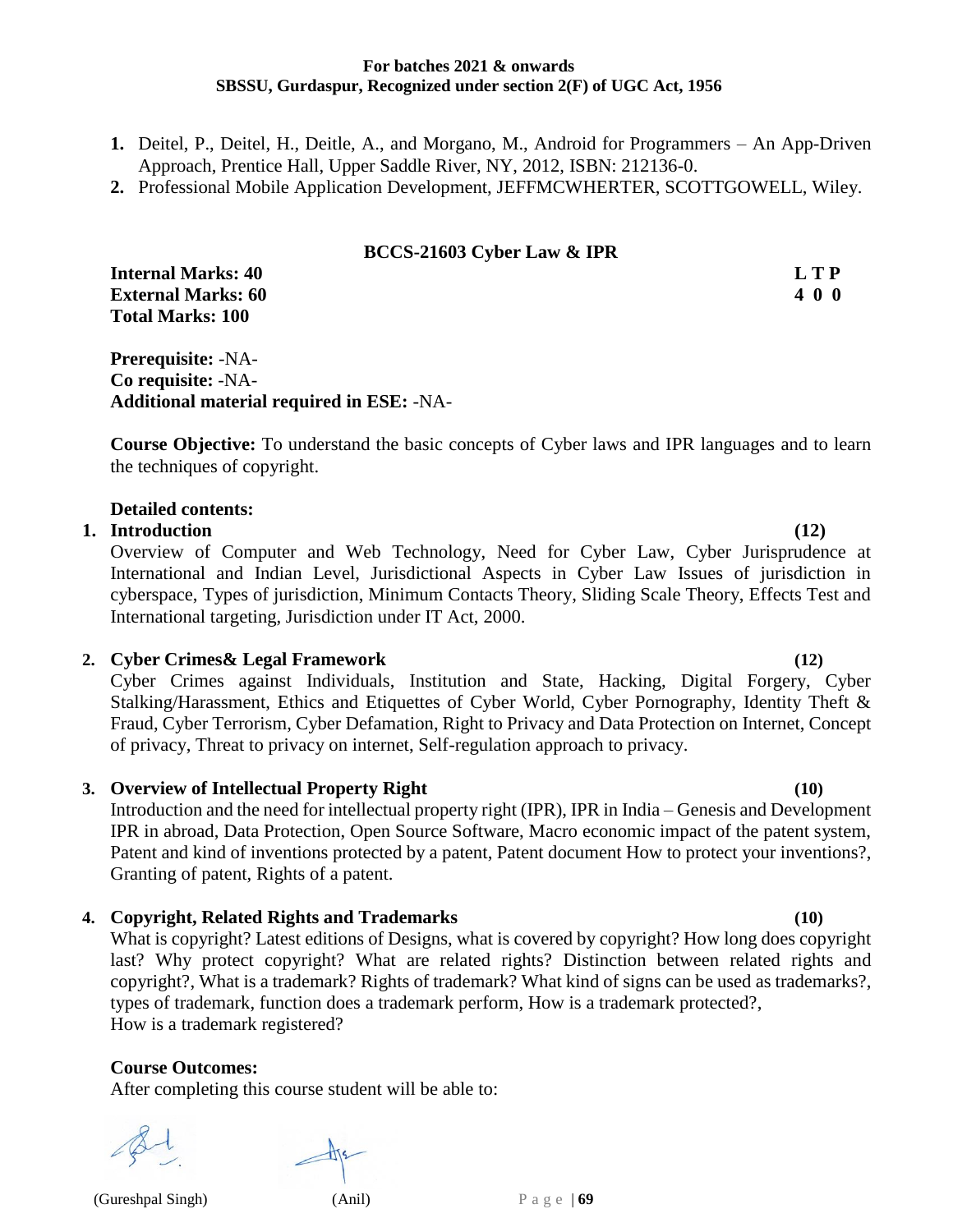- **1.** Students identify and analyze statutory, regulatory, constitutional, and organizational laws that affect the information technology professional.
- **2.** Students locate and apply case law and common law to current legal dilemmas in the technology field.
- **3.** Students will be able to understand the basics of the four primary forms of intellectual property rights.
- **4.** Students will be able to compare and contrast the different forms of intellectual property protection in terms of their key differences and similarities.
- **5.** Students will be able to analyze the effects of intellectual property rights on society as a whole.

### **Suggested Text Books:**

- 1. Anirudh Rastogi. Cyber Law, LexisNexis.
- 2. Vakul Sharma. Information Technology Law and Practice Cyber Laws and Laws Relating to E- Commerce, Universal Law Publishing.
- 3. Pankaj Sharma. Information Security and Cyber Laws, Kataria, S. K., & Sons.
- 4. Navneet Nagpal. Intellectual Property Right, Ebooks2go Inc.
- 5. Dr. S.K. singh. Intellectual Property Rights, Central Law Agency.

#### **Suggested Reference Books**

- 1. Professional Mobile Application Development, JEFFMCWHERTER, SCOTTGOWELL, Wiley.
- 2. Professional Android 4 Application Development, Reto Meier, Wrox Publication
- 3. Beginning iPhone Development with Swift, David Mark, A press Publication

#### **BCCS-21604 E-Commerce**

| <b>Internal Marks: 40</b> | LTP |
|---------------------------|-----|
| <b>External Marks: 60</b> | 400 |
| <b>Total Marks: 100</b>   |     |

**Prerequisite:** -NA-**Co requisite:** -NA-**Additional material required in ESE:** -NA-

**Course Objective:** To understand the basic concepts of E-Commerce and its framework and to learn the security issues under e-commerce.

#### **Detailed contents:**

#### **1. Introduction (05)**

Introduction to E- Commerce, Generic Framework of E- Commerce, Business Models, Consumer Oriented E- Commerce Applications, Mercantile Process Models

### **2. Network Infrastructure and Mobile Commerce (09)**

Network Infrastructure for E-Commerce, Market forces behind I Way, Component of I way Access Equipment, Global Information Distribution Network, Broad band Telecommunication (ATM, ISDN, Frame Relay), Mobile Commerce, Mobile Computing Application, Wireless Application Protocols, WAP Technology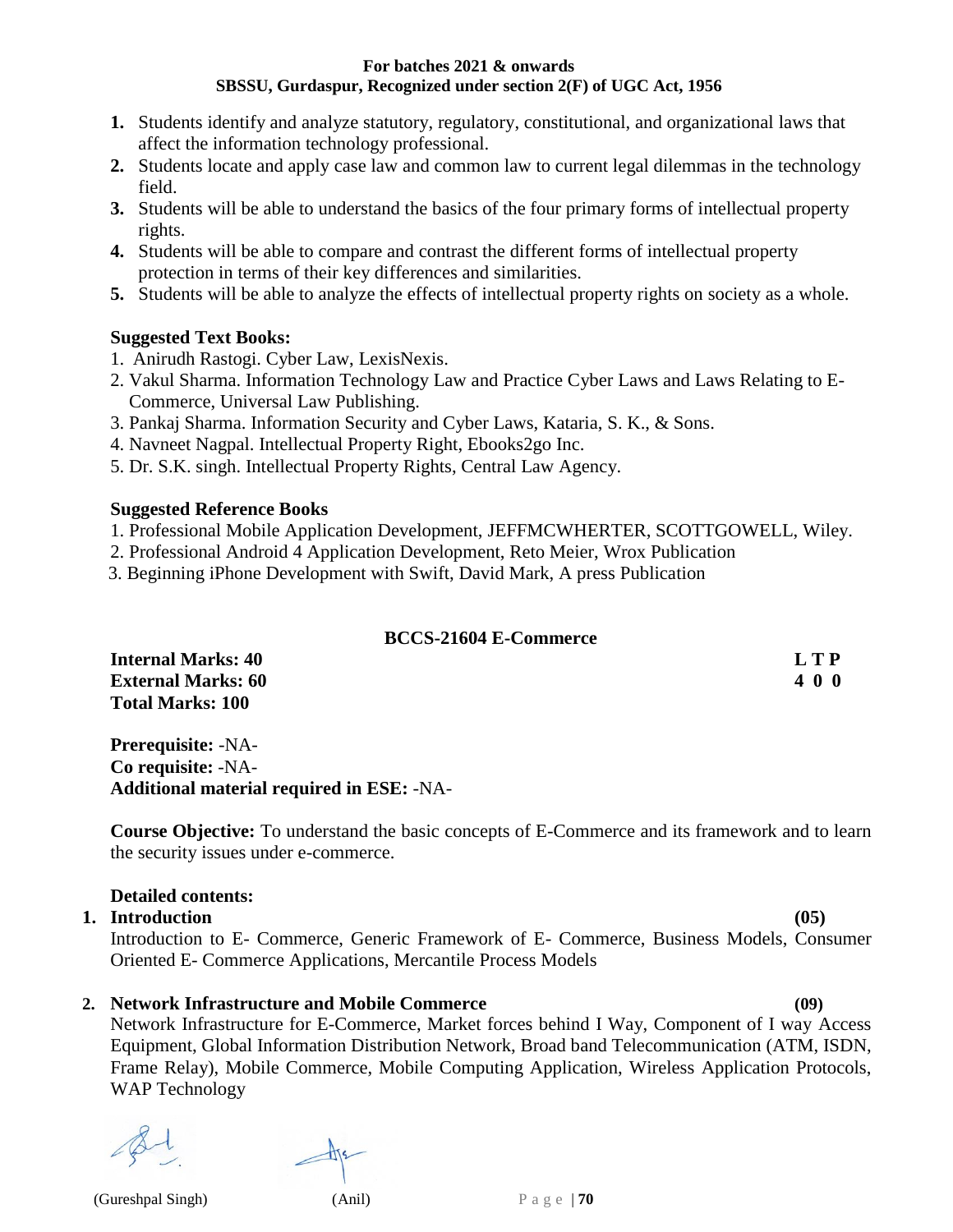#### **3. Web Security (10)**

Security Issues on Web- World Wide Web & Security, Importance of Firewall- Components of Firewall, Factors to consider in Firewall Design, Limitations of Firewalls, Transaction Security Client Server Network, Emerging Client Server Security Threats-Network Security

### **4. Security (10)**

Encryption Techniques, Symmetric Encryption- Keys and Data Encryption standard, Triple encryption, Asymmetric encryption- Secret Key Encryption, Public and Private pair key encryption, Digital Signatures-Virtual Private Network (VPN)

### **5. Electronics Payments (10)**

Overview of Electronics payments, The SET Protocol, Payment Gateway, Certificates Digital Token, Smart Cards, Credit Cards, Magnetic Strip Cards, E-Checks, Credit/ Debit card EPS, Mobile Payments, Online Banking, Home banking, Emerging financial Instruments, EDI Application in Business, Ecommerce laws, Forms of Agreement, Government Policies and Agenda, E-Commerce Strategy in Business Models and Internet.

### **Course Outcomes:**

After completing this course student will be able to:

- **1.** Distinguish the E-Commerce framework and business model applications
- **2.** Outline the Infrastructure of E-commerce
- **3.** Apply security algorithms
- **4.** Identify and operate e-payment mechanisms

### **Suggested Text Books:**

- 1. Ravi Kalakota and Andrew B Whinston, "Frontiers of Electronic Commerce", Pearson Education, 2013.
- 2. Greenstein and Feinman, "E-Commerce", TMH,2001

#### **Suggested Reference Books**

- 1. Denieal Amor, "The E-Business Revolution", Addison Wesley, Second edition 2002
- 2. Bajaj & Nag, "E-Commerce: The Cutting Edge of Business", TMH, Second Edition 2005
- 3. Diwan Parag / Sharma Sunil , "E-commerce :A Manager's Guide to E-Business" First edition 2000



(Gureshpal Singh) (Anil) P a g e | **71**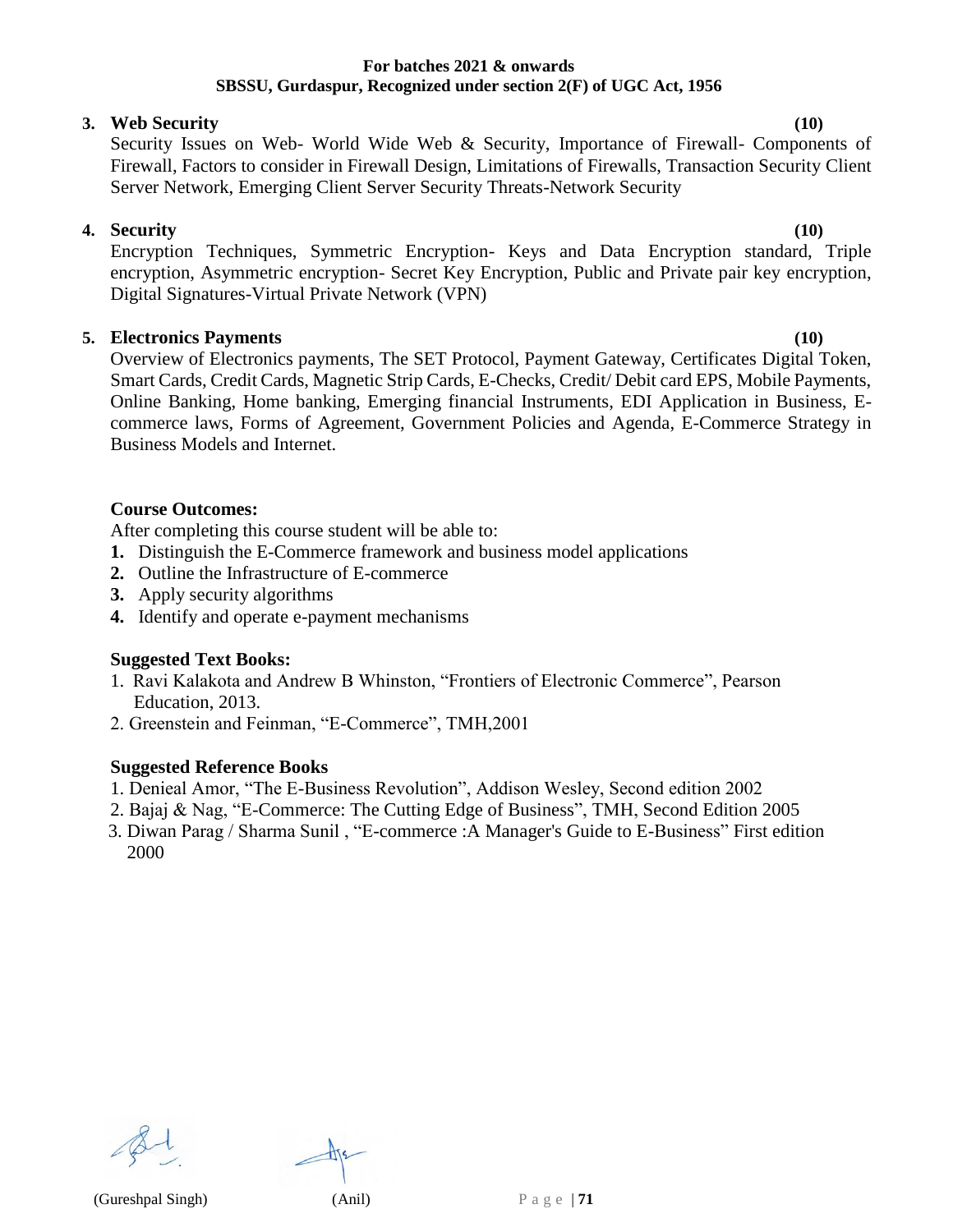### **BCCS-21705 Machine Learning (Elective- II)**

**Internal Marks: 40 L T P L T P External Marks: 60 4 0 0 Total Marks: 100**

**Prerequisite:** -NA-**Co requisite:** -NA-**Additional material required in ESE:** -NA-

**Course Objective:** To understand the basic concepts of E-Commerce and its framework and to learn the security issues under e-commerce.

# **Detailed contents:**

## **1. Introduction (08)**

What is Machine Learning, Unsupervised Learning, Reinforcement Learning Machine Learning Use-Cases, Machine Learning Process Flow, Machine Learning Categories, Linear regression and Gradient descent.

## **2. Supervised Learning (12)**

Classification and its use cases, Decision Tree, Algorithm for Decision Tree Induction Creating a Perfect Decision Tree, Confusion Matrix, Random Forest. What is Naïve Bayes, How Naïve Bayes works, Implementing Naïve Bayes Classifier, Support Vector Machine, Illustration how Support Vector Machine works, Hyper parameter Optimization, Grid Search Vs Random Search, Implementation of Support Vector Machine for Classification.

## **3. Clustering (12)**

What is Clustering & its Use Cases, K-means Clustering, How does K-means algorithm work, C-means Clustering, Hierarchical Clustering, How Hierarchical Clustering works.

## **4. Reinforcement Learning (12)**

Why Reinforcement Learning, Elements of Reinforcement Learning, Exploration vs Exploitation dilemma, Epsilon Greedy Algorithm, Markov Decision Process (MDP) Q values and V values, Q – Learning, α values.

## **Course Outcomes:**

After completing this course student will be able to:

**1.** Know about the Learning methodologies of Artificial Neural Networks.

- **2.** Learn the concept of clustering
- **3.** Differentiate supervised and unsupervised learning
- **4.** Understand the concept of Reinforcement learning

# **Suggested Text Books:**

- 1. Pattern Reorganization and Machine learning by Christopher M. Bishop.
- 2. The elements of Statistical learning by Jeromeh. Friedman, Robert Tivshirani and Trevorhaspie.
- 3. Introduction to Machine Learning by Ethem Alpaydin. PHI Publisher.
- 4. Machine Learning, A practical approach on the statistical learinging theory by Rodrigo fernandes de Mello and Moacir Antonelli Ponti.
- 5. Machine Learning A probabilistic prospective by Kevin P. Murphy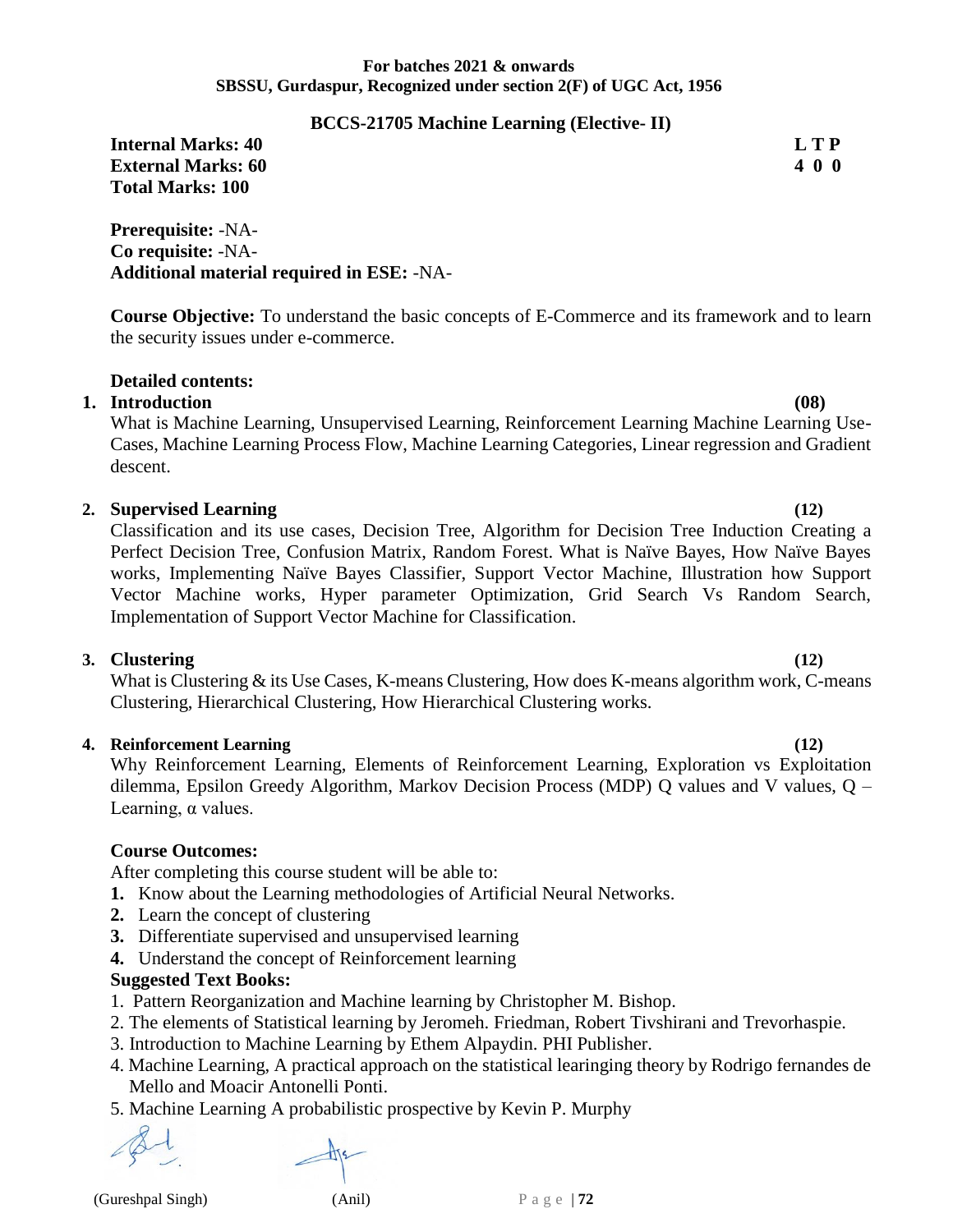#### **BCCS-21706 Internet of Things (Elective- II)**

**Internal Marks: 40 L T P External Marks: 60 4 0 0 Total Marks: 100**

**Prerequisite:** -NA-**Co requisite:** -NA-**Additional material required in ESE:** -NA-

### **Detailed contents:**

# **1. Introduction (11)**

Definition and Need of IoT, Characteristics of IoT, Physical Design of IoT – IoT Protocols, Logical Design of IoT, IoT Enabled Technologies – Wireless Sensor Networks, Cloud Computing, Big Data Analytics, Communication Protocols, Embedded Systems, IoT Levels and Templates.

### **2. Domain of IoT (11)**

Domain Specific IoTs – Home, City, Environment, Energy, Retail, Logistics, Agriculture, Industry, health and Lifestyle. M2M Applications, Software Defined Networks, Network Function Virtualization.

## **3. Need IoT (11)**

Need for IoT System Management, Simple Network Management Protocol, Network Operator Requirements, NETCONF, YANG, IoT System Management with NETCOZF-YANG, IoT Design Methodology.

#### **4. Cloud Services for IoT (11)**

Introduction to Raspberry PI-Interfaces (serial, SPI, I2C), Introduction to Cloud Storage Models and Communication APIs Webserver – Web Server for IoT, Cloud for IoT, Security Management in an IoT System.

### **Course Outcomes:**

After completing this course student will be able to:

- **1.** To introduce the terminology, technology and applications of IoT
- **2.** To use the concept of M2M (machine to machine) with necessary protocols
- **3.** To implement data and knowledge management and use of devices in IoT Technology
- **4.** To introduce the Raspberry PI platform, that is widely used in IoT applications

#### **Suggested Text Books:**

1. Internet of Things – A Hands-on Approach, Arshdeep Bahga and Vijay Madisetti, First Edition, 2015, University Press.

#### **Reference Books:**

- 1. The Internet of Things-Enabling Technologies, Platforms, and Use Cases, Pethuru Raj & Anupama C. Raman, CRC Press, 2017.
- 2. Getting Started with Raspberry Pi, Matt Richardson & Shawn Wallace, O'Reilly (SPD), 2014
- 3. The Definitive Guide to the Internet of Things for Business, Syed Zaeem Hosain, Aeris

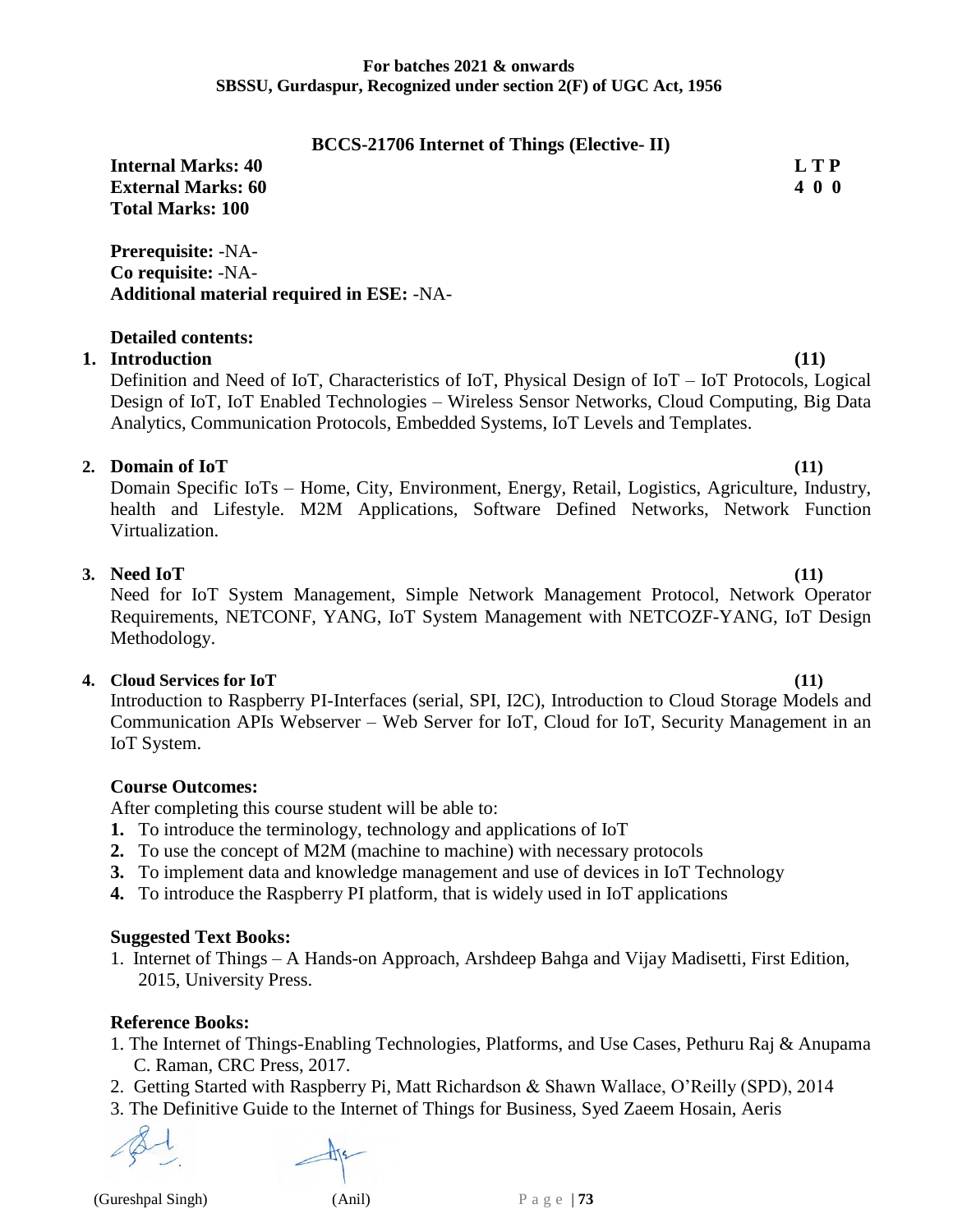**BCCS-21707 Digital Marketing (Elective- II)**

Communications, 2016, 2nd edition.

**Additional material required in ESE:** -NA-

**Total Marks: 100**

**Prerequisite:** -NA-**Co requisite:** -NA-

**Detailed contents:**

4. Internet of Things: Architecture and Design Principals, Raj Kamal, McGraw- Hill, 2017.

| vebsite, Posting social m |
|---------------------------|
| Blogging as content stra  |
| ng content: Writing an    |
| manage and implemen       |
|                           |

### Marketing, Basics of Affiliate Marketing, Viral Marketing, Influencer Marketing, Referral Marketing. **Email Marketing:** Email newsletters, Digests, Dedicated Emails, Lead Nurturing, Sponsorship mails

and Transactional Emails, Drawbacks of EmailMarketing

**Social Media Marketing (SMM):** Different types of Social Media Marketinglike Facebook, LinkedIn, Twitter, Video, Instagram etc.

Inbound and Outbound Marketing, Online marketing POEM: (Paid, Owned, and Earned Media), Components of Online Marketing (Email, Forum, Social network, Banner, Blog), Impact of Online

## **2. Search Engine Optimization (SEO) (11)**

About SEO, Need of an SEO friendly website, Importance of Internet and Search Engines; Role of Keywords in SEO.

**On-Page Optimization (Onsite):** Basics of Website Designing / Development; HTML Basics for SEO; Onsite Optimization Basics; Website Structure and Navigation Menu Optimization; SEO Content Writing. Keywords Research and Analysis (eg. SWOT analysis of website, finding appropriate keywords).

**Off Page Optimization:** Introduction; Local marketing of websites depending on locations; Promoting Subsequent pages of the website.

Introduction to organic SEO vs non-organic SEO; Social Media Optimization Techniques and Page Rank Technology.

## **3. Website Planning & Creation (11)**

**Content Marketing Strategy:** Goals and concepts, Strategic building blocks, Content creation & channel distribution, Tools of the trade, Advantages and challenges.

**Keywords Research and Analysis:** Introduction to Keyword Research; Business Analysis; Types of Keywords; Keywords Analysis Tools.

**Web Presence:** How to increase online presence and drive more traffic for a website, Search result visibility in search engines for chosen keyword and phrases, Using e-mail marketing to drive traffic for a website, Posting social media content for lead generation, Tools to create and manage content, Use of Blogging as content strategy.

**Creating content:** Writing and posting content on the web and in social networks, blog and video; Create, manage and implement a content marketing strategy; Monitoring and recording results to

**1. Introduction to Digital Marketing (11)** Difference between Traditional Marketing and Digital Marketing, Benefits of using Digital Media,

**Internal Marks: 40 L T P External Marks: 60 4 0 0**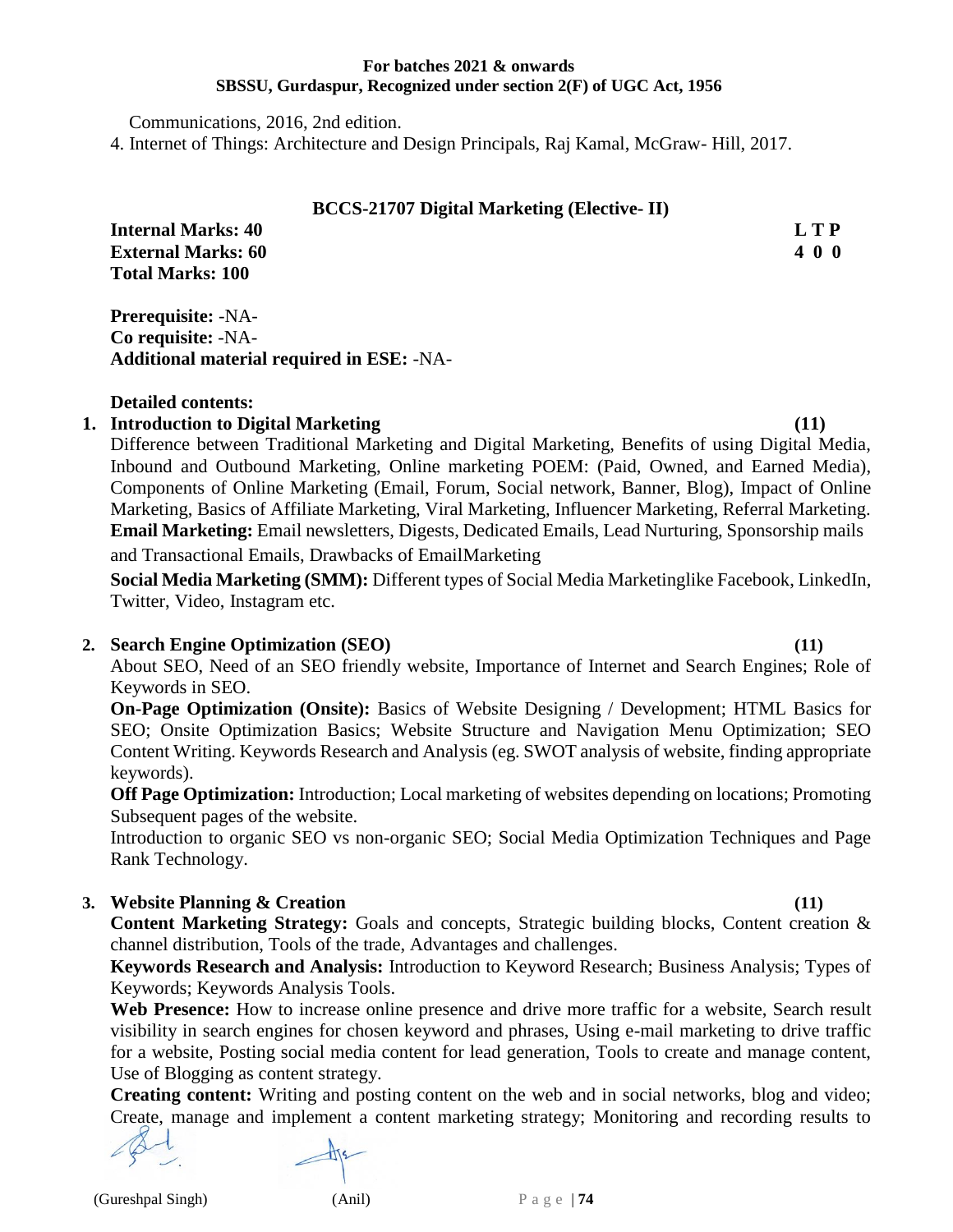improve content marketing campaigns; Successful content marketing strategies and case studies.

# **4. Online Advertising, Mobile Marketing and Web analytics (11)**

Introduction to Online Advertising and its advantages, Paid versus Organic, Pay Per Click (PPC) Model. Basic concepts Cost per Click (CPC), CPM, CTR, CR etc. About Mobile Marketing, Objectives of Mobile Advertising, Creating a Mobile Marketing Strategy, Introduction to SMS Marketing. About Web Analytics, Types of Web Analytics (On-site, Off-site), Importance of Web Analytics

# **Course Outcomes:**

After completing this course student will be able to:

- **1.** Learn how to use new media such as mobile, search and social networking.
- **2.** Understand how and why to use digital marketing for multiple goals within a larger marketing and/or media strategy.
- **3.** Understand the major digital marketing channels online advertising: Digital display, video, mobile, search engine, and social media.
- **4.** Learn to develop, evaluate, and execute a comprehensive digital marketing strategy and plan

# **Suggested Text Books:**

- **1.** Puneet Singh Bhatia, Fundamentals of Digital Marketing First Edition, Publication Pearson.
- **2.** Vandana Ahuja, Digital Marketing 1st Edition, Publication Oxford
- **3.** Shivani Karwal, "Digital Marketing Handbook: A Guide to search Engine Optimization, Pay Per Click Marketing, Email Marketing and Content Marketing", CreateSpace Independent Publishing Platform, 1st edition.

## **Reference Books:**

- **1.** Ian Dodson, The Art of Digital Marketing: The Definitive Guide to Creating Strategic, Targeted and Measurable Online Campaigns, Publication Wiley India Pvt Ltd.
- **2.** Philip Kotler, Hermawan Kartajaya, Iwan Setiawan, Marketing 4.0: Moving from Traditional to Digital, Publication Wiley India Pvt Ltd.
- **3.** Venakataramana Rolla, "Digital Marketing Practice guide for SMB: SEO, SEM and SMM", CreateSpace Independent Publishing Platform, First edition.
- **4.** Enge, E., Spencer, S., Stricchiola, J., & Fishkin, R. (2012). The art of SEO. " O'Reilly Media, Inc.".

# **E Books/ Online learning material:**

- **1.** www.sakshat.ac.in
- **2.** https://swayam.gov.in
- **3.** https://www.edx.org/course/online-marketing-strategies-curtinx- mkt5x
- **4.** https://www.emarketinginstitute. org/free-courses/ eMarketing Institute

## **BCCS-21708 Cloud Computing (Elective- II)**

**Internal Marks: 40 L T P External Marks: 60 4 0 0 Total Marks: 100**

(Gureshpal Singh) (Anil) P a g e | **75**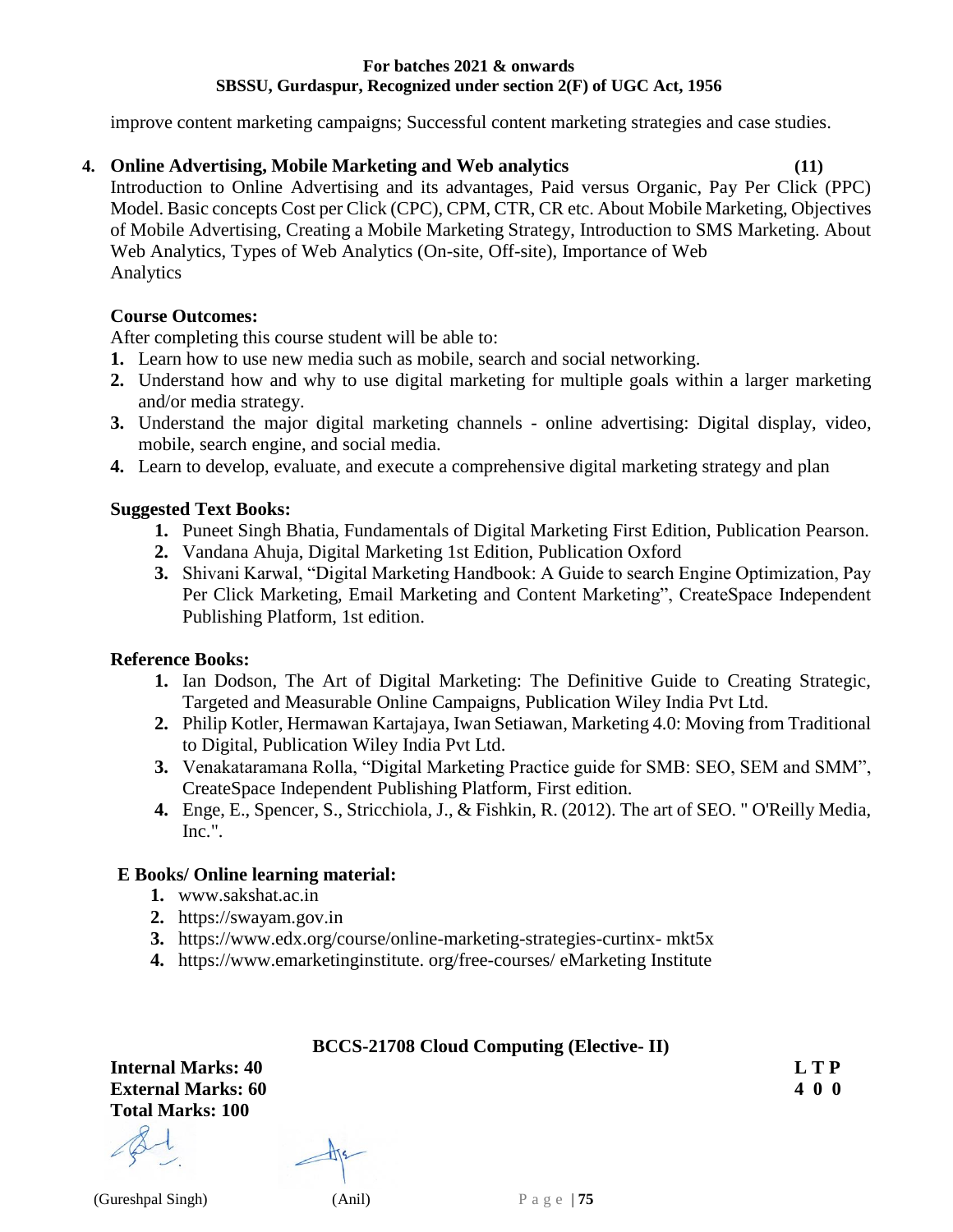**Prerequisite:** -NA-**Co requisite:** -NA-**Additional material required in ESE:** -NA-

**Detailed contents:**

# **1. Introduction (12)**

**Overview of Computing Paradigm:** Recent trends in Computing -Grid Computing, Cluster Computing, Distributed Computing, Utility Computing, Cloud Computing.

**Introduction to Cloud Computing:** Vision of Cloud Computing, Defining a Cloud, Cloud delivery Model, Deployment Model, Characteristics, Benefits of Cloud Computing, Challenges ahead. Cloud computing vs. Cluster computing vs. Grid computing.

**Migrating into a Cloud:** Introduction, Broad approaches to Migrating into the Cloud, The Seven-Step Model of Migration Into a Cloud.

# **2. Virtualization & Capacity Planning (12)**

**Virtualization:** Introduction, Characteristics of Virtualized environment, Taxonomy of Virtualization techniques, Virtualization and Cloud Computing, Pros and Cons of Virtualization, Hypervisor Technology Examples- Xen, VMware, Microsoft Hyper-V.

**Capacity Planning:** Elasticity vs Scalability, Introduction, Defining Baseline and Metrics-Baseline Measurements, System Metrics, Load Testing, Resource Ceilings, Server and Instance types; Network Capacity, Scaling.

# **3. SLA Management (10)**

**SLA Management in Cloud Computing:** Inspiration, Traditional Approaches to SLO Management, Types of SLA, Life Cycle of SLA, SLA management in Cloud. Automated Policy-based management. **Securing Cloud Services:** Cloud Security, Securing Data- Brokered Cloud Storage Access, Storage location and tenancy, Encryption, Auditing and compliance. Steps to ensure security over cloud.

# **4. Cloud Platforms in Industry: (10)**

**Cloud Platforms in Industry:** Amazon Web Services-Compute Services, Storage Services, Communication Services, Additional Services. Google App Engine-Architecture and Core Concepts, Application Life Cycle. Cost Model. Microsoft Azure-Azure Core Concepts, SQL Azure, Windows Azure Platform Appliance.

# **Course Outcomes:**

After completing this course student will be able to:

- **1.** Ability to understand the basic concept and importance of cloud computing.
- **2.** Access the suitability of migrating to a cloud solution for different applications.
- **3.** Compare and evaluate the virtualization technologies.
- **4.** Ability to monitor and manage the cloud resources, applications and data while addressing the security concerns.
- **5.** Use cloud solutions offered by industry leaders for various applications.

# **Suggested Text Books:**

**1.** Mastering Cloud Computing, Rajkumar Buyya, Christian Vecchiola, and Thamarai Selvi,